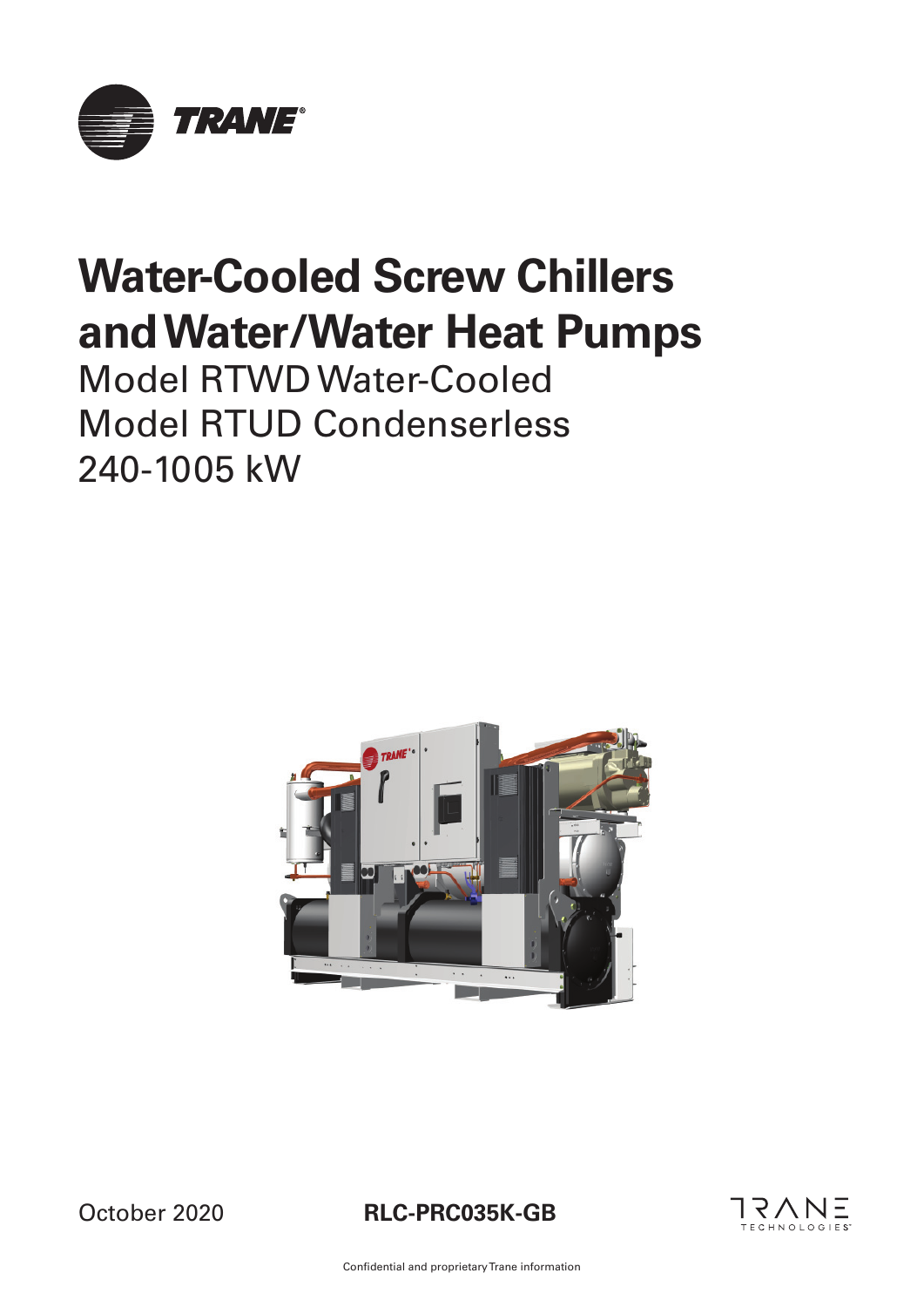

# **Table of Contents**

| Variable Evaporator Flow and Short Evaporator Water Loops 6 |  |
|-------------------------------------------------------------|--|
|                                                             |  |
|                                                             |  |
|                                                             |  |
|                                                             |  |
|                                                             |  |
|                                                             |  |
|                                                             |  |
|                                                             |  |
|                                                             |  |
| LCD Touch-Screen Display with Multi-Language Support 25     |  |
|                                                             |  |
|                                                             |  |
|                                                             |  |
|                                                             |  |
|                                                             |  |
|                                                             |  |
|                                                             |  |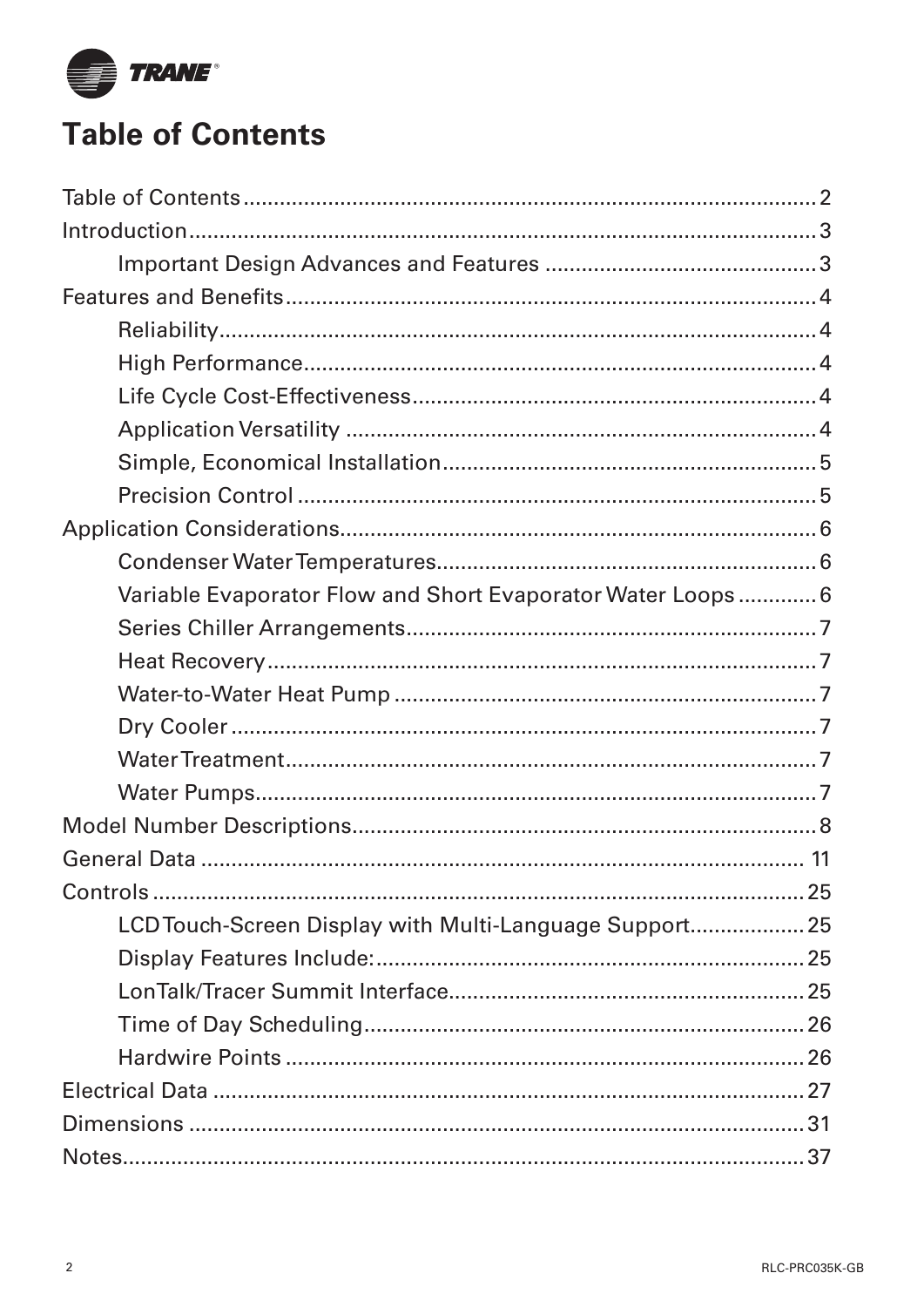

To meet a wide range of applications in the 240-1005 kW water-cooled market, Trane is proud to offer the model RTWD chiller and heat pump and the condenserless compressor chiller version: the model RTUD. Both models are leading the industry in terms of application versatility, ease of installation, control precision, reliability, energy-efficiency, and operational cost-effectiveness.

The units are designed to deliver proven performance, plus all the benefits of an advanced heat transfer design with two low-speed, direct-drive compressors.

### **Important Design Advances and Features**

- High Seasonal Efficiency (HSE) version with Adaptive Frequency Drive for premier part load efficiency reducing both operating and life cycle costs.
- Variable evaporator flow compensation for improved control stability with energy saving variable flow applications.
- Single chiller time of day scheduling communication option for easier control of small jobs.
- Dual independent refrigerant circuits.
- HFC-134a optimized design.

The industrial-grade design of the helical-rotary chiller is ideal for both industrial and commercial markets, in applications such as office buildings, hospitals, schools, retail buildings, and industrial facilities. The reliable compressors, wide operating temperature range, advanced controls, electronic expansion valve, short anti-recycle timers, and industry-leading efficiencies mean that this latest Trane chiller is the perfect choice for tight temperature control in almost any application temperatures, and under widely varying loads.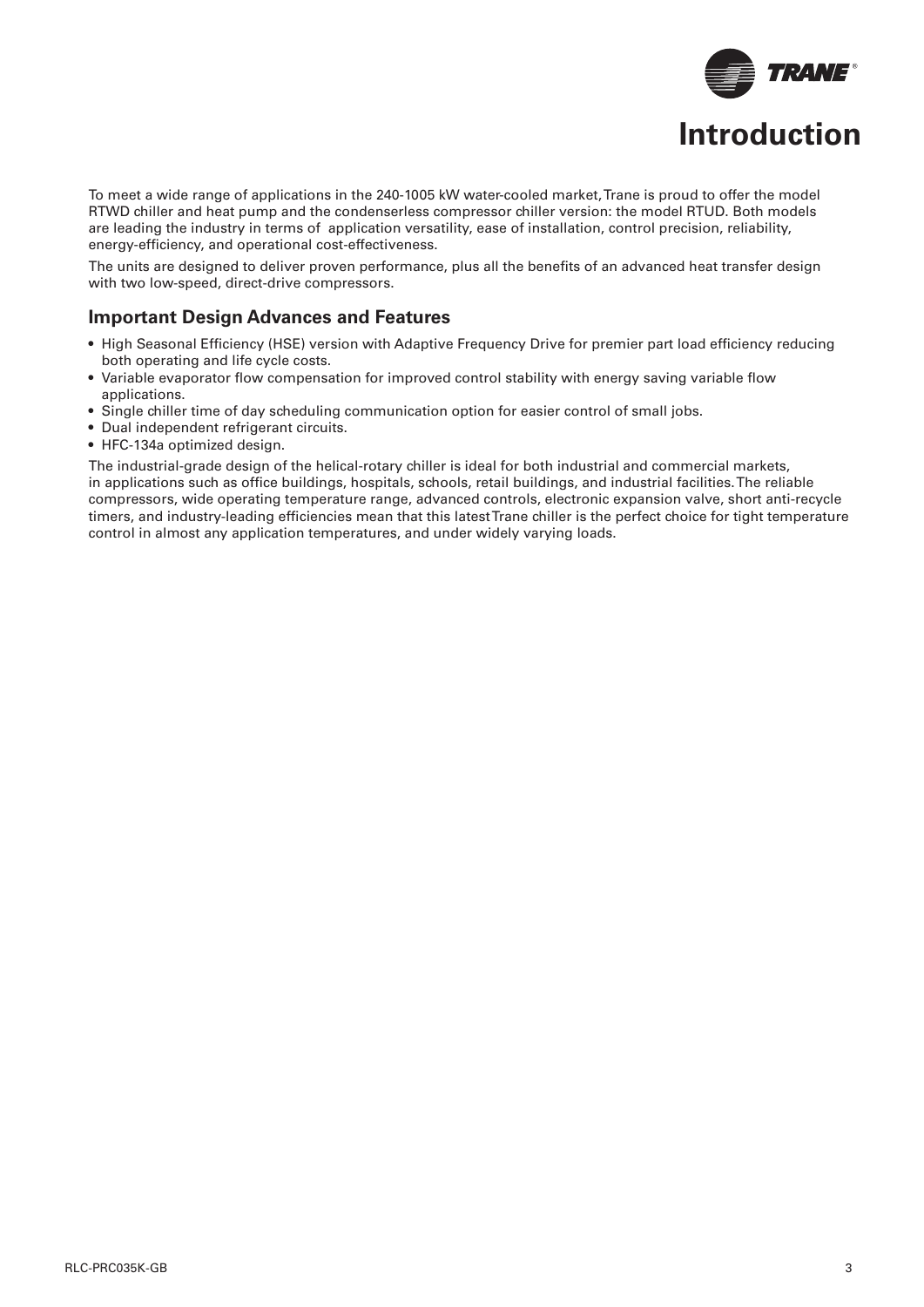

# **Features and Benefits**

### **Reliability**

- The Trane helical rotary compressor is a proven design resulting from years of research and thousands of test hours, including extensive testing under extraordinarily severe operating conditions.
- Trane is the world's largest manufacturer of large helical rotary compressors, with more than 240,000 compressors installed worldwide.
- Direct drive, low-speed compressors—a simple design with only four moving parts—provides maximum efficiency, high reliability, and low maintenance requirements.
- Suction gas-cooled motor stays at a uniformly low temperature for long motor life.
- Electronic expansion valve, with fewer moving parts than alternative valve designs, provides highly reliable operation.

### **High Performance**

- Advanced design enables chilled water temperature control to ±0.5°F (0.28°C) for flow changes up to 10 percent per minute, plus handling of flow changes up to 30 percent per minute for variable flow applications.
- Two minute stop-to-start and five minute start-to-start anti-recycle timer allows tight chilled water temperature control in constant or transient low-load applications.
- High compressor lift capabilities for use with heat recovery and waterside heat pump applications allows highly efficient system design with minimal operational concerns.
- Tight water temperature control extends to operation of multiple chillers in parallel or series configurations, offering further system design flexibility for maximum efficiency.
- Optional LonTalk/Tracer Summit communications interface provides excellent, trouble-free inter operability.

### **Life Cycle Cost-Effectiveness**

- Precise compressor rotor tip clearance ensures optimal efficiency.
- Condenser and evaporator tubes use the latest heat transfer technology for increased efficiency.
- Electronic expansion valve enables exceptionally tight temperature control and extremely low superheat, resulting in more efficient full-load and part-load operation than previously available.
- Chilled water reset based on return water temperature is standard.
- Electrical current-limiting is available as an option.

### **Application Versatility**

- **Industrial/low temperature process cooling –** Excellent operating temperature range and precise control capabilities enable tight control with single chiller or series configuration.
- Ice/thermal storage Specifiers and operators benefit from dual setpoint control and industry-leading temperature, efficiency, and control capabilities, plus outstanding support through partnership with Calmac, a strong Trane partner providing proven installation examples, templates, and references that minimize design time and energy costs.
- **Heat recovery –** Maximum condenser temperature exceeds those of previous technologies, providing hot water and tight control that minimizes operating costs for the chilled water plant and boiler/hot water heater, while also providing consistent dehumidification.
- **Water to water heat pump –** For multi-chiller systems where there is a base or year-round heating load the RTWD can be used as a water side heat pump by utilizing ground or surface water as a heat source. Leaving condenser temperature control option allows for the chiller to be used and controlled primarily for the heat produced in the condenser.
- **Dry Cooler –** Allows for use with a closed condenser loop system that minimizes the potential for cross-contamination of the condenser loop.
- Variable primary flow Variable evaporator flow compensation allows multi-chiller systems to vary the flow of water throughout the entire system (from the evaporator through the cooling coils). This feature also provides additional system efficiency as the number of pumps and the flow rate in the system are reduced. Standard 2 pass or optional 3 pass evaporator allows for a wider range of flow capabilities.
- Series chiller configuration For two-chiller systems all the system water passes through the evaporators and/or condensers of both chillers to take advantage of system efficiency gains due to thermodynamic staging as well as downsizing the upstream chiller.
- **EarthWise system** Low flow and high temperature differential installations allow for reduced pump and cooling-tower energy by decreasing the amount of water flow pumped through the system. This results in downsizing of all HVAC and ancillary equipment which provides installation and operational savings.
- **Extended Partial Load Efficiency, HSE versions** For applications where there is significant variation in the cooling load and where high part load efficiency is required, the HSE version with factory-mounted Advanced Frequency Drive (AFD), provides considerable advantages and savings.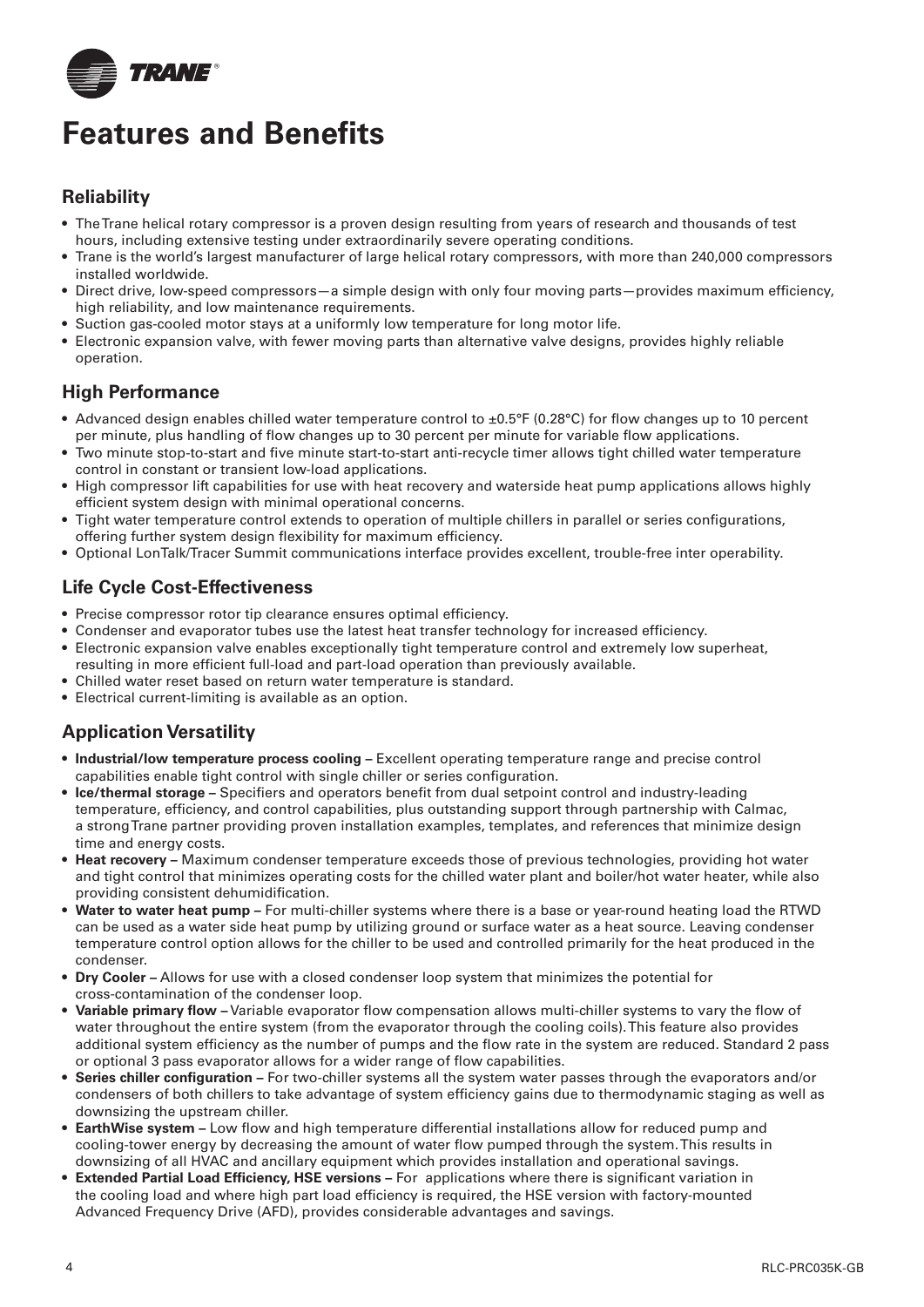

## **Features and Benefits**

### **Simple, Economical Installation**

- All units fit through standard double-width doors. Units are designed with bolt-together construction for disassembly to fit through smaller openings.
- Small footprint saves valuable equipment room space and alleviates access concerns for most retrofit iobs.
- Lightweight design simplifies rigging requirements, further reducing installation time requirements and costs.
- Full factory refrigerant and oil charges reduce required field labor, materials, and installation cost.
- Integrated forklift channels on the unit base allow for easy movement of the chiller at the job site.
- Single or dual point power connection options simplify overall installation.
- Unit-mounted starter eliminates additional job site installation considerations and labor requirements.
- Trane CH530 controls easily interface with Tracer Summit™ or LonTalk™ building automation systems through single twisted-pair wire.
- Trane has conducted extensive factory testing during manufacturing, and also offers options for in-person and/or documented system performance verification.

### **Precision Control**

- Microprocessor-based Trane CH530 controls monitor and maintain optimal operation of the chiller and its associated sensors, actuators, relays, and switches, all of which are factoryassembled and extensively tested.
- Easy interface with computers hosting LonTalk/Tracer Summit building automation/energy management systems allows the operator to efficiently optimize comfort system performance and minimize operating costs.
- Proportional Integral Derivative (PID) control strategy ensures stable, efficient chilled water temperature, maintaining ±0.56°C by reacting to instantaneous load changes.
- Adaptive Control™attempts to maintain chiller operation under adverse conditions, when many other chillers might simply shut down. This is accomplished by unloading the compressor due to high condensing pressure, low suction pressure and/or overcurrent.
- Easy-to-use operator interface displays all operating and safety messages, with complete diagnostics information, on a easily readable panel with a scrolling touch-screen display.
- New variable evaporator flow compensation maintains improved control stability of the leaving water temperature.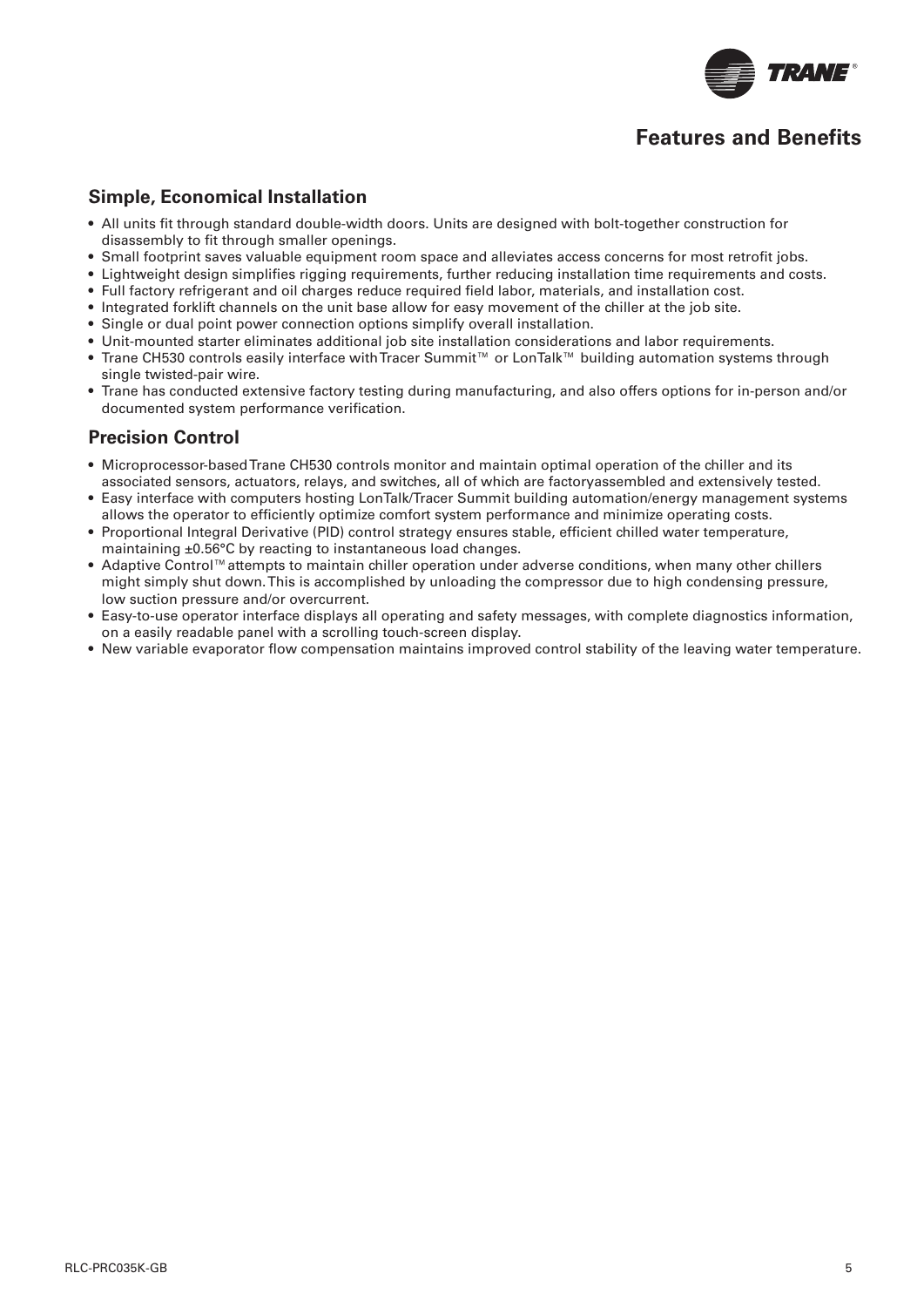

# **Application Considerations**

### **Condenser Water Temperatures**

With the model RTWD chiller, condenser head pressure control is necessary only if the unit starts with entering condenser water temperatures below 12.8°C, or between 7.2°C and 12.8°C, when a temperature increase of 0.56°C per minute to 12.8°C is not possible.

When the application requires startup temperatures below the prescribed minimums, a variety of system implementation options are available including the use of a 2- or 3-way valve or tower bypass to maintain the required system refrigerant differential pressure.

- To control a 2-way or 3-way valve, select the Condenser Regulating Valve Control option for the Trane CH530 controls. This option enables the CH530 controls to send a signal for opening and closing the valve as necessary to maintain chiller differential refrigerant pressure.
- Tower bypass may also be a valid control method if the chiller temperature requirements can be maintained and the loop is small.

The minimum acceptable refrigerant pressure differential between condenser and evaporator is 1.7 bars at all load conditions in order to ensure adequate oil circulation. Condenser leaving water temperature must be 9.5°C higher than evaporator leaving water temperature within 2 minutes of startup. A 13.9°C temperature difference must be maintained thereafter [this differential requirement is lessened by 0.14°C for every 0.56°C that the condenser leaving water temperature is above 12.8°C].

Trane chillers start and operate successfully and reliably over a range of load conditions with controlled condenser pressure. Reducing the condenser water temperature is an effective method of lowering chiller power input required, but the ideal temperature for optimizing total system power consumption will depend on the overall system dynamics. From a system perspective, some improvements in chiller efficiency may be offset by the increased tower fan and pumping costs required to achieve the lower tower temperatures. Contact your local Trane systems solution provider for more information on optimizing system performance.

### **Variable Evaporator Flow and Short Evaporator Water Loops**

Variable evaporator flow is an energy-saving design strategy which has quickly gained acceptance as advances in chiller and controls technology have made it possible. With its superior unloading compressor design and advanced Trane CH530 controls, the RTWD and RTUD have excellent capability to maintain leaving water temperature control within  $+/-0.28$ °C, even for systems with variable evaporator flow.

Some basic rules should be followed whenever using these system design and operational savings methods with the RTWD and RTUD. The proper location of the chilled water temperature control sensor is in the supply (outlet) water. This location allows the building to act as a buffer, and it assures a slowly changing return water temperature. If there is insufficient water volume in the system to provide an adequate buffer, temperature control can be lost, resulting in erratic system operation and excessive compressor cycling. To ensure consistent operation and tight temperature control, the chilled water loop should be at least two minutes. If this recommendation cannot be followed, and tight leaving water temperature control is necessary, a storage tank or larger header pipe should be installed to increase the volume of water in the system.

For variable primary flow applications, the rate of chilled water flow change should not exceed 10 percent of design per minute to maintain +/-0.28°C leaving evaporator temperature control. For applications in which system energy savings is most important and tight temperature control is classified as +/-1.1°C, up to 30 percent change in flow per minute are possible. Flow rates should be maintained between the minimum and maximum allowed for any particular chiller configuration.

For applications designed to operate with changes in the water flow rate, the new evaporator waterflow compensation improves the ability of the chiller to respond to increasing or decreasing water flow. This new standard control feature works by varying the leaving evaporator temperature control gains in response to changes in evaporator water flow. By measuring the refrigerant flow in each circuit and using this value to calculate the resulting waterside temperature drop, the CH530 can estimate the water flow rate through the evaporator.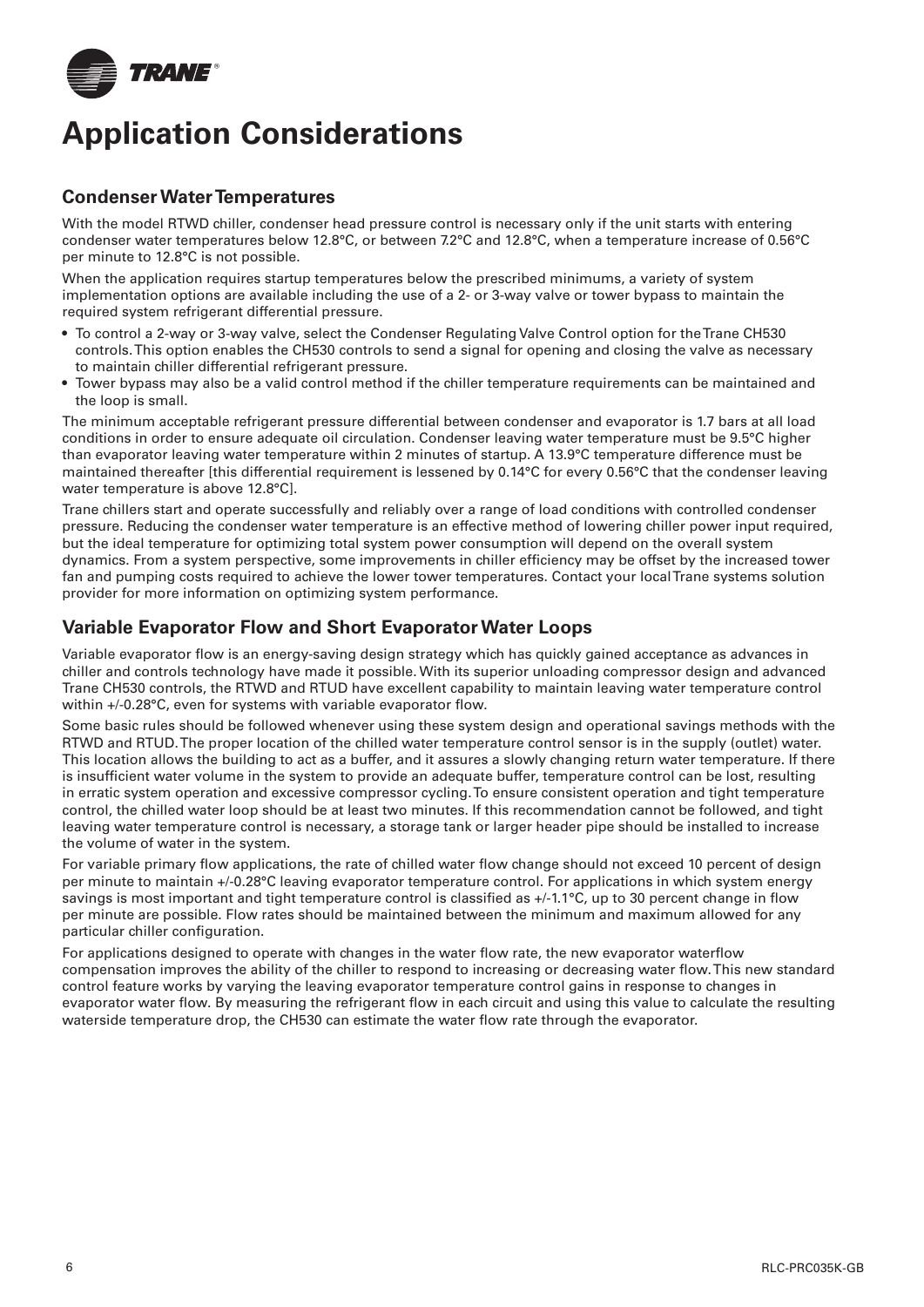

## **Application Considerations**

### **Series Chiller Arrangements**

Another energy-saving strategy is to design the system around chillers arranged in series, on the evaporator, condenser, or both. It is possible to operate a pair of chillers more efficiently in a series chiller arrangement than in a parallel arrangement. It is also possible to achieve higher entering-to-leaving chiller differentials, which may, in turn, provide the opportunity for lower chilled water design temperature, lower design flow, and resulting installation and operational cost savings (including downsizing a chiller).

The Trane screw compressor also has excellent "lift" capabilities which afford an opportunity for savings on the evaporator and condenser water loops. Like series arrangements on the evaporator, series arrangements on the condenser may enable savings. This approach may allow reductions in pump and tower installation and operating costs.

Maximizing system efficiency requires that the designer balance performance considerations for all system components; the best approach may or may not involve multiple chillers, or series arrangement of the evaporators and/or condensers. This ideal balance of design integrity with installation and operating cost considerations should be researched by consulting a Trane systems solutions provider and applying the Trace™ building energy and economic analysis program.

#### **Heat Recovery**

At a time when energy costs are high and continue to rise, reducing energy usage has become increasingly important. By using a RTWD chiller with heat recovery, utilization of energy can be improved by using heat from the condenser that would otherwise be wasted.

The use of heat recovery should be considered in any building with simultaneous heating and cooling requirements or in facilities where heat can be stored and used at a later time. Buildings with high year-round internal cooling loads are excellent opportunities for heat recovery. Heat recovery can be accomplished with the RTWD by recovering heat from the water leaving the standard condenser and using it in conjunction with a third party heat exchanger.

#### **Water-to-Water Heat Pump**

The RTWD can be used as a water side heat pump by using ground or surface water as a heat source. Leaving condenser water control option provides the ability to control the heating setpoint. Local regulation concerning limitation on minimum/maximum rejected water temperature needs to be checked before using this method.

If a multiple-chiller building needs both heating and cooling, then a dedicated chiller such as a RTWD can be piped in side stream arrangement and thus be loaded to any capacity by varying its chilled-water setpoint. When operating, it cools the return chilled water temperature to the other chillers. An advantage of the side stream configuration is that the side stream chiller does not need to produce the design system supply-water temperature. It can produce the exact water temperature necessary to meet the required heating load. This allows the chiller to operate more efficiently because the cooling is produced at a higher chilled-water temperature.

### **Dry Cooler**

The RTWD can be used with dry coolers. Generally this application is selected to minimize the spread of airborne contaminates associated with open tower systems. In addition, other drawbacks of cooling towers are avoided: water consumption, production of vapor, need of water treatment, etc. Another benefit of dry coolers is the ability to operate in low ambient conditions. With the use of a third party heat exchanger this design can also be used to provide free cooling to the chilled water loop during cold weather.

#### **Water Treatment**

The use of untreated or improperly treated water in chillers may result in scaling, erosion, corrosion, and algae or slime buildup. It is recommended that the services of a qualified water treatment specialist be engaged to determine what treatment, if any, is advisable.

#### **Water Pumps**

Where noise limitation and vibration-free operation are important, Trane strongly encourages the use of 1750-rpm (60 Hz) [1450-rpm (50 Hz)] pumps. Specifying or using 3600-rpm (60 Hz) [3000-rpm (50 Hz)] condenser water and chilled water pumps must be avoided, because such pumps may operate with objectionable levels of noise and vibration. In addition, a low frequency beat may occur due to the slight difference in operating rpm between 3600-rpm (60 Hz) [3000-rpm (50 Hz)] water pumps and chiller motors.

*Note: The chilled water pump must not be used to stop the chiller.*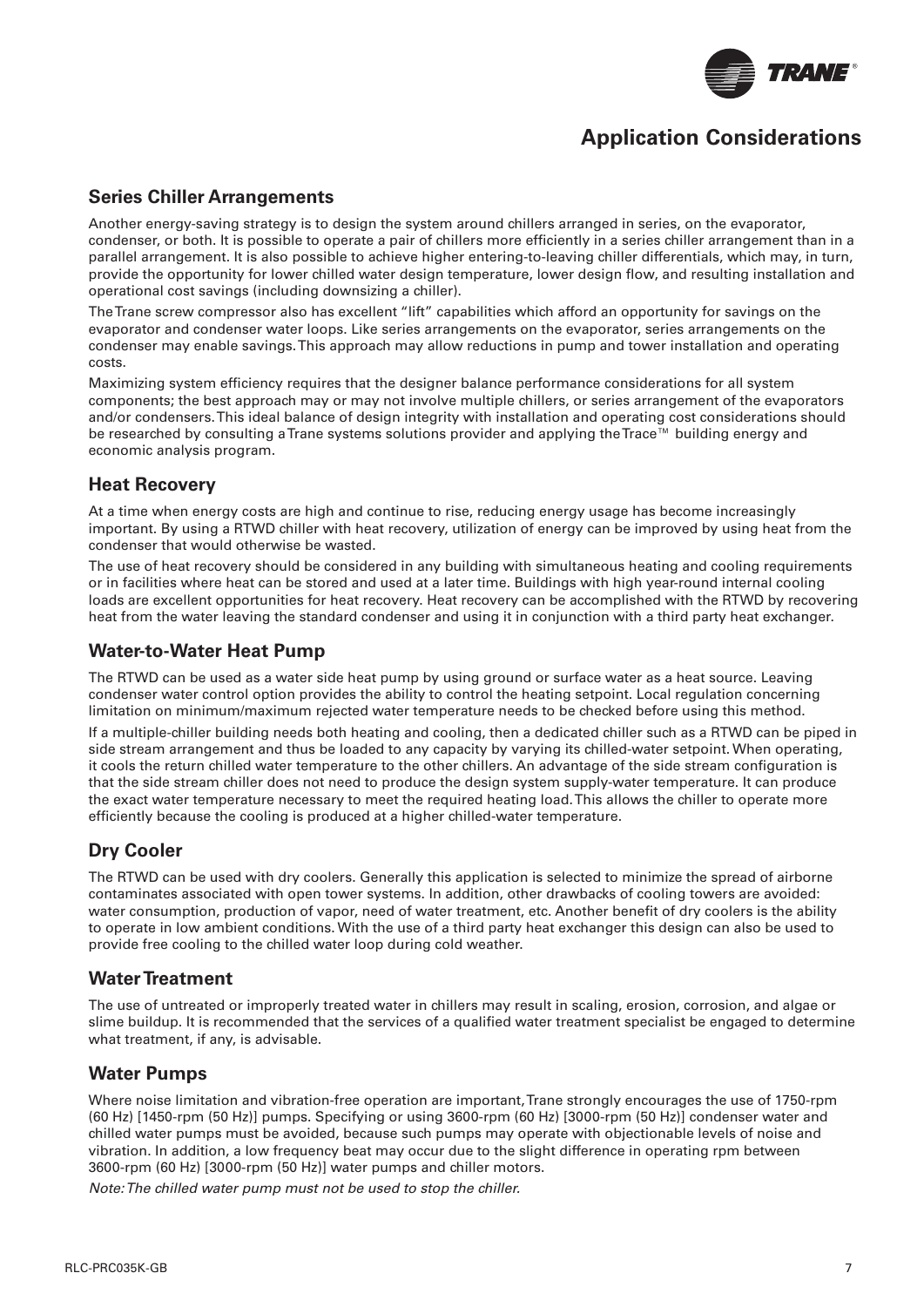

# **Model Number Descriptions**

Digits 01, 02, 03, 04 – Chiller Model RTWD = Water Cooled Chiller RTUD - Compressor Chiller Digit 05, 06, 07 – Unit Nominal Tonnage  $060 = 60$  Nominal Tons  $070 = 70$  Nominal Tons 080 = 80 Nominal Tons 090 = 90 Nominal Tons  $100 = 100$  Nominal Tons  $110 = 110$  Nominal Tons 120 = 120 Nominal Tons  $130 = 130$  Nominal Tons  $140 = 140$  Nominal Tons 150 = 150 Nominal Tons  $160 = 160$  Nominal Tons  $170 = 170$  Nominal Tons  $170 = 170$  Nominal Tons 180 = 180 Nominal Tons  $190 = 190$  Nominal Tons  $190 = 190$  Nominal Tons 200 = 200 Nominal Tons  $220 = 220$  Nominal Tons 250 = 250 Nominal Tons 260 = 260 Nominal Tons RTWD HSE only (with AFD) 270 = 270 Nominal Tons RTWD HSE only (with AFD) Digit 08 – Unit Voltage  $A = 200/60/3$  $B = 230/60/3$  $C = 380/50/3$  $D = 380/60/3$  $E = 400/50/3$  $F = 460/60/3$  $G = 575/60/3$ Digit 09 – Manufacturing Plant 1 = Epinal, France 2 = Pueblo, USA 3 = Taicang, China 4 = Curitiba, Brazil Digit 10, 11 – Design Sequence \*\* = First Design, etc. increment when parts are affected for service purposes Digits 12 – Unit Type 1 = Standard Efficiency/Performance 1 = Standard Efficiency/Performance  $2 =$  High Efficiency/Performance 3 = Extra Efficiency/Performance (RTWD only) Digit 13 – Agency Listing A = UL Listed to US and Canadian Safety Standards  $B = CE$  Listing C = Manufactured to GB Standards Digit 14 – Pressure Vessel Code 3 = Chinese Code-Imported Pressure Vessel 4 = Chinese Code-China Built Vessel  $5 = PED$ 

Digit 15 – Unit Application A = Std Condenser <=95°F/35°C Entering Water Temperature (RTWD only) B = High Temperature Condenser >95°F/35°C Entering Water Temperature (RTWD only) C = Water-to-Water Heat Pump (RTWD only) D = Remote Condenser by Trane (RTUD only) E = Remote Condenser by Others (RTUD only) Digit 16 – Pressure Relief Valve 1 = Single Relief Valve 2 = Dual Relief Valve with 3-Way Isolation Valve Digit 17 – Water Connection Type A = Grooved Pipe Connection B = Flanged Connection - Metric Digit 18 – Evaporator Tubes A = Internal and External Enhanced Evap Tube Digit 19 – Number of Evap Passes 1 = 2 Pass Evaporator 2 = 3 Pass Evaporator Digit 20 – Evaporator Water Side Pressure A = 150 psi/10.5 bar Evaporator Water Pressure S = 300 psi/20.6 bar Evap Water Pressure Digit 21 – Evaporator Application 1 = Standard Cooling 2 = Low Temperature 3 = Ice Making Digit 22 – Condenser Tubes A = Enhanced Fin - Copper (RTWD only) B = Without Condenser (RTUD only) B = Internally Enhanced 90/10 CuNi Fin Digit 23 – Condenser Water Side Pressure 1 = 150 psi/10.5 Bar Condenser Water Pressure S = 300 psi/20.6 bar Cond Water Pressure Digit 24 – Compressor Starter Type Y = Wye-Delta Closed Transition Starter B = Adaptive Frequency Drive (HSE Version) Digit 25 – Incoming Power Line Connection 1 = Single Point Power Connection 2 = Dual Point Power Connection Digit 26 – Power Line Connection Type A = Terminal Block Connection for Incoming Lines B = Mechanical Disconnect Switch C = Disconnect Switch Wired to Fuses D = Circuit Breaker E = High Fault Rated Panel with Circuit Breaker Digit 27 – Under/Over Voltage Protection 0 = No Under/Over Voltage Protection 1 = Under/Over Voltage Protection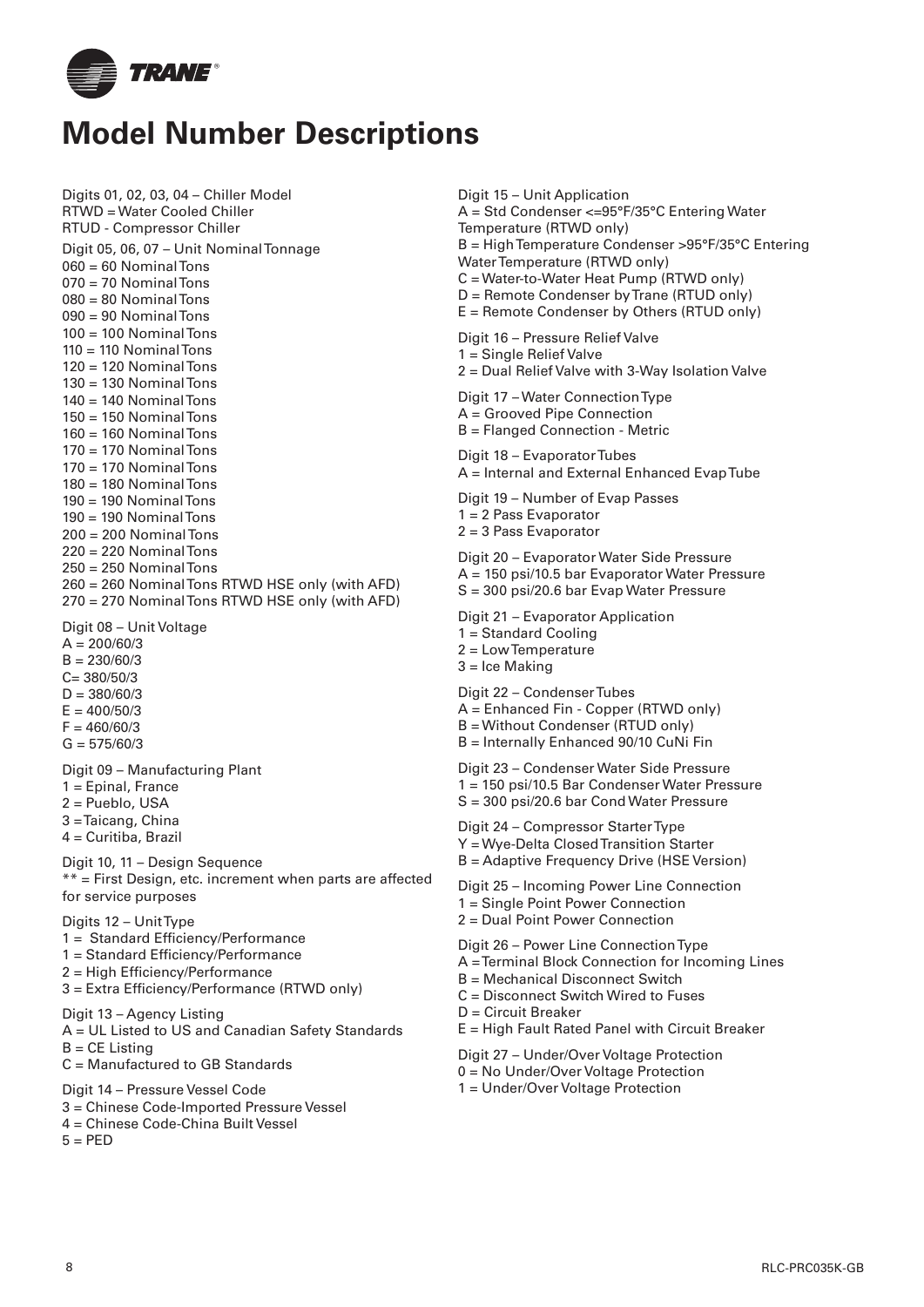

## **Model Number Descriptions**

Digit 28 – Unit Operator Interface

- $A =$  English
- $B =$ Spanish
- $D =$ French
- $E =$ German
- $F = D$ utch
- $G = Italian$
- J = Portuguese-Portugal
- $R =$ Russian
- $T =$  Polish
- $U = C$ zech
- $V =$ Hungarian
- $W =$  Greek
- $X = R$ omanian
- $Y =$ Swedish

Digit 29 – Remote Interface (Digital Comm) 0 = No Remote Digital Communication 1 = LonTalk/Tracer Summit Interface 2 = Time of Day Scheduling 4 = Unit Level BACnet 5 = Modbus interface 4 = Unit Level BACnet

Digit 30 – External Water & Current-Limit Setpoint 0 = No External Water & Current-Limit Setpoint A = External Water & Current-Limit Setpoint - 4–20 mA B = External Water & Current-Limit Setpoint - 2–10 Vdc

Digit 31 – Ice Making  $0 = No$  Ice Making A = Ice Making with Relay  $B =$  Ice Making without Relay

Digit 32 – Programmable Relays 0 = No Programmable Relays A = Programmable Relays

Digit 33 – Condenser Refrigerant Pressure Output Option 0 = No Condenser Refrigerant Pressure Output

- 1 = Condenser Water Control Output
- 2 = Condenser Pressure (%HPC) Output

3 = Differential Pressure Output

Digits 34 – Outdoor Air Temp Sensor 0 = No Outdoor Air Temp Sensor (RTWD only) A = Outdoor Air Temp Sensor-CWR/Low Ambient

Digit 35 – Condenser Leaving Hot Water Temp Control 0 = No Condenser Leaving Hot Water Temp Control 1 = Condenser Leaving Hot Water Temp Control

Digit 36 – Power Meter 0 = No Power Meter P = Power Meter

Digit 37 – Motor Current Analog Output (%RLA) 0 = No Motor Current Analog Output 1 = Motor Current Analog Output

Digit 38 - A/C Fan Control 0 = No Fan control (RTWD only) A = Fan Control by others (RTUD only)

B = Integral Fan Control (RTUD only)

Digit 39 – Low Ambient Fan Control Type 0 = No Low Ambient Fan Control Type (RTWD only) 1 = Two-speed fans (RTUD only) 2 = Variable Speed Fan with Analog Interface (RTUD only) Digit 38 – A/C Fan Control 0 = No Condenser Refrigerant Pressure Output A = No Fan Controls (RTWD) B = Internal Fan Controls Digit 39 – Low Ambient Fan Control 0 = No Low Ambient Fan Control Type (RTWD) 1 = Two Speed Fan 2 = Variable Speed Fan with Analog Interface 3 = Variable Speed Fan with PWM Interface Digit 40 – Installation Accessories 0 = No Installation Accessories A = Elastomeric Isolators B = Flanged Water Connection Kit C = Isolators & Flanged Water Connection Kit Digit 41 – Flow Switch  $0 = No$  Flow Switch  $1 = 150$  psi NEMA 1; Flow Switch x 1  $2 = 150$  psi NEMA 1; Flow Switch x 2  $3 = 150$  psi NEMA 4; Flow Switch x 1  $4 = 150$  psi NEMA 4; Flow Switch x 2  $5 = 10$  bar IP-67; Flow Switch x 1  $6 = 10$  bar IP-67; Flow Switch x 2 7 = Factory Installed Proof of Water Flow Digit 42 – 2-Way Water Regulating Valve 0 = No 2-Way Water Regulating Valve Digit 43 – Sound Reduction Package 0 = No Sound Reduction Package A = Sound Reduction – Factory Installed A = 3" 150 psi/88.9 mm 10.5 bar 115 V B = 3" 150 psi/88.9 mm 10.5 bar 220 V  $C = 4''$  150 psi/114.3 mm 10.5 bar 115 V D = 4" 150 psi/114.3 mm 10.5 bar 220 V Digit 44 – Insulation  $0 = No$  Insulation 1 = Factory Insulation - All Cold Parts 2 = Insulation for High Humidity Digit 45 – Factory Charge 0 = Full Factory Refrigerant Charge (R134a) (RTWD only) 1 = Nitrogen Charge (RTUD only) 1 = Nitrogen Charge Digit 46 – Base Rail Forklifting

- 0 = No Base Rail Forklifting
- B = Base Rail Forklifting
- 0 = No Base Rail Forklifting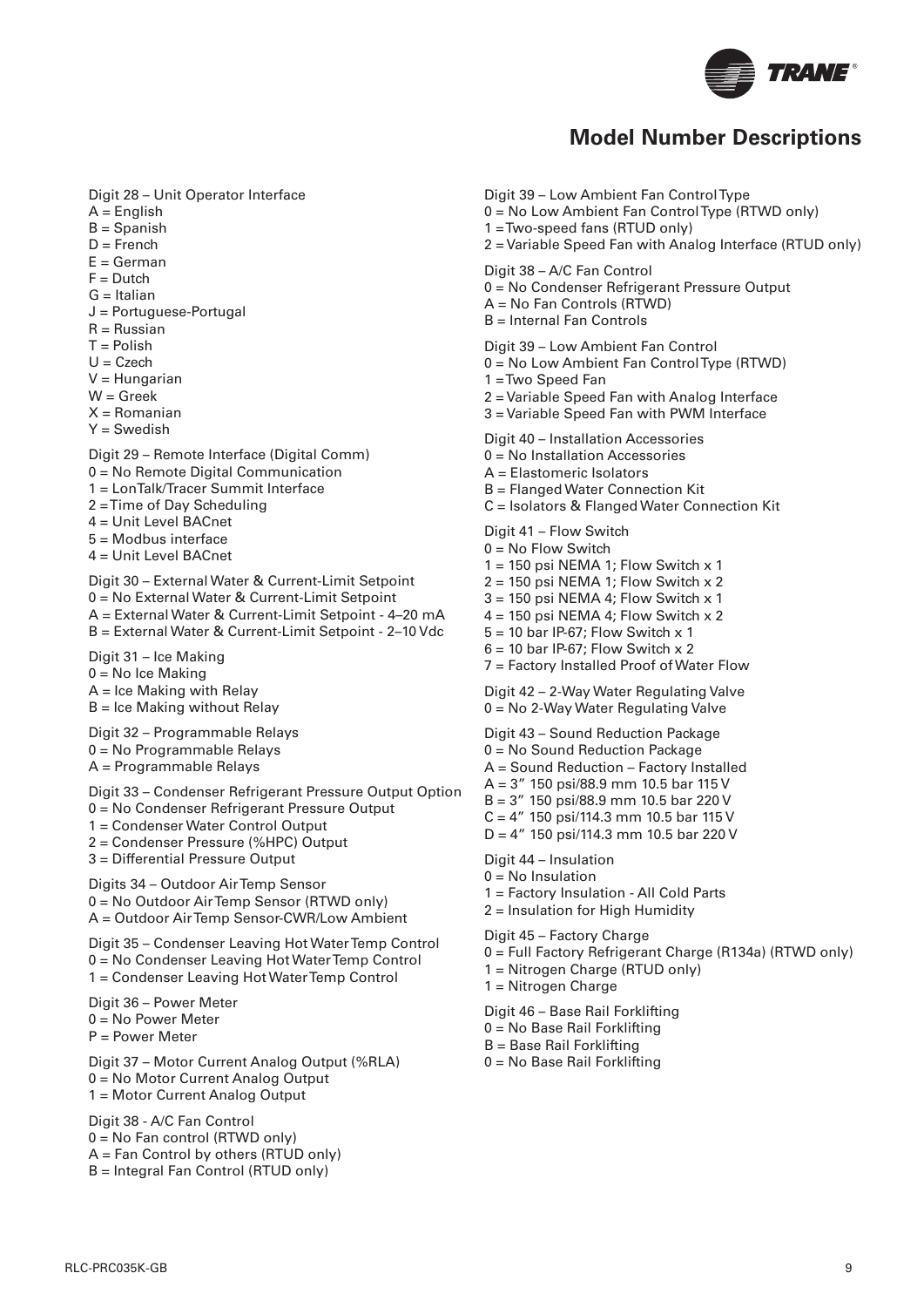

# **Model Number Descriptions**

Digit 47 – Label and Literature Language B = Spanish

- $C = German$
- D = English
- $E =$ French
- H = Dutch SI (Hollandais)
- $J = Italian$
- $P =$  Polish
- $R =$ Russian
- $T = C$ zech
- $U =$  Greek
- V = Portuguese
- $X =$  Romanian
- Y = Turkish  $Z =$ Slovak
- 1 = Croatian
- 2 = Hungarian

Digit 48 – Special

- $0 = \text{None}$
- S = Special

Digit 49 – 55  $0 = \text{None}$ 

Digit 56 – Shipping Package

- 0 = No Skid (Standard)
- $1 = Skid$
- 2 = Shrink Wrap
- 3 = Skid + Shrink Wrap
- 4 = Container 1 Unit

Digit 57 – Control Panel IP 20 Protection 0 = No IP 20 Protection of Control Panel 1 = IP 20 Protection of Control Panel

Digit 58 – Pressure Gages 0 = Without Pressure Gages 1 = With Pressure Gages

Digit 59 – Performance Test Options 0 = No Performance Test A = Standard Test TRANE Specifications (SES) (RTWD only) 0 = No Performance Test (RTUD only) B = Customer Inspection w/ Standard Test C = 1 Point Test with Report D = 2 Point Test with Report  $E = 3$  Point Test with Report  $F = 4$  Point Test with Report

- G = Witness 1 Point Test with Report
- H = Witness 2 Point Test with Report
- J = Witness 3 Point Test with Report
- K = Witness 4 Point Test with Report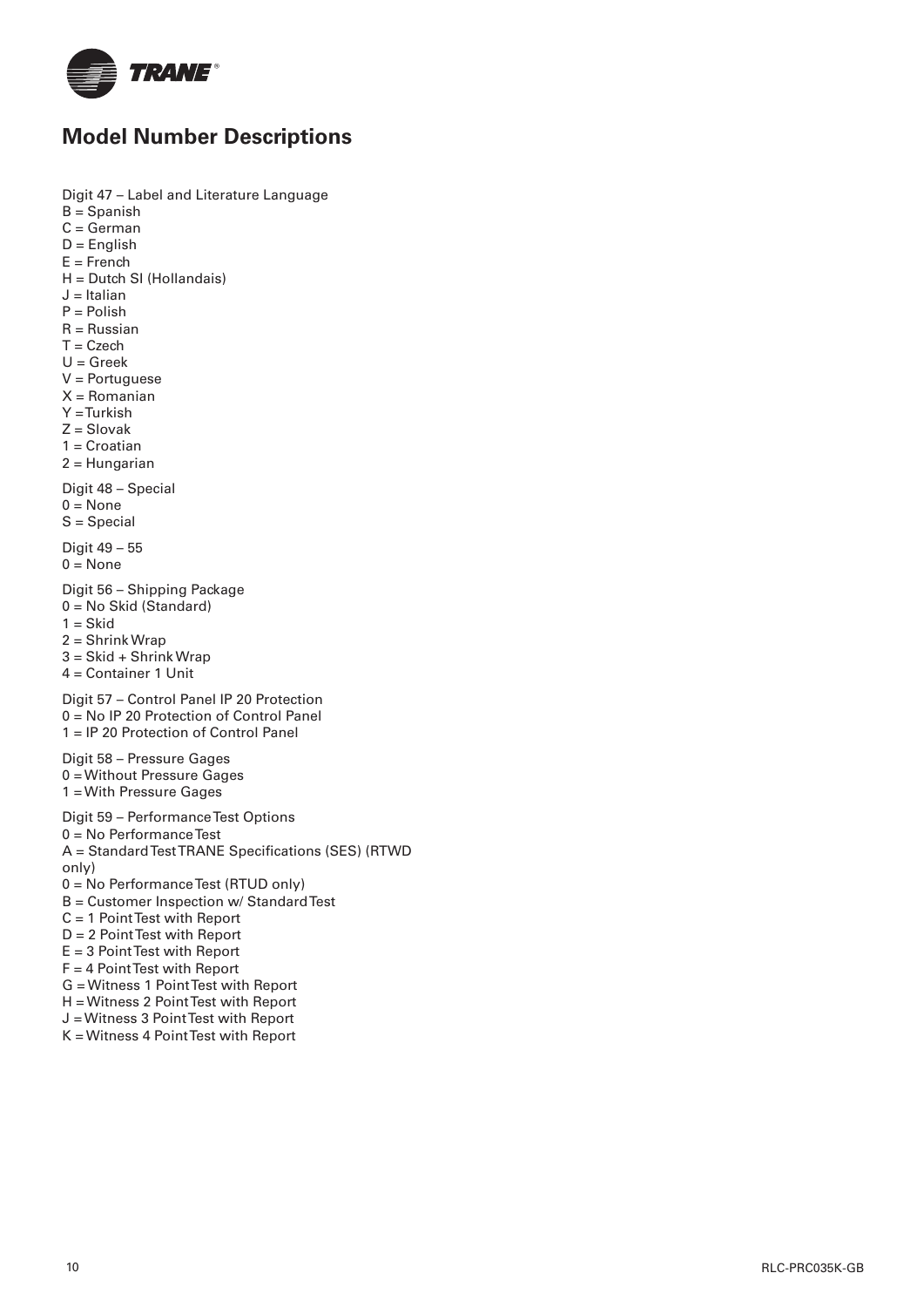

#### **Table 1. General Data - RTWD Standard Efficiency**

| <b>Size</b>                       |         | 160 SE*                                | 170 SE*                                | 190 SE*                               | 200 SE*                                |
|-----------------------------------|---------|----------------------------------------|----------------------------------------|---------------------------------------|----------------------------------------|
| Net Cooling capacity (1) (3)      | (kW)    | 585.1                                  | 647.1                                  | 725.3                                 | 796.6                                  |
| Net EER (1) (3)                   |         | 4.55                                   | 4.53                                   | 4.66                                  | 4.70                                   |
| Eurovent Energy Class - Cooling   |         | B                                      | B                                      | B                                     | B                                      |
| <b>SEER (4)</b>                   |         | 5.50                                   | 5.43                                   | 5.73                                  | 5.83                                   |
| Space Cooling efficiency ns,c (4) | (9/0)   | 217                                    | 214                                    | 226                                   | 230                                    |
| Main Power Supply                 | V/Ph/Hz | 400/3/50                               | 400/3/50                               | 400/3/50                              | 400/3/50                               |
| <b>Compressor</b>                 |         |                                        |                                        |                                       |                                        |
| Quantity                          |         | $\overline{2}$                         | $\overline{2}$                         | $\overline{2}$                        | $\overline{2}$                         |
| <b>Evaporator</b>                 |         |                                        |                                        |                                       |                                        |
| Water Storage                     | (L)     | 69.4                                   | 75.5                                   | 84.0                                  | 90.1                                   |
| 2 Pass Arrangement                |         |                                        |                                        |                                       |                                        |
| Water Conn, Size                  | (in)    | $DN125 - 5''$<br>$(139.7 \text{ mm})$  | $DN125 - 5''$<br>$(139.7 \text{ mm})$  | $DN125 - 5''$<br>$(139.7 \text{ mm})$ | $DN125 - 5''$<br>$(139.7 \text{ mm})$  |
| Minimum Flow                      | (L/s)   | 8.4                                    | 9.3                                    | 10.6                                  | 11.5                                   |
| Maximum Flow                      | (L/s)   | 30.7                                   | 34.1                                   | 38.9                                  | 42.3                                   |
| <b>3 Pass Arrangement</b>         |         |                                        |                                        |                                       |                                        |
| Water Conn, Size                  | (in)    | $DN100 - 4"$<br>$(114.3 \, \text{mm})$ | $DN100 - 4"$<br>$(114.3 \, \text{mm})$ | $DN100 - 4"$<br>$(114.3 \text{ mm})$  | $DN100 - 4"$<br>$(114.3 \, \text{mm})$ |
| Minimum Flow                      | (L/s)   | 5.6                                    | 6.2                                    | 7.1                                   | 7.7                                    |
| <b>Maximum Flow</b>               | (L/s)   | 20.4                                   | 22.7                                   | 25.9                                  | 28.2                                   |
| <b>Condenser</b>                  |         |                                        |                                        |                                       |                                        |
| Water Storage                     | (L)     | 87.5                                   | 93.6                                   | 102.9                                 | 111.1                                  |
| Water Conn, Size                  | (in)    | $DN150 - 6"$<br>$(168.3 \text{ mm})$   | $DN150 - 6"$<br>$(168.3 \text{ mm})$   | $DN150 - 6"$<br>$(168.3 \text{ mm})$  | DN150 - 6"<br>$(168.3 \text{ mm})$     |
| Minimum Flow                      | (L/s)   | 11.0                                   | 12.1                                   | 13.6                                  | 15.0                                   |
| Maximum Flow                      | (L/s)   | 40.4                                   | 44.2                                   | 49.9                                  | 55.0                                   |
| <b>General Unit</b>               |         |                                        |                                        |                                       |                                        |
| Refrigerant Type                  |         | R134a                                  | R134a                                  | R134a                                 | R134a                                  |
| # Refrig Circuits                 |         | $\overline{2}$                         | $\overline{2}$                         | $\overline{2}$                        | $\overline{2}$                         |
| Refrigerant Charge                | (kg)    | 65/67                                  | 65/65                                  | 65/67                                 | 65/66                                  |
| Oil Charge                        | (L)     | 9.9/11.7                               | 11.7/11.7                              | 11.7/11.7                             | 11.7/11.7                              |

(1) Evaporator 12/7°C and 0.0 m²K/kW, and condenser at 30/35°C and 0.0 m²K/kW.

(2) According to AHRI Standard 550/590, based on TOPSS (Trane Official Product Selection Software).

(3) Net performances calculated as per EN 14511-2013.

(4) ηs,c / SEER as defined in Directive 2009/125/EC of the European Parliament and of the Council with regard to Ecodesign requirements for Comfort Chillers with 2000 kW maximum capacity - COMMISSION REGULATION (EU) N° 2016/2281 of 20 December 2016.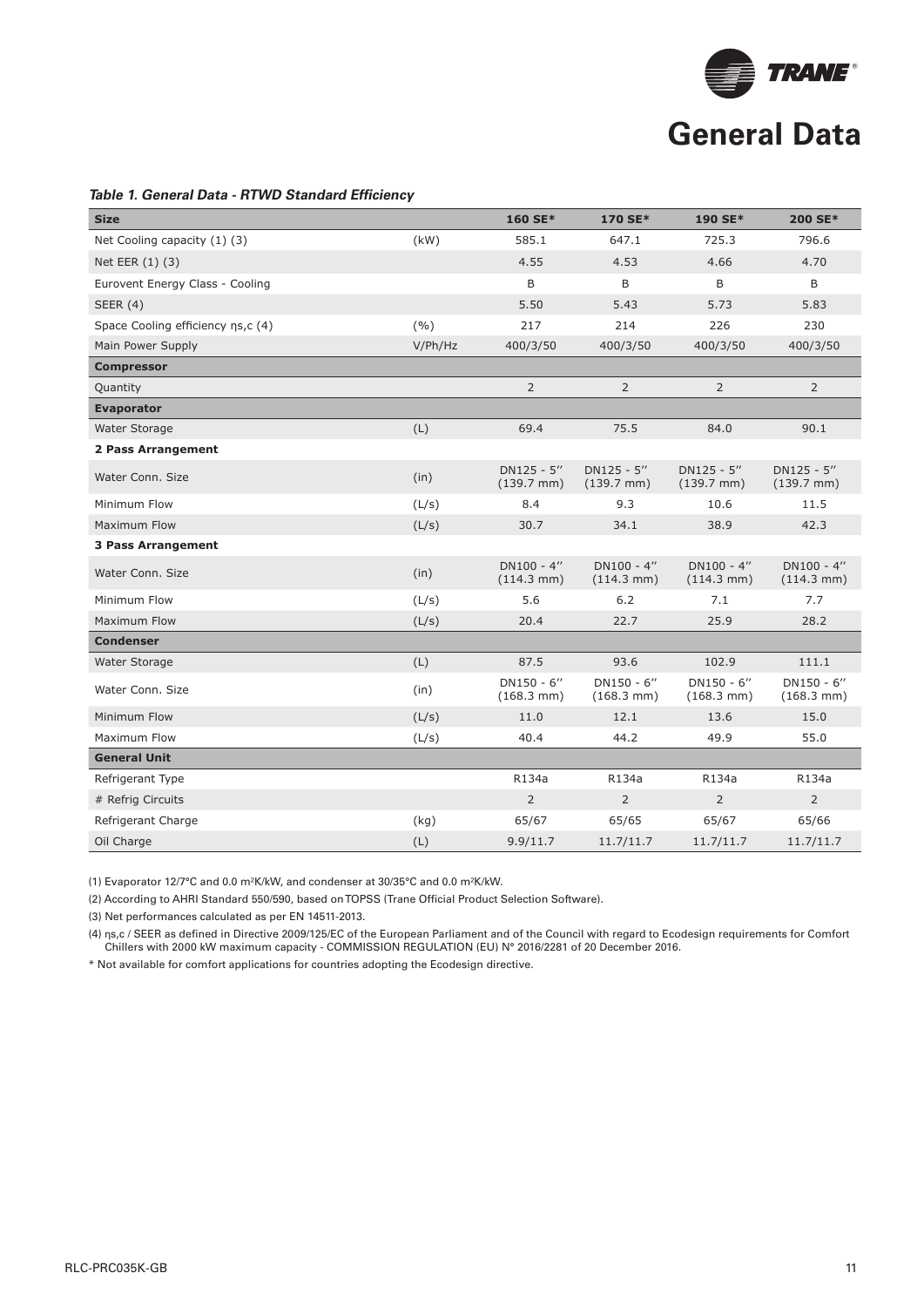

#### **Table 2. General Data - RTWD High Efficiency**

| <b>Size</b>                       |            | <b>060 HE</b>                        | <b>070 HE</b>                      | <b>080 HE</b>  | <b>090 HE</b>  | <b>100 HE</b>                                                                                                                                                                                                                      | <b>110 HE</b>  | <b>120 HE</b>                                                                |
|-----------------------------------|------------|--------------------------------------|------------------------------------|----------------|----------------|------------------------------------------------------------------------------------------------------------------------------------------------------------------------------------------------------------------------------------|----------------|------------------------------------------------------------------------------|
| Net Cooling capacity (1) (3)      | (kW)       | 239.4                                | 282.2                              | 323.3          | 372.1          | 397.6                                                                                                                                                                                                                              | 426.3          | 461.8                                                                        |
| Net EER (1) (3)                   |            | 5.14                                 | 5.11                               | 5.06           | 5.12           | 5.16                                                                                                                                                                                                                               | 5.22           | 5.19                                                                         |
| Eurovent Energy Class - Cooling   |            | $\overline{A}$                       | $\mathsf{A}$                       | $\overline{A}$ | $\overline{A}$ | A                                                                                                                                                                                                                                  | $\mathsf{A}$   | $\mathsf{A}$                                                                 |
| <b>SEER (4)</b>                   |            | 6.08                                 | 6.33                               | 6.25           | 6.15           | 6.30                                                                                                                                                                                                                               | 6.38           | 6.40                                                                         |
| Space Cooling efficiency ns,c (4) | (9/6)      | 240                                  | 250                                | 247            | 243            | 249                                                                                                                                                                                                                                | 252            | 253                                                                          |
| Main Power Supply                 | $V$ /ph/Hz | 400/3/50                             | 400/3/50                           | 400/3/50       | 400/3/50       | 400/3/50                                                                                                                                                                                                                           | 400/3/50       | 400/3/50                                                                     |
| <b>Compressor</b>                 |            |                                      |                                    |                |                |                                                                                                                                                                                                                                    |                |                                                                              |
| Quantity                          |            | $\overline{2}$                       | 2                                  | 2              | $\overline{2}$ | $\overline{2}$                                                                                                                                                                                                                     | 2              | $\overline{2}$                                                               |
| <b>Evaporator</b>                 |            |                                      |                                    |                |                |                                                                                                                                                                                                                                    |                |                                                                              |
| Water Storage                     | (L)        | 37.0                                 | 40.2                               | 45.2           | 57.9           | 57.9                                                                                                                                                                                                                               | 62.3           | 65.4                                                                         |
| 2 Pass Arrangement                |            |                                      |                                    |                |                |                                                                                                                                                                                                                                    |                |                                                                              |
| Water Conn. Size                  | (mm)       |                                      |                                    |                |                | DN100 - 4" DN100 - 4" DN100 - 4" DN125 - 5" DN125 - 5" DN125 - 5" DN125 - 5"<br>$(114.3 \text{ mm})$ $(114.3 \text{ mm})$ $(114.3 \text{ mm})$ $(139.7 \text{ mm})$ $(139.7 \text{ mm})$ $(139.7 \text{ mm})$ $(139.7 \text{ mm})$ |                |                                                                              |
| Minimum Flow                      | (L/s)      | 4.5                                  | 5.0                                | 5.7            | 7.0            | 7.0                                                                                                                                                                                                                                | 7.7            | 8.2                                                                          |
| <b>Maximum Flow</b>               | (L/s)      | 16.6                                 | 18.4                               | 21.1           | 25.7           | 25.7                                                                                                                                                                                                                               | 28.2           | 30.0                                                                         |
| <b>3 Pass Arrangement</b>         |            |                                      |                                    |                |                |                                                                                                                                                                                                                                    |                |                                                                              |
| Water Conn, Size                  | (mm)       | $DN80 - 3"$<br>$(88.9 \, \text{mm})$ | $DN80 - 3"$<br>$(88.9 \text{ mm})$ | $DN80 - 3"$    |                | DN100 - 4" DN100 - 4" DN100 - 4" DN100 - 4"<br>$(88.9 \text{ mm})$ $(114.3 \text{ mm})$ $(114.3 \text{ mm})$ $(114.3 \text{ mm})$ $(114.3 \text{ mm})$                                                                             |                |                                                                              |
| Minimum Flow                      | (L/s)      | 3.0                                  | 3.3                                | 3.8            | 4.7            | 4.7                                                                                                                                                                                                                                | 5.1            | 5.4                                                                          |
| Maximum Flow                      | (L/s)      | 11.0                                 | 12.2                               | 14.1           | 17.2           | 17.2                                                                                                                                                                                                                               | 18.8           | 20.0                                                                         |
| <b>Condenser</b>                  |            |                                      |                                    |                |                |                                                                                                                                                                                                                                    |                |                                                                              |
| Water Storage                     | (L)        | 45.1                                 | 45.1                               | 52.2           | 58.1           | 62.7                                                                                                                                                                                                                               | 62.7           | 68.3                                                                         |
| Water Conn. Size                  | (mm)       |                                      |                                    |                |                | DN125 - 5" DN125 - 5" DN125 - 5" DN125 - 5" DN125 - 5" DN125 - 5" DN125 - 5"                                                                                                                                                       |                | (139.7 mm) (139.7 mm) (139.7 mm) (139.7 mm) (139.7 mm) (139.7 mm) (139.7 mm) |
| Minimum Flow                      | (L/s)      | 5.4                                  | 5.4                                | 6.6            | 7.3            | 8.1                                                                                                                                                                                                                                | 8.1            | 9.1                                                                          |
| Maximum Flow                      | (L/s)      | 19.9                                 | 19.9                               | 24.4           | 26.9           | 29.8                                                                                                                                                                                                                               | 29.8           | 33.2                                                                         |
| <b>General Unit</b>               |            |                                      |                                    |                |                |                                                                                                                                                                                                                                    |                |                                                                              |
| Refrigerant Type                  |            | R134a                                | R134a                              | R134a          | R134a          | R134a                                                                                                                                                                                                                              | R134a          | R134a                                                                        |
| # Refrig Circuits                 |            | $\overline{2}$                       | $\overline{2}$                     | $\overline{2}$ | $\overline{2}$ | $\overline{2}$                                                                                                                                                                                                                     | $\overline{2}$ | $\overline{2}$                                                               |
| Refrigerant Charge                | (kq)       | 45/45                                | 45/45                              | 44/44          | 55/55          | 55/56                                                                                                                                                                                                                              | 55/55          | 54/54                                                                        |
| Oil Charge                        | (L)        | 6.8/6.8                              | 6.8/6.8                            | 6.8/6.8        | 6.8/6.8        | 6.8/9.9                                                                                                                                                                                                                            | 9.9/9.9        | 9.9/9.9                                                                      |

(1) Evaporator 12/7°C and 0.0 m²K/kW, and condenser at 30/35°C and 0.0 m²K/kW.

(2) According to AHRI Standard 550/590, based on TOPSS (Trane Official Product Selection Software).

(3) Net performances calculated as per EN 14511-2013.

(4) ηs,c / SEER as defined in Directive 2009/125/EC of the European Parliament and of the Council with regard to Ecodesign requirements for Comfort Chillers with 2000 kW maximum capacity - COMMISSION REGULATION (EU) N° 2016/2281 of 20 December 2016.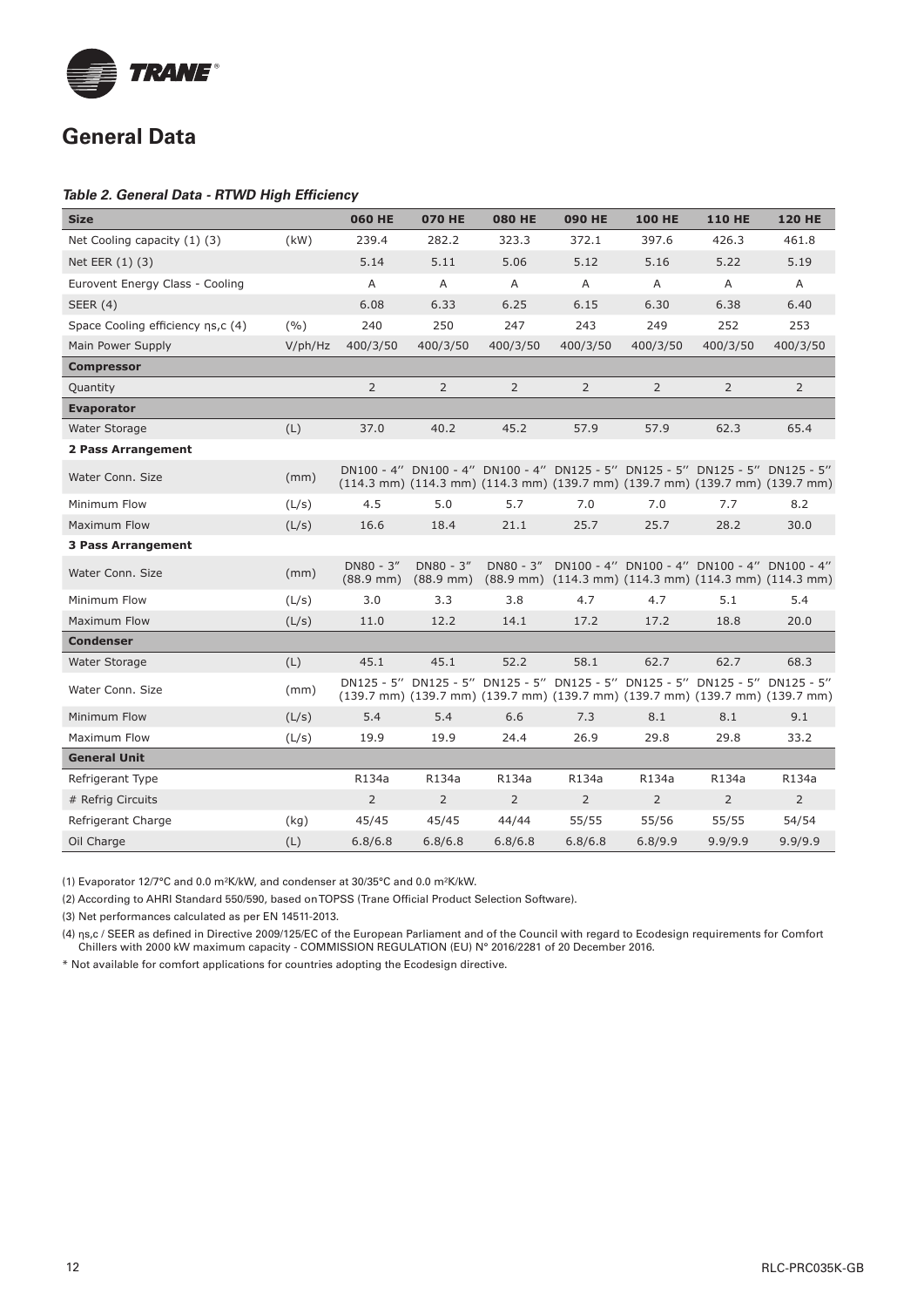

#### Table 2. General Data - RTWD High Efficiency (continued)

| <b>Unit size</b>                  |         | <b>130 HE</b>  | <b>140 HE</b>                                                                                                                                                                                                                      | <b>160 HE</b>  | <b>180 HE</b>  | <b>200 HE</b>  | <b>220 HE</b>  | <b>250 HE</b>  |
|-----------------------------------|---------|----------------|------------------------------------------------------------------------------------------------------------------------------------------------------------------------------------------------------------------------------------|----------------|----------------|----------------|----------------|----------------|
| Net Cooling capacity (1) (3)      | (kW)    | 503.2          | 546                                                                                                                                                                                                                                | 590.4          | 650.9          | 713.7          | 781.5          | 853.5          |
| Net EER (1) (3)                   |         | 5.32           | 5.31                                                                                                                                                                                                                               | 5.26           | 5.21           | 5.23           | 5.25           | 5.20           |
| Eurovent Energy Class - Cooling   |         | A              | A                                                                                                                                                                                                                                  | A              | A              | $\overline{A}$ | A              | $\mathsf{A}$   |
| SEER $(4)$                        |         | 6.55           | 6.55                                                                                                                                                                                                                               | 6.55           | 6.48           | 6.63           | 6.70           | 6.75           |
| Space Cooling efficiency ns,c (4) | (9/6)   | 259            | 259                                                                                                                                                                                                                                | 259            | 256            | 262            | 267            | 267            |
| Main Power Supply                 | V/ph/Hz | 400/3/50       | 400/3/50                                                                                                                                                                                                                           | 400/3/50       | 400/3/50       | 400/3/50       | 400/3/50       | 400/3/50       |
| <b>Compressor</b>                 |         |                |                                                                                                                                                                                                                                    |                |                |                |                |                |
| Quantity                          |         | $\overline{2}$ | $\overline{2}$                                                                                                                                                                                                                     | $\overline{2}$ | $\overline{2}$ | $\overline{2}$ | $\overline{2}$ | $\overline{2}$ |
| <b>Evaporator</b>                 |         |                |                                                                                                                                                                                                                                    |                |                |                |                |                |
| Water Storage                     | (L)     | 72.6           | 77.0                                                                                                                                                                                                                               | 85             | 91             | 108            | 113.3          | 120.3          |
| 2 Pass Arrangement                |         |                |                                                                                                                                                                                                                                    |                |                |                |                |                |
| Water Conn, Size                  | (mm)    |                | DN125 - 5" DN125 - 5" DN125 - 5" DN125 - 5" DN150 - 6" DN150 - 6" DN150 - 6"<br>$(139.7 \text{ mm})$ $(139.7 \text{ mm})$ $(139.7 \text{ mm})$ $(139.7 \text{ mm})$ $(168.3 \text{ mm})$ $(168.3 \text{ mm})$ $(168.3 \text{ mm})$ |                |                |                |                |                |
| Minimum Flow                      | (L/s)   | 8.8            | 9.5                                                                                                                                                                                                                                | 10.7           | 11.7           | 13.3           | 14.1           | 15.1           |
| Maximum Flow                      | (L/s)   | 32.4           | 34.9                                                                                                                                                                                                                               | 39.1           | 43             | 48.6           | 51.5           | 55.3           |
| <b>3 Pass Arrangement</b>         |         |                |                                                                                                                                                                                                                                    |                |                |                |                |                |
| Water Conn. Size                  | (mm)    |                | DN100 - 4" DN100 - 4" DN100 - 4" DN100 - 4" DN100 - 4" DN100 - 4" DN100 - 4"<br>(114.3 mm) (114.3 mm) (114.3 mm) (114.3 mm) (114.3 mm) (114.3 mm) (114.3 mm)                                                                       |                |                |                |                |                |
| Minimum Flow                      | (L/s)   | 5.9            | 6.4                                                                                                                                                                                                                                | 7.13           | 7.82           | 8.83           | 9.3            | 10.1           |
| Maximum Flow                      | (L/s)   | 21.6           | 23.3                                                                                                                                                                                                                               | 26.12          | 28.64          | 32.43          | 34.3           | 36.9           |
| <b>Condenser</b>                  |         |                |                                                                                                                                                                                                                                    |                |                |                |                |                |
| <b>Water Storage</b>              | (L)     | 81.7           | 86.8                                                                                                                                                                                                                               | 93             | 99             | 118            | 117.8          | 133.3          |
| Water Conn. Size                  | (mm)    |                | DN150 - 6" DN150 - 6" DN150 - 6" DN150 - 6" DN150 - 6" DN150 - 6" DN150 - 6"<br>$(168.3 \text{ mm})$ $(168.3 \text{ mm})$ $(168.3 \text{ mm})$ $(168.3 \text{ mm})$ $(168.3 \text{ mm})$ $(168.3 \text{ mm})$ $(168.3 \text{ mm})$ |                |                |                |                |                |
| Minimum Flow                      | (L/s)   | 10.0           | 10.9                                                                                                                                                                                                                               | 11.9           | 12.9           | 15.4           | 15.4           | 18.0           |
| Maximum Flow                      | (L/s)   | 36.7           | 39.9                                                                                                                                                                                                                               | 43.7           | 47.5           | 56.4           | 56.4           | 65.9           |
| <b>General Unit</b>               |         |                |                                                                                                                                                                                                                                    |                |                |                |                |                |
| Refrigerant Type                  |         | R-134a         | R-134a                                                                                                                                                                                                                             | R134a          | R134a          | R134a          | R-134a         | R-134a         |
| # Refrig Circuits                 |         | $\overline{2}$ | $\overline{2}$                                                                                                                                                                                                                     | $\overline{2}$ | $\overline{2}$ | $\overline{2}$ | $\overline{2}$ | $\overline{2}$ |
| Refrigerant Charge                | (kg)    | 61/61          | 60/62                                                                                                                                                                                                                              | 61/61          | 60/62          | 81/81          | 80/83          | 82/82          |
| Oil Charge                        | (L)     | 9.9/9.9        | 9.9/9.9                                                                                                                                                                                                                            | 10/10          | 10/12          | 12/12          | 11.7/11.7      | 11.7/11.7      |

(1) Evaporator 12/7°C and 0.0 m²K/kW, and condenser at 30/35°C and 0.0 m²K/kW.

(2) According to AHRI Standard 550/590, based on TOPSS (Trane Official Product Selection Software).

(3) Net performances calculated as per EN 14511-2013.

(4) ηs,c / SEER as defined in Directive 2009/125/EC of the European Parliament and of the Council with regard to Ecodesign requirements for Comfort Chillers with 2000 kW maximum capacity - COMMISSION REGULATION (EU) N° 2016/2281 of 20 December 2016.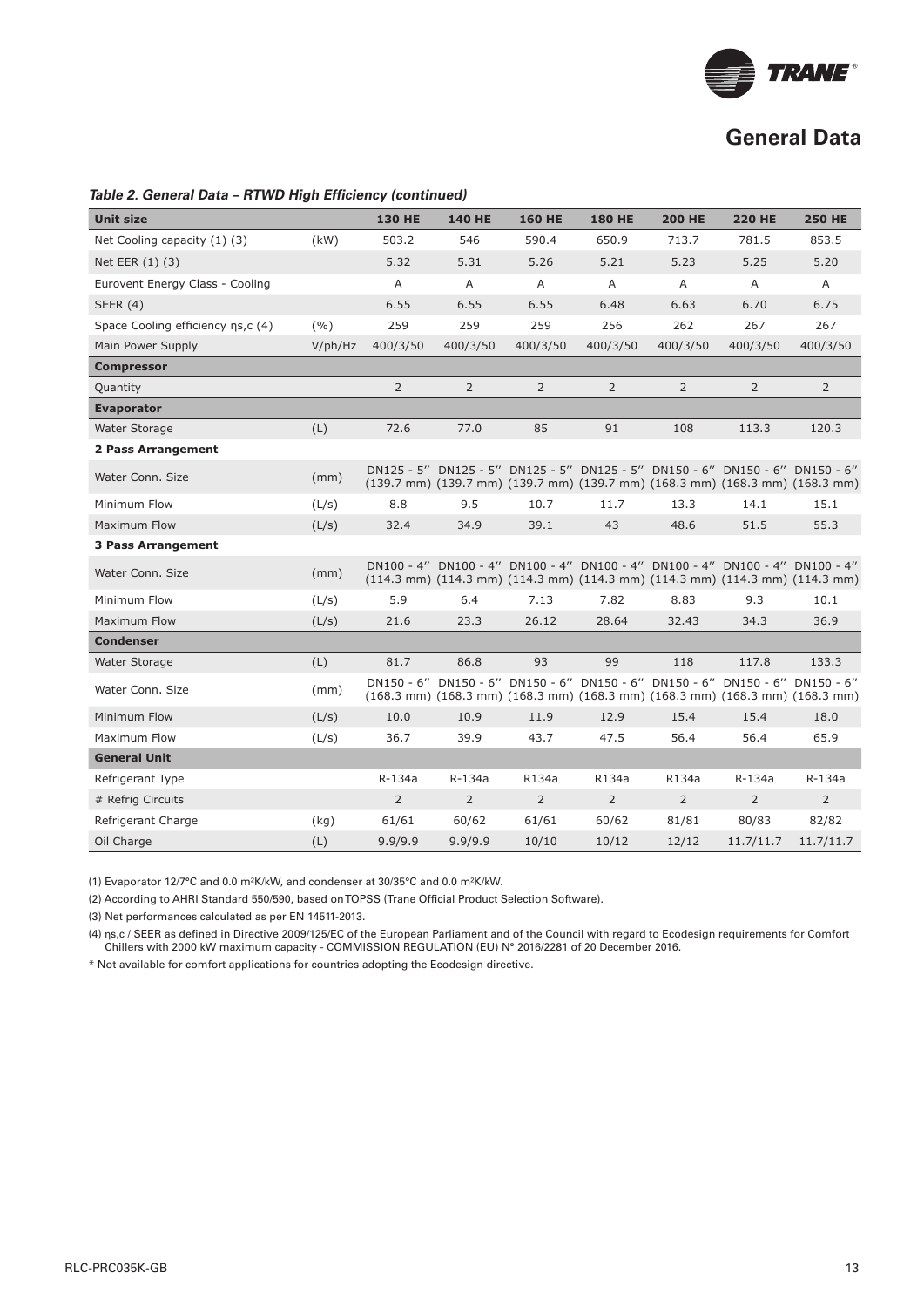

#### Table 3. General Data - RTWD Extra Efficiency

| <b>Size</b>                       |         | <b>160 XE</b>                          | <b>180 XE</b>                          | <b>200 XE</b>                          |
|-----------------------------------|---------|----------------------------------------|----------------------------------------|----------------------------------------|
| Net Cooling capacity (1)(3)       | (kW)    | 606.4                                  | 667.9                                  | 720.0                                  |
| Net EER (1) (3)                   |         | 5.49                                   | 5.40                                   | 5.38                                   |
| Eurovent Energy Class - Cooling   |         | A                                      | A                                      | A                                      |
| <b>SEER (4)</b>                   |         | 6.80                                   | 6.83                                   | 6.78                                   |
| Space Cooling efficiency ns,c (4) | (9/6)   | 269                                    | 270                                    | 268                                    |
| Main Power Supply                 | V/ph/Hz | 400/3/50                               | 400/3/50                               | 400/3/50                               |
| <b>Compressor</b>                 |         |                                        |                                        |                                        |
| Quantity                          |         | $\overline{2}$                         | $\overline{2}$                         | $\overline{2}$                         |
| <b>Evaporator</b>                 |         |                                        |                                        |                                        |
| Water Storage                     | (L)     | 72.6                                   | 77.0                                   | 84.5                                   |
| 2 Pass Arrangement                |         |                                        |                                        |                                        |
| Water Conn. Size                  | (mm)    | DN150 - 6"<br>$(168.3 \, \text{mm})$   | $DN150 - 6"$<br>$(168.3 \, \text{mm})$ | $DN150 - 6"$<br>$(168.3 \, \text{mm})$ |
| Minimum Flow                      | (L/s)   | 11.7                                   | 12.7                                   | 15.1                                   |
| Maximum Flow                      | (L/s)   | 43.0                                   | 46.6                                   | 55.3                                   |
| 3 Pass Arrangement                |         |                                        |                                        |                                        |
| Water Conn. Size                  | (mm)    | $DN100 - 4"$<br>$(114.3 \, \text{mm})$ | $DN100 - 4"$<br>$(114.3 \text{ mm})$   | $DN100 - 4"$<br>$(114.3 \text{ mm})$   |
| Minimum Flow                      | (L/s)   | 7.8                                    | 8.5                                    | 10.1                                   |
| Maximum Flow                      | (L/s)   | 28.6                                   | 31.0                                   | 36.9                                   |
| <b>Condenser</b>                  |         |                                        |                                        |                                        |
| Water Storage                     | (1)     | 93.0                                   | 99.0                                   | 118.0                                  |
| Water Conn. Size                  | (mm)    | $DN150 - 6"$<br>$(168.3 \text{ mm})$   | $DN150 - 6''$<br>$(168.3 \text{ mm})$  | $DN150 - 6"$<br>$(168.3 \text{ mm})$   |
| Minimum Flow                      | (L/s)   | 12.9                                   | 15.4                                   | 20.5                                   |
| Maximum Flow                      | (L/s)   | 47.5                                   | 56.4                                   | 75.1                                   |
| <b>General Unit</b>               |         |                                        |                                        |                                        |
| Refrigerant Type                  |         | R-134a                                 | R-134a                                 | R-134a                                 |
| # Refrig Circuits                 |         | $\overline{2}$                         | $\overline{2}$                         | $\overline{2}$                         |
| Refrigerant Charge                | (kg)    | 61/61                                  | 60/62                                  | 61/61                                  |
| Oil Charge                        | (L)     | 9.9/9.9                                | 9.9/9.9                                | 9.9/9.9                                |

(1) Evaporator 12/7°C and 0.0 m²K/kW, and condenser at 30/35°C and 0.0 m²K/kW.

(2) According to AHRI Standard 550/590, based on TOPSS (Trane Official Product Selection Software).

(3) Net performances calculated as per EN 14511-2013.

(4) ηs,c / SEER as defined in Directive 2009/125/EC of the European Parliament and of the Council with regard to Ecodesign requirements for Comfort Chillers with 2000 kW maximum capacity - COMMISSION REGULATION (EU) N° 2016/2281 of 20 December 2016.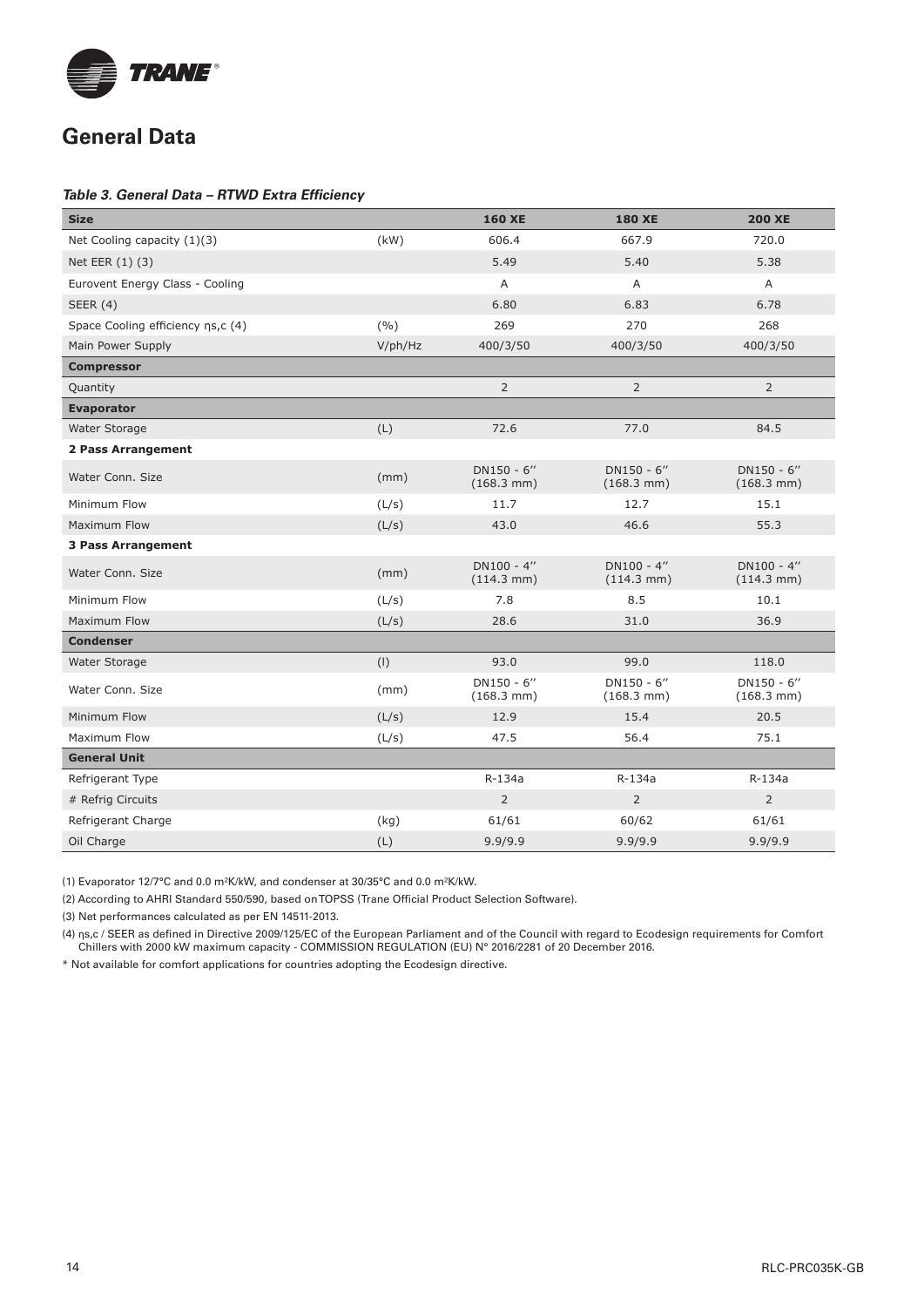

#### **Table 4. General Data - RTWD High Seasonal Efficiency**

| <b>Size</b>                       |         | <b>060 HSE</b> | <b>070 HSE</b> | <b>080 HSE</b> | <b>090 HSE</b>                                                                                                                                                 | <b>100 HSE</b>                 | <b>110 HSE</b>                 | <b>120 HSE</b>             | <b>130 HSE</b>             |
|-----------------------------------|---------|----------------|----------------|----------------|----------------------------------------------------------------------------------------------------------------------------------------------------------------|--------------------------------|--------------------------------|----------------------------|----------------------------|
| Net Cooling capacity (1) (3)      | (kW)    | 243.6          | 286.0          | 328.9          | 379.6                                                                                                                                                          | 405.1                          | 433.8                          | 467.7                      | 501.9                      |
| Net EER (1) (3)                   |         | 5.03           | 5.00           | 4.92           | 4.96                                                                                                                                                           | 5.03                           | 5.11                           | 5.11                       | 5.10                       |
| Eurovent Energy Class - Cooling   |         | B              | B              | B              | B                                                                                                                                                              | B                              | A                              | $\overline{A}$             | $\overline{A}$             |
| SEER $(4)$                        |         | 6.43           | 6.63           | 6.63           | 6.68                                                                                                                                                           | 6.70                           | 6.95                           | 6.63                       | 7.15                       |
| Space Cooling efficiency ns,c (4) | (9/0)   | 254            | 262            | 262            | 264                                                                                                                                                            | 265                            | 275                            | 262                        | 283                        |
| Main Power Supply                 | V/ph/Hz | 400/3/50       | 400/3/50       | 400/3/50       | 400/3/50                                                                                                                                                       | 400/3/50                       | 400/3/50                       | 400/3/50                   | 400/3/50                   |
| <b>Compressor</b>                 |         |                |                |                |                                                                                                                                                                |                                |                                |                            |                            |
| Quantity                          |         | $\overline{2}$ | $\overline{2}$ | 2              | 2                                                                                                                                                              | $\overline{2}$                 | $\overline{2}$                 | $\overline{2}$             | $\overline{2}$             |
| <b>Evaporator</b>                 |         |                |                |                |                                                                                                                                                                |                                |                                |                            |                            |
| Water Storage                     | L       | 37.0           | 40.2           | 45.2           | 57.9                                                                                                                                                           | 57.9                           | 62.3                           | 65.4                       | 72.6                       |
| 2 pass arrangement                |         |                |                |                |                                                                                                                                                                |                                |                                |                            |                            |
| Water conn. Size                  | in      | DN100-4"       | DN100-4"       | DN100-4"       | DN125-5"<br>$(114.3 \text{ mm})(114.3 \text{ mm})(114.3 \text{ mm})(139.7 \text{ mm})(139.7 \text{ mm})(139.7 \text{ mm})(139.7 \text{ mm})(139.7 \text{ mm})$ | DN125-5"                       | DN125-5"                       | DN125-5"                   | DN125-5"                   |
| Minimum Flow                      | L/s     | 4.5            | 5.0            | 5.7            | 7.0                                                                                                                                                            | 7.0                            | 7.7                            | 8.2                        | 8.8                        |
| Maximum Flow                      | L/S     | 16.6           | 18.4           | 21.1           | 25.7                                                                                                                                                           | 25.7                           | 28.2                           | 30.0                       |                            |
| 3 pass arrangement                |         |                |                |                |                                                                                                                                                                |                                |                                |                            |                            |
| Water conn size                   | in      | DN80-3"        | DN80-3"        |                | DN80-3" DN100-4"<br>(88.9 mm) (88.9 mm) (88.9 mm) (114.3 mm)                                                                                                   | DN100-<br>$4''$ (114.3)<br>mm) | DN100-<br>$4''$ (114.3)<br>mm) | DN100-<br>4" (114.3<br>mm) | DN100-<br>4" (114.3<br>mm) |
| Minimum Flow                      | L/s     | 3.0            | 3.3            | 3.8            | 4.7                                                                                                                                                            | 4.7                            | 5.1                            | 5.4                        | 5.9                        |
| <b>Maximum Flow</b>               | L/s     | 11.0           | 12.2           | 14.1           | 17.2                                                                                                                                                           | 17.2                           | 18.8                           | 20.0                       | 21.6                       |
| <b>Condenser</b>                  |         |                |                |                |                                                                                                                                                                |                                |                                |                            |                            |
| Water Storage                     | L.      | 45.1           | 45.1           | 52.2           | 58.1                                                                                                                                                           | 62.7                           | 62.7                           | 68.3                       | 81.7                       |
| Water conn. Size                  | in      | DN125-5"       | DN125-5"       | DN125-5"       | DN125-5"<br>$(139.7 \text{ mm})(139.7 \text{ mm})(139.7 \text{ mm})(139.7 \text{ mm})(139.7 \text{ mm})(139.7 \text{ mm})(139.7 \text{ mm})(168.3 \text{ mm})$ | DN125-5"                       | DN125-5"                       | DN125-5"                   | DN150-6"                   |
| Minimum Flow                      | L/s     | 5.4            | 5.4            | 6.6            | 7.3                                                                                                                                                            | 8.1                            | 8.1                            | 9.1                        | 10.0                       |
| Maximum Flow                      | L/s     | 19.9           | 19.9           | 24.4           | 26.9                                                                                                                                                           | 29.8                           | 29.8                           | 33.2                       | 36.7                       |
| <b>General Unit</b>               |         |                |                |                |                                                                                                                                                                |                                |                                |                            |                            |
| Refrigerant Type                  |         | R134a          | R134a          | R134a          | R134a                                                                                                                                                          | R134a                          | R134a                          | R134a                      | R134a                      |
| Nbr of refrigerant circuits       |         | $\overline{2}$ | $\overline{2}$ | $\overline{2}$ | $\overline{2}$                                                                                                                                                 | $\overline{2}$                 | $\overline{2}$                 | $\overline{2}$             | $\overline{2}$             |
| Refrigerant Charge                | Kg      | 45/45          | 45/45          | 45/44          | 55/55                                                                                                                                                          | 55/56                          | 55/55                          | 54/54                      | 61/61                      |
| Oil Charge                        | L       | 6.8/6.8        | 6.8/6.8        | 6.8/6.8        | 6.8/6.8                                                                                                                                                        | 6.8/9.9                        | 9.9/9.9                        | 9.9/9.9                    | 9.9/9.9                    |

(1) Evaporator 12/7°C and 0.0 m²K/kW, and condenser at 30/35°C and 0.0 m²K/kW.

(2) According to AHRI Standard 550/590, based on TOPSS (Trane Official Product Selection Software).

(3) Net performances calculated as per EN 14511-2013.

(4) ηs,c / SEER as defined in Directive 2009/125/EC of the European Parliament and of the Council with regard to Ecodesign requirements for Comfort Chillers with 2000 kW maximum capacity - COMMISSION REGULATION (EU) N° 2016/2281 of 20 December 2016.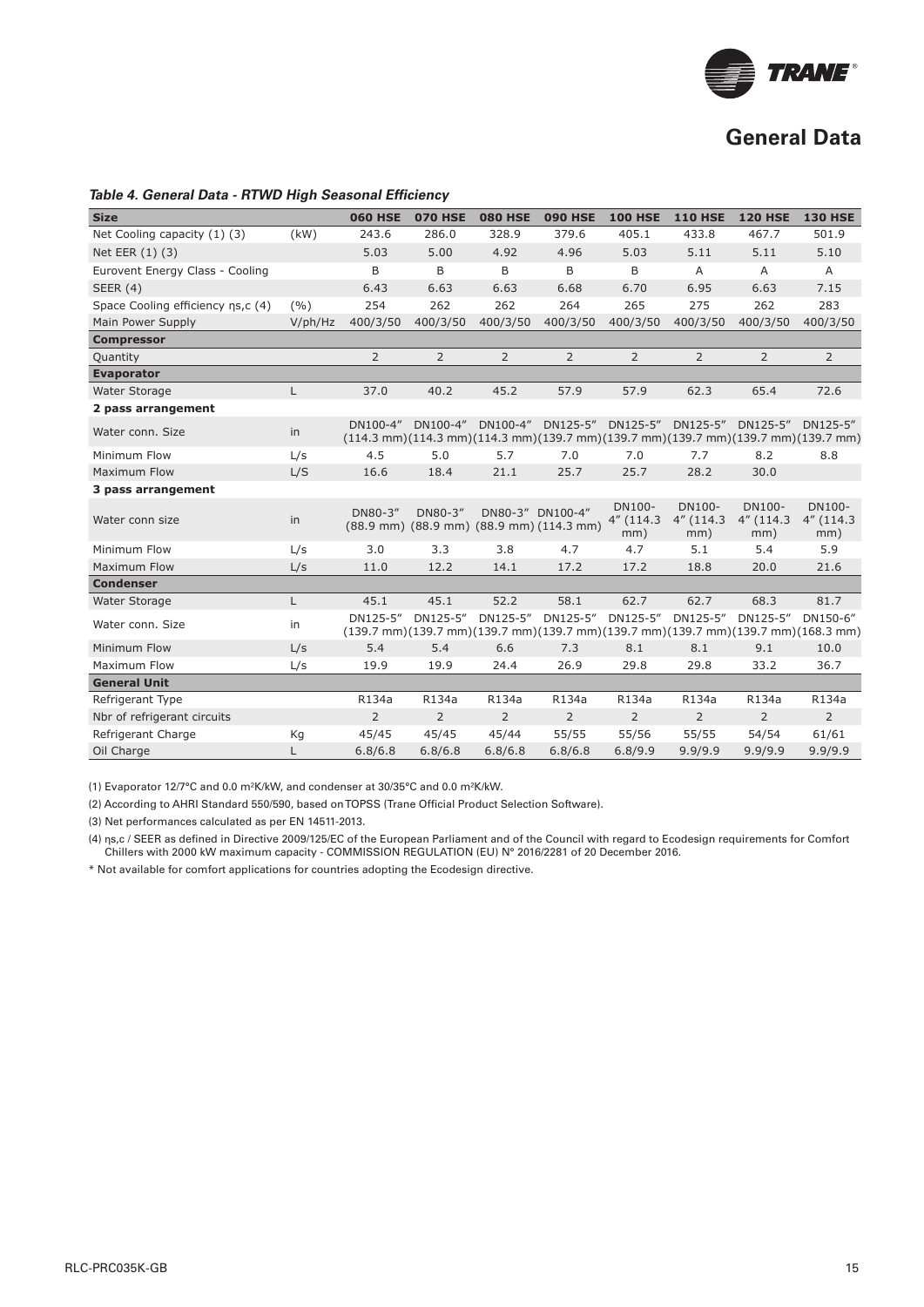

#### **Table 4. General Data - RTWD High Seasonal Efficiency (continued)**

| <b>Size</b>                       |            | <b>140 HSE</b> | <b>160 HSE</b> | <b>180 HSE</b> | <b>200 HSE</b> | <b>220 HSE</b> | <b>250 HSE</b> | <b>260 HSE</b>                                                                                                                                                 | <b>270 HSE</b> |
|-----------------------------------|------------|----------------|----------------|----------------|----------------|----------------|----------------|----------------------------------------------------------------------------------------------------------------------------------------------------------------|----------------|
| Net Cooling capacity (1) (3)      | (kW)       | 546.6          | 611.4          | 671.0          | 720.5          | 776.8          | 844.5          | 923.0                                                                                                                                                          | 1002.9         |
| Net EER (1) (3)                   |            | 5.13           | 5.36           | 5.27           | 5.20           | 4.97           | 4.98           | 4.66                                                                                                                                                           | 4.67           |
| Eurovent Energy Class - Cooling   |            | A              | A              | A              | A              | B              | B              | B                                                                                                                                                              | B              |
| <b>SEER (4)</b>                   |            | 7.15           | 7.23           | 7.23           | 7.35           | 7.25           | 7.43           | 7.23                                                                                                                                                           | 7.33           |
| Space Cooling efficiency ns,c (4) | (9/0)      | 283            | 286            | 286            | 291            | 287            | 294            | 286                                                                                                                                                            | 290            |
| Main Power Supply                 | $V$ /ph/Hz | 400/3/50       | 400/3/50       | 400/3/50       | 400/3/50       | 400/3/50       | 400/3/50       | 400/3/50                                                                                                                                                       | 400/3/50       |
| <b>Compressor</b>                 |            |                |                |                |                |                |                |                                                                                                                                                                |                |
| Quantity                          |            | $\overline{2}$ | $\overline{2}$ | $\overline{2}$ | 2              | 2              | $\overline{2}$ | $\overline{2}$                                                                                                                                                 | $\overline{2}$ |
| <b>Evaporator</b>                 |            |                |                |                |                |                |                |                                                                                                                                                                |                |
| <b>Water Storage</b>              | L.         | 77.0           | 72.6           | 77.0           | 84.5           | 113.3          | 120.3          | 113.3                                                                                                                                                          | 120.3          |
| 2 pass arrangement                |            |                |                |                |                |                |                |                                                                                                                                                                |                |
| Water conn, Size                  | in         | DN125-5"       | DN150-6"       | DN150-6"       | DN150-6"       | DN150-6"       | DN150-6"       | DN150-6"<br>$(139.7 \text{ mm})(168.3 \text{ mm})(168.3 \text{ mm})(168.3 \text{ mm})(168.3 \text{ mm})(168.3 \text{ mm})(168.3 \text{ mm})(168.3 \text{ mm})$ | DN150-6"       |
| Minimum Flow                      | L/s        | 9.5            | 11.7           | 12.7           | 15.1           | 14.1           | 15.1           | 14.1                                                                                                                                                           | 15.1           |
| Maximum Flow                      | L/S        |                | 43.0           | 46.6           | 55.3           |                |                |                                                                                                                                                                |                |
| 3 pass arrangement                |            |                |                |                |                |                |                |                                                                                                                                                                |                |
| Water conn size                   | in         | DN100-4"       | DN100-4"       | DN100-4"       | DN100-4"       | DN100-4"       | DN100-4"       | DN100-4"<br>$(114.3 \text{ mm})(114.3 \text{ mm})(114.3 \text{ mm})(114.3 \text{ mm})(114.3 \text{ mm})(114.3 \text{ mm})(114.3 \text{ mm})$                   | DN100-4"       |
| Minimum Flow                      | L/s        | 6.4            | 7.8            | 8.5            | 10.1           | 9.3            | 10.1           | 9.3                                                                                                                                                            | 10.1           |
| Maximum Flow                      | L/s        | 23.3           | 28.6           | 31.0           | 36.9           | 34.3           | 36.9           | 34.3                                                                                                                                                           | 36.9           |
| <b>Condenser</b>                  |            |                |                |                |                |                |                |                                                                                                                                                                |                |
| <b>Water Storage</b>              | L          | 86.8           | 93.0           | 99.0           | 118.0          | 117.8          | 133.3          | 117.8                                                                                                                                                          | 133.3          |
| Water conn, Size                  | in         | DN150-6"       | DN150-6"       | DN150-6"       | DN150-6"       | DN150-6"       | DN150-6"       | DN150-6"<br>$(168.3 \text{ mm})(168.3 \text{ mm})(168.3 \text{ mm})(168.3 \text{ mm})(168.3 \text{ mm})(168.3 \text{ mm})(168.3 \text{ mm})(168.3 \text{ mm})$ | DN150-6"       |
| Minimum Flow                      | L/s        | 10.9           | 12.9           | 15.4           | 20.5           | 15.4           | 18.0           | 15.4                                                                                                                                                           | 18.0           |
| Maximum Flow                      | L/s        | 39.9           | 47.5           | 56.4           | 75.1           | 56.4           | 65.9           | 56.4                                                                                                                                                           | 65.9           |
| <b>General Unit</b>               |            |                |                |                |                |                |                |                                                                                                                                                                |                |
| Refrigerant Type                  |            | R134a          | R134A          | R134A          | R134A          | R134a          | R134a          | R134a                                                                                                                                                          | R134a          |
| Nbr of refrigerant circuits       |            | $\overline{2}$ | $\overline{2}$ | $\overline{2}$ | $\overline{2}$ | $\overline{2}$ | $\overline{2}$ | $\overline{2}$                                                                                                                                                 | $\overline{2}$ |
| Refrigerant Charge                | Кg         | 60/62          | 61/61          | 61/62          | 61/61          | 80/83          | 82/82          | 80/83                                                                                                                                                          | 82/82          |
| Oil Charge                        | L          | 9.9/9.9        | 6.8/6.8        | 6.8/6.8        | 6.8/6.8        |                |                | 11.7/11.7 11.7/11.7 11.7/11.7                                                                                                                                  | 11.7/11.7      |

(1) Evaporator 12/7°C and 0.0 m²K/kW, and condenser at 30/35°C and 0.0 m²K/kW.

(2) According to AHRI Standard 550/590, based on TOPSS (Trane Official Product Selection Software).

(3) Net performances calculated as per EN 14511-2013.

(4) ης,c / SEER as defined in Directive 2009/125/EC of the European Parliament and of the Council with regard to Ecodesign requirements for Comfort Chillers with 2000 kW maximum capacity - COMMISSION REGULATION (EU) N° 2016/2281 of 20 December 2016.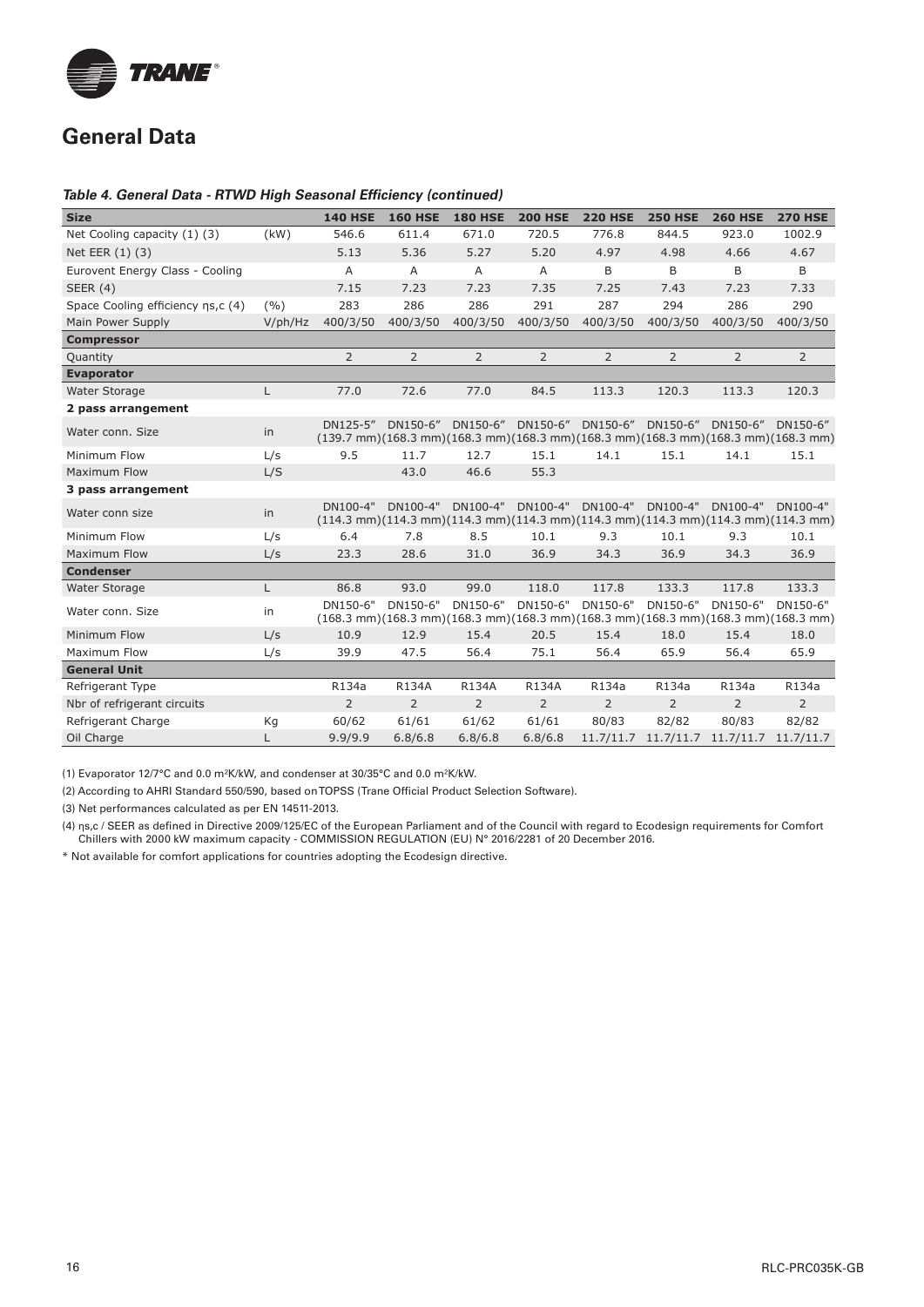

#### **Table 5. General Data - RTWD Standard Efficiency + Heating Option**

| <b>Size</b>                        |           | 160 SE*                          | 170 SE*                          | 190 SE*                          | 200 SE*                          |
|------------------------------------|-----------|----------------------------------|----------------------------------|----------------------------------|----------------------------------|
| Net Cooling Capacity (1) (2)       | (kW)      | 569.9                            | 627.3                            | 703.0                            | 771.4                            |
| Net EER (1) (2)                    |           | 4.20                             | 4.15                             | 4.27                             | 4.30                             |
| Eurovent Energy Class - Cooling    |           | D                                | D                                | $\mathsf{C}$                     | C                                |
| SEER $(3)$                         |           | 5.48                             | 5.30                             | 5.60                             | 5.75                             |
| Space ccoling Efficiency ns,c (3)  | (9/0)     | 216                              | 209                              | 221                              | 227                              |
| Air Conditioning (5)               |           |                                  |                                  |                                  |                                  |
| Net Heating Capacity (2)           | (kW)      | 672.7                            | 743.0                            | 831.3                            | 910.7                            |
| Net COP (2)                        |           | 4.15                             | 4.14                             | 4.26                             | 4.34                             |
| Eurovent Energy Class - Heating    |           | B                                | C                                | B                                | B                                |
| Low Temperature Heating (6)        |           |                                  |                                  |                                  |                                  |
| Net Heating Capacity (2)           | (kW)      | 691.7                            | 761.9                            | 849.4                            | 929.3                            |
| Net COP (2)                        |           | 4.88                             | 4.84                             | 4.91                             | 4.94                             |
| SCOP(6)                            |           | 4.99                             | 4.94                             | 4.96                             | 5.04                             |
| Space Heating efficiency ns, h (6) | (9/0)     | 192                              | 190                              | 191                              | 194                              |
| Main Power Supply                  | (V/PH/Hz) | 400/3/50                         | 400/3/50                         | 400/3/50                         | 400/3/50                         |
| <b>Compressor</b>                  |           |                                  |                                  |                                  |                                  |
| Quantity                           |           | 2                                | 2                                | $\overline{2}$                   | 2                                |
| <b>Evaporator</b>                  |           |                                  |                                  |                                  |                                  |
| Water Storage                      | Г         | 69.4                             | 75.5                             | 84.0                             | 90.1                             |
| 2 pass arrangement                 |           |                                  |                                  |                                  |                                  |
| Water conn. Size                   | in        | DN125-5"<br>$(139.7 \text{ mm})$ | DN125-5"<br>$(139.7 \text{ mm})$ | DN125-5"<br>$(139.7 \text{ mm})$ | DN125-5"<br>$(139.7 \text{ mm})$ |
| Minimum Flow                       | L/s       | 8.4                              | 9.3                              | 10.6                             | 11.5                             |
| Maximum Flow                       | L/s       | 30.7                             | 34.1                             | 38.9                             | 42.3                             |
| 3 pass arrangement                 |           |                                  |                                  |                                  |                                  |
| Water conn size                    | in        | DN100-4"<br>$(114.3 \text{ mm})$ | DN100-4"<br>$(114.3 \text{ mm})$ | DN100-4"<br>$(114.3 \text{ mm})$ | DN100-4"<br>$(114.3 \text{ mm})$ |
| Minimum Flow                       | L/s       | 5.6                              | 6.2                              | 7.1                              | 7.7                              |
| Maximum Flow                       | L/s       | 20.4                             | 22.7                             | 25.9                             | 28.2                             |
| <b>Condenser</b>                   |           |                                  |                                  |                                  |                                  |
| Water Storage                      | L         | 87.5                             | 93.6                             | 102.9                            | 111.1                            |
| Water conn. Size                   | in        | DN150-6"<br>$(168.3 \text{ mm})$ | DN150-6"<br>$(168.3 \text{ mm})$ | DN150-6"<br>$(168.3 \text{ mm})$ | DN150-6"<br>$(168.3 \text{ mm})$ |
| Minimum Flow                       | L/s       | 11.0                             | 12.1                             | 13.6                             | 15.0                             |
| <b>Maximum Flow</b>                | L/s       | 40.4                             | 44.2                             | 49.9                             | 55.0                             |
| <b>General Unit</b>                |           |                                  |                                  |                                  |                                  |
| Refrigerant Type                   |           | R134a                            | R134a                            | R134a                            | R134a                            |
| nbr of refrigerant circuits        |           | 2                                | 2                                | 2                                | 2                                |
| Refrigerant Charge                 | Kg        | 65/67                            | 65/65                            | 65/67                            | 65/66                            |
| Oil Charge                         | Г         | 9.9/11.7                         | 11.7/11.7                        | 11.7/11.7                        | 11.7/11.7                        |

(1) At 30/35°C Entering/Leaving Condenser and 12/7°C Entering/Leaving Evaporator.

(2) Net performances calculated as per EN 14511-2013.

(3) ηs,c / SEER as defi ned in Directive 2009/125/EC of the European Parliament and of the Council with regard to Ecodesign requirements for Comfort Chillers with 2000 kW maximum capacity - COMMISSION REGULATION (EU) N° 2016/2281 of 20 December 2016.

(4) At 40/45°C Entering/Leaving Condenser and 10/7°C Entering/Leaving Evaporator.

(5) At 30/35°C Entering/Leaving Condenser and 10/7°C Entering/Leaving Evaporator.

(6) ηs,h / SCOP as defined in Directive 2009/125/EC of the European Parliament and of the Council with regard to Ecodesign requirements for space heaters with 400 kW maximum rated capacity - COMMISSION REGULATION (EU) N° 813/2013/EU of 2 August 2013.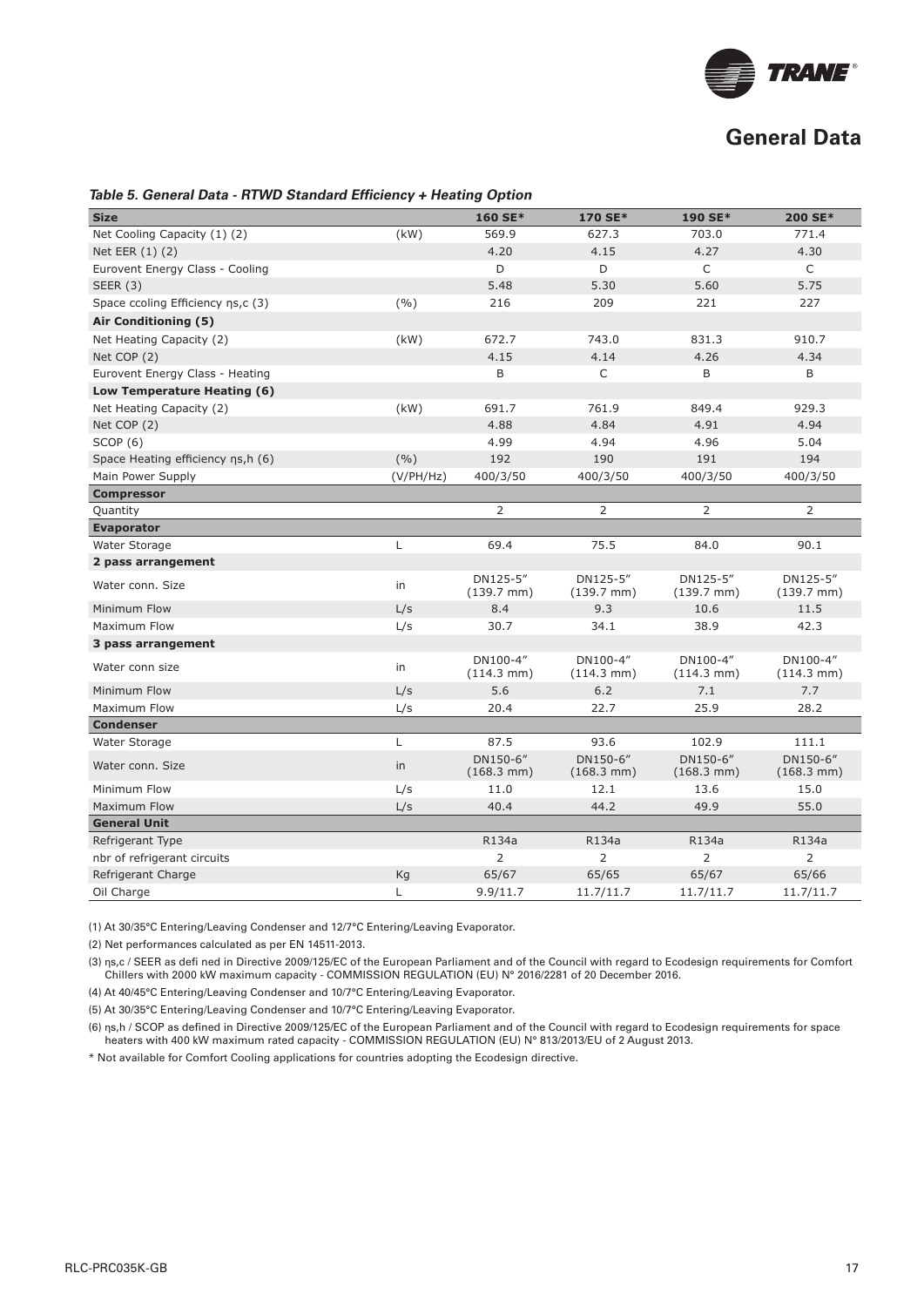

#### **Table 6. General Data - RTWD High Efficiency + Heating Option**

| <b>Size</b>                       |       | <b>060 HE</b>      | <b>070 HE</b> | <b>080 HE</b>                                                     | <b>090 HE</b> | <b>100 HE</b>  | 110 HE*                    | 120 HE*                                                                                                                          |
|-----------------------------------|-------|--------------------|---------------|-------------------------------------------------------------------|---------------|----------------|----------------------------|----------------------------------------------------------------------------------------------------------------------------------|
| Net Cooling Capacity (1) (2)      | (kW)  | 234.8              | 279.0         | 316.6                                                             | 360.9         | 386.4          | 414.8                      | 445.2                                                                                                                            |
| Net EER (1) (2)                   |       | 4.60               | 4.50          | 4.46                                                              | 4.46          | 4.51           | 4.56                       | 4.60                                                                                                                             |
| Eurovent Energy Class - Cooling   |       | C                  | C             | C                                                                 | C             | C              | C                          | C                                                                                                                                |
| SEER $(3)$                        |       | 6.00               | 6.20          | 6.00                                                              | 5.73          | 5.58           | 5.73                       | 5.80                                                                                                                             |
| Space ccoling Efficiency hs,c (3) | (9/6) | 237                | 245           | 237                                                               | 226           | 220            | 226                        | 229                                                                                                                              |
| Air Conditioning (5)              |       |                    |               |                                                                   |               |                |                            |                                                                                                                                  |
| Net Heating Capacity (2)          | (kW)  | 263.8              | 311.8         | 357.9                                                             | 410.2         | 438.4          | 469.1                      | 509.8                                                                                                                            |
| Net COP (2)                       |       | 4.50               | 4.49          | 4.45                                                              | 4.50          | 4.52           | 4.57                       | 4.56                                                                                                                             |
| Eurovent Energy Class - Heating   |       | Α                  | Α             | Α                                                                 | Α             | Α              | A                          | A                                                                                                                                |
| Low Temperature Heating (6)       |       |                    |               |                                                                   |               |                |                            |                                                                                                                                  |
| Net Heating Capacity (2)          | (kW)  | 279.0              | 331.6         | 377.4                                                             | 430.0         | 459.3          | 491.2                      | 526.7                                                                                                                            |
| Net COP (2)                       |       | 5.23               | 5.11          | 5.07                                                              | 5.11          | 5.13           | 5.18                       | 5.20                                                                                                                             |
| SCOP(6)                           |       | 5.37               | 5.20          | 5.17                                                              | 5.17          | 5.11           | 5.10                       | 5.15                                                                                                                             |
| Space Heating efficiency ns,h (6) | (9/0) | 207                | 200           | 199                                                               | 199           | 197            | 196                        | 198                                                                                                                              |
| Main Power Supply                 |       | (V/PH/Hz) 400/3/50 | 400/3/50      | 400/3/50                                                          | 400/3/50      | 400/3/50       | 400/3/50                   | 400/3/50                                                                                                                         |
| <b>Compressor</b>                 |       |                    |               |                                                                   |               |                |                            |                                                                                                                                  |
| Quantity                          |       | 2                  | 2             | 2                                                                 | 2             | $\overline{2}$ | $\overline{2}$             | 2                                                                                                                                |
| <b>Evaporator</b>                 |       |                    |               |                                                                   |               |                |                            |                                                                                                                                  |
| Water Storage                     | L     | 37.0               | 40.2          | 45.2                                                              | 57.9          | 57.9           | 62.3                       | 65.4                                                                                                                             |
| 2 pass arrangement                |       |                    |               |                                                                   |               |                |                            |                                                                                                                                  |
| Water conn. Size                  | in    |                    |               | DN100-4" DN100-4" DN100-4" DN125-5" DN125-5" DN125-5" DN125-5"    |               |                |                            | $(114.3 \text{ mm})(114.3 \text{ mm})(114.3 \text{ mm})(139.7 \text{ mm})(139.7 \text{ mm})(139.7 \text{ mm})(139.7 \text{ mm})$ |
| Minimum Flow                      | L/s   | 4.5                | 5.0           | 5.7                                                               | 7.0           | 7.0            | 7.7                        | 8.2                                                                                                                              |
| Maximum Flow                      | L/S   | 16.6               | 18.4          | 21.1                                                              | 25.7          | 25.7           | 28.2                       | 30.0                                                                                                                             |
| 3 pass arrangement                |       |                    |               |                                                                   |               |                |                            |                                                                                                                                  |
| Water conn size                   | in    |                    |               | "DN80-3"" "DN80-3"" "DN80-3"" DN100-4" DN100-4" DN100-4" DN100-4" |               |                |                            | (88.9 mm)" (88.9 mm)" (88.9 mm)" (114.3 mm) (114.3 mm) (114.3 mm) (114.3 mm)                                                     |
| Minimum Flow                      | L/s   | 3.0                | 3.3           | 3.8                                                               | 4.7           | 4.7            | 5.1                        | 5.4                                                                                                                              |
| Maximum Flow                      | L/s   | 11.0               | 12.2          | 14.1                                                              | 17.2          | 17.2           | 18.8                       | 20.0                                                                                                                             |
| <b>Condenser</b>                  |       |                    |               |                                                                   |               |                |                            |                                                                                                                                  |
| Water Storage                     | L     | 45.1               | 45.1          | 52.2                                                              | 58.1          | 62.7           | 62.7                       | 68.3                                                                                                                             |
| Water conn. Size                  | in    |                    |               | DN125-5" DN125-5" DN125-5" DN125-5"                               |               |                | DN125-5" DN125-5" DN125-5" | $(139.7 \text{ mm})(139.7 \text{ mm})(139.7 \text{ mm})(139.7 \text{ mm})(139.7 \text{ mm})(139.7 \text{ mm})$                   |
| Minimum Flow                      | L/s   | 5.4                | 5.4           | 6.6                                                               | 7.3           | 8.1            | 8.1                        | 9.1                                                                                                                              |
| Maximum Flow                      | L/s   | 19.9               | 19.9          | 24.4                                                              | 26.9          | 29.8           | 29.8                       | 33.2                                                                                                                             |
| <b>General Unit</b>               |       |                    |               |                                                                   |               |                |                            |                                                                                                                                  |
| Refrigerant Type                  |       | R134a              | R134a         | R134a                                                             | R134a         | R134a          | R134a                      | R134a                                                                                                                            |
| Nbr of refrigerant circuits       |       | 2                  | 2             | 2                                                                 | 2             | $\overline{2}$ | 2                          | 2                                                                                                                                |
| Refrigerant Charge                | Kg    | 45/45              | 45/45         | 45/44                                                             | 55/55         | 55/56          | 55/55                      | 54/54                                                                                                                            |
| Oil Charge                        | L     | 6.8/6.8            | 6.8/6.8       | 6.8/6.8                                                           | 6.8/6.8       | 6.8/9.9        | 9.9/9.9                    | 9.9/9.9                                                                                                                          |

(1) At 30/35°C Entering/Leaving Condenser and 12/7°C Entering/Leaving Evaporator.

(2) Net performances calculated as per EN 14511-2013.

(3) ηs,c / SEER as defi ned in Directive 2009/125/EC of the European Parliament and of the Council with regard to Ecodesign requirements for Comfort Chillers with 2000 kW maximum capacity - COMMISSION REGULATION (EU) N° 2016/2281 of 20 December 2016.

(4) At 40/45°C Entering/Leaving Condenser and 10/7°C Entering/Leaving Evaporator.

(5) At 30/35°C Entering/Leaving Condenser and 10/7°C Entering/Leaving Evaporator.

(6) ns,h / SCOP as defined in Directive 2009/125/EC of the European Parliament and of the Council with regard to Ecodesign requirements for space heaters with 400 kW maximum rated capacity - COMMISSION REGULATION (EU) N° 813/2013/EU of 2 August 2013.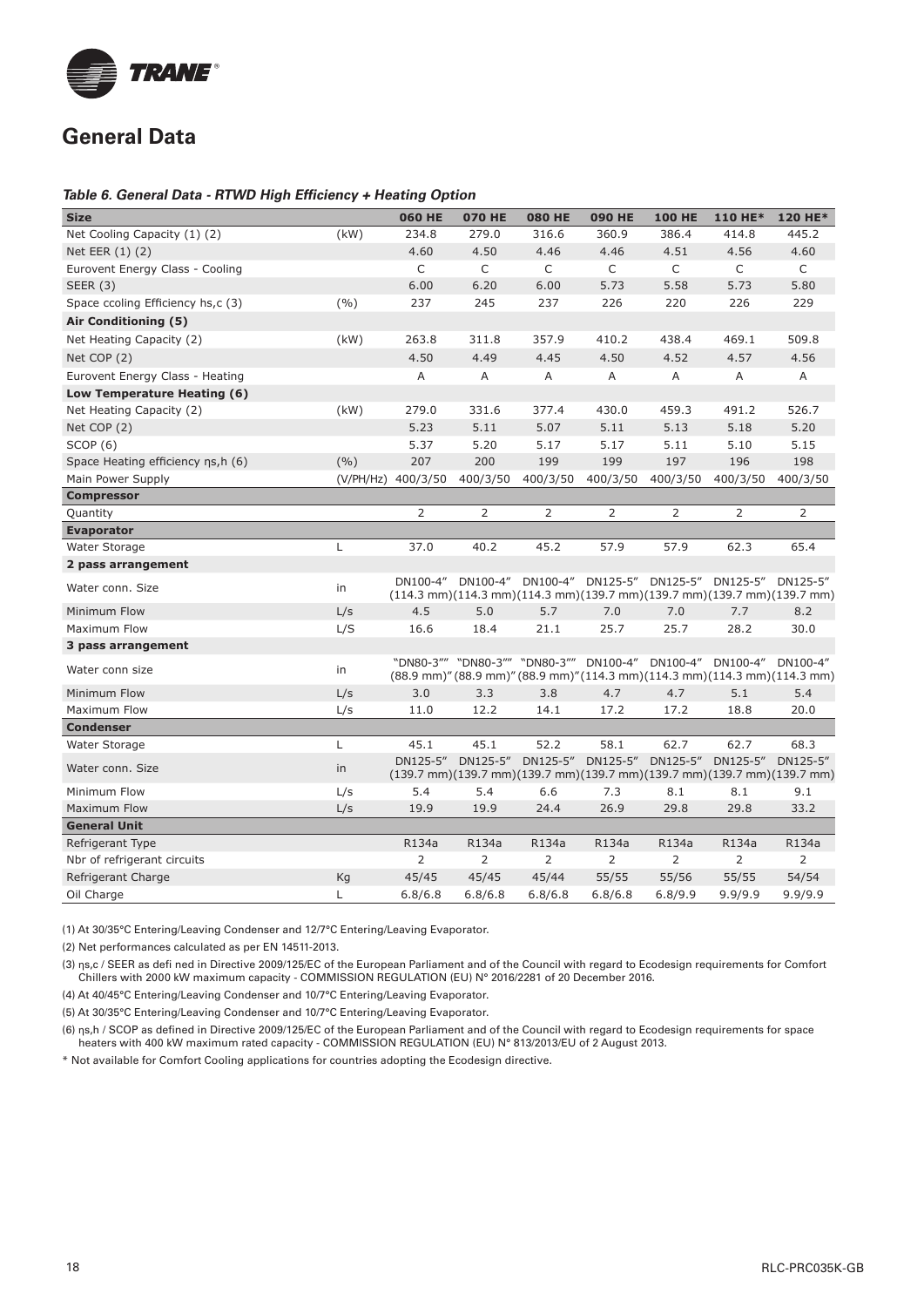

| <b>Size</b>                        |       | <b>130 HE</b>      | <b>140 HE</b> | <b>160 HE</b>                                                                                                                                                                                      | <b>180 HE</b> | <b>200 HE</b> | <b>220 HE</b>  | <b>250 HE</b>       |
|------------------------------------|-------|--------------------|---------------|----------------------------------------------------------------------------------------------------------------------------------------------------------------------------------------------------|---------------|---------------|----------------|---------------------|
| Net Cooling Capacity (1) (2)       | (kW)  | 480.5              | 527.1         | 576.1                                                                                                                                                                                              | 631.5         | 688.9         | 754.2          | 824.0               |
| Net EER (1) (2)                    |       | 4.73               | 4.74          | 4.72                                                                                                                                                                                               | 4.63          | 4.58          | 4.61           | 4.60                |
| Eurovent Energy Class - Cooling    |       | B                  | B             | B                                                                                                                                                                                                  | C             | $\mathsf{C}$  | C              | C                   |
| SEER $(3)$                         |       | 6.05               | 5.98          | 6.13                                                                                                                                                                                               | 5.90          | 5.98          | 6.18           | 6.38                |
| Space ccoling Efficiency hs,c (3)  | (9/6) | 239                | 236           | 242                                                                                                                                                                                                | 233           | 236           | 244            | 252                 |
| Air Conditioning (5)               |       |                    |               |                                                                                                                                                                                                    |               |               |                |                     |
| Net Heating Capacity (2)           | (kW)  | 550.6              | 601.6         | 654.8                                                                                                                                                                                              | 723.0         | 791.6         | 870.1          | 950.2               |
| Net COP (2)                        |       | 4.54               | 4.57          | 4.64                                                                                                                                                                                               | 4.60          | 4.61          | 4.61           | 4.67                |
| Eurovent Energy Class - Heating    |       | Α                  | Α             | Α                                                                                                                                                                                                  | Α             | Α             | Α              | Α                   |
| Low Temperature Heating (6)        |       |                    |               |                                                                                                                                                                                                    |               |               |                |                     |
| Net Heating Capacity (2)           | (kW)  | 566.1              | 621.5         | 678.4                                                                                                                                                                                              | 746.8         | 815.3         | 892.2          | 973.0               |
| Net COP (2)                        |       | 5.38               | 5.37          | 5.32                                                                                                                                                                                               | 5.23          | 5.22          | 5.23           | 5.21                |
| SCOP(6)                            |       | 5.49               | 5.44          | 5.31                                                                                                                                                                                               | 5.26          | 5.29          | 5.38           | 5.39                |
| Space Heating efficiency ns, h (6) | (9/6) | 212                | 210           | 204                                                                                                                                                                                                | 202           | 204           | 207            | 208                 |
| Main Power Supply                  |       | (V/PH/Hz) 400/3/50 | 400/3/50      | 400/3/50                                                                                                                                                                                           | 400/3/50      | 400/3/50      | 400/3/50       | 400/3/50            |
| <b>Compressor</b>                  |       |                    |               |                                                                                                                                                                                                    |               |               |                |                     |
| Quantity                           |       | 2                  | 2             | 2                                                                                                                                                                                                  | 2             | 2             | $\overline{2}$ | 2                   |
| <b>Evaporator</b>                  |       |                    |               |                                                                                                                                                                                                    |               |               |                |                     |
| Water Storage                      | L     | 72.6               | 77.0          | 85.0                                                                                                                                                                                               | 91.0          | 108.0         | 113.3          | 120.3               |
| 2 pass arrangement                 |       |                    |               |                                                                                                                                                                                                    |               |               |                |                     |
| Water conn. Size                   | in    |                    |               | DN125-5" DN125-5" DN125-5" DN125-5" DN150-6" DN150-6" DN150-6"<br>$(139.7 \text{ mm})(139.7 \text{ mm})(139.7 \text{ mm})(139.7 \text{ mm})(168.3 \text{ mm})(168.3 \text{ mm})(168.3 \text{ mm})$ |               |               |                |                     |
| Minimum Flow                       | L/s   | 8.8                | 9.5           | 10.7                                                                                                                                                                                               | 11.7          | 13.3          | 14.1           | 15.1                |
| Maximum Flow                       | L/S   |                    |               |                                                                                                                                                                                                    |               |               |                |                     |
| 3 pass arrangement                 |       |                    |               |                                                                                                                                                                                                    |               |               |                |                     |
| Water conn size                    | in    |                    |               | DN100-4" DN100-4" DN100-4" DN100-4" DN100-4"<br>$(114.3 \text{ mm})(114.3 \text{ mm})(114.3 \text{ mm})(114.3 \text{ mm})(114.3 \text{ mm})(114.3 \text{ mm})(114.3 \text{ mm})$                   |               |               |                | DN100-4" DN100-4"   |
| Minimum Flow                       | L/s   | 5.9                | 6.4           | 77.1                                                                                                                                                                                               | 7.8           | 8.8           | 9.3            | 10.1                |
| Maximum Flow                       | L/s   | 21.6               | 23.3          | 26.1                                                                                                                                                                                               | 28.6          | 32.4          | 34.3           | 36.9                |
| <b>Condenser</b>                   |       |                    |               |                                                                                                                                                                                                    |               |               |                |                     |
| Water Storage                      | L     | 81.7               | 86.8          | 93.0                                                                                                                                                                                               | 99.0          | 118.0         | 117.8          | 133.3               |
| Water conn. Size                   | in    | DN150-6"           | DN150-6"      | DN150-6"<br>$(168.3 \text{ mm})(168.3 \text{ mm})(168.3 \text{ mm})(168.3 \text{ mm})(168.3 \text{ mm})(168.3 \text{ mm})(168.3 \text{ mm})$                                                       | DN150-6"      | DN150-6"      | DN150-6"       | DN150-6"            |
| Minimum Flow                       | L/s   | 10.0               | 10.9          | 11.9                                                                                                                                                                                               | 12.9          | 15.4          | 15.4           | 18.0                |
| <b>Maximum Flow</b>                | L/s   | 36.7               | 39.9          | 43.7                                                                                                                                                                                               | 47.5          | 56.4          | 56.4           | 65.9                |
| <b>General Unit</b>                |       |                    |               |                                                                                                                                                                                                    |               |               |                |                     |
| Refrigerant Type                   |       | R134a              | R134a         | R134a                                                                                                                                                                                              | R134a         | R134a         | R134a          | R134a               |
| Nbr of refrigerant circuits        |       | 2                  | 2             | $\overline{2}$                                                                                                                                                                                     | 2             | 2             | $\overline{2}$ | 2                   |
| Refrigerant Charge                 | Kg    | 61/61              | 60/62         | 61/61                                                                                                                                                                                              | 60/62         | 81/81         | 80/83          | 82/82               |
| Oil Charge                         | L     | 9.9/9.9            | 9.9/9.9       | 10/10                                                                                                                                                                                              | 10/12         | 12/12         |                | 11.7/11.7 11.7/11.7 |

#### Table 6. General Data - RTWD High Efficiency + Heating Option (continued)

(1) At 30/35°C Entering/Leaving Condenser and 12/7°C Entering/Leaving Evaporator.

(2) Net performances calculated as per EN 14511-2013.

(3) ηs,c / SEER as defi ned in Directive 2009/125/EC of the European Parliament and of the Council with regard to Ecodesign requirements for Comfort Chillers with 2000 kW maximum capacity - COMMISSION REGULATION (EU) N° 2016/2281 of 20 December 2016.

(4) At 40/45°C Entering/Leaving Condenser and 10/7°C Entering/Leaving Evaporator.

(5) At 30/35°C Entering/Leaving Condenser and 10/7°C Entering/Leaving Evaporator.

(6) ns,h / SCOP as defined in Directive 2009/125/EC of the European Parliament and of the Council with regard to Ecodesign requirements for space heaters with 400 kW maximum rated capacity - COMMISSION REGULATION (EU) N° 813/2013/EU of 2 August 2013.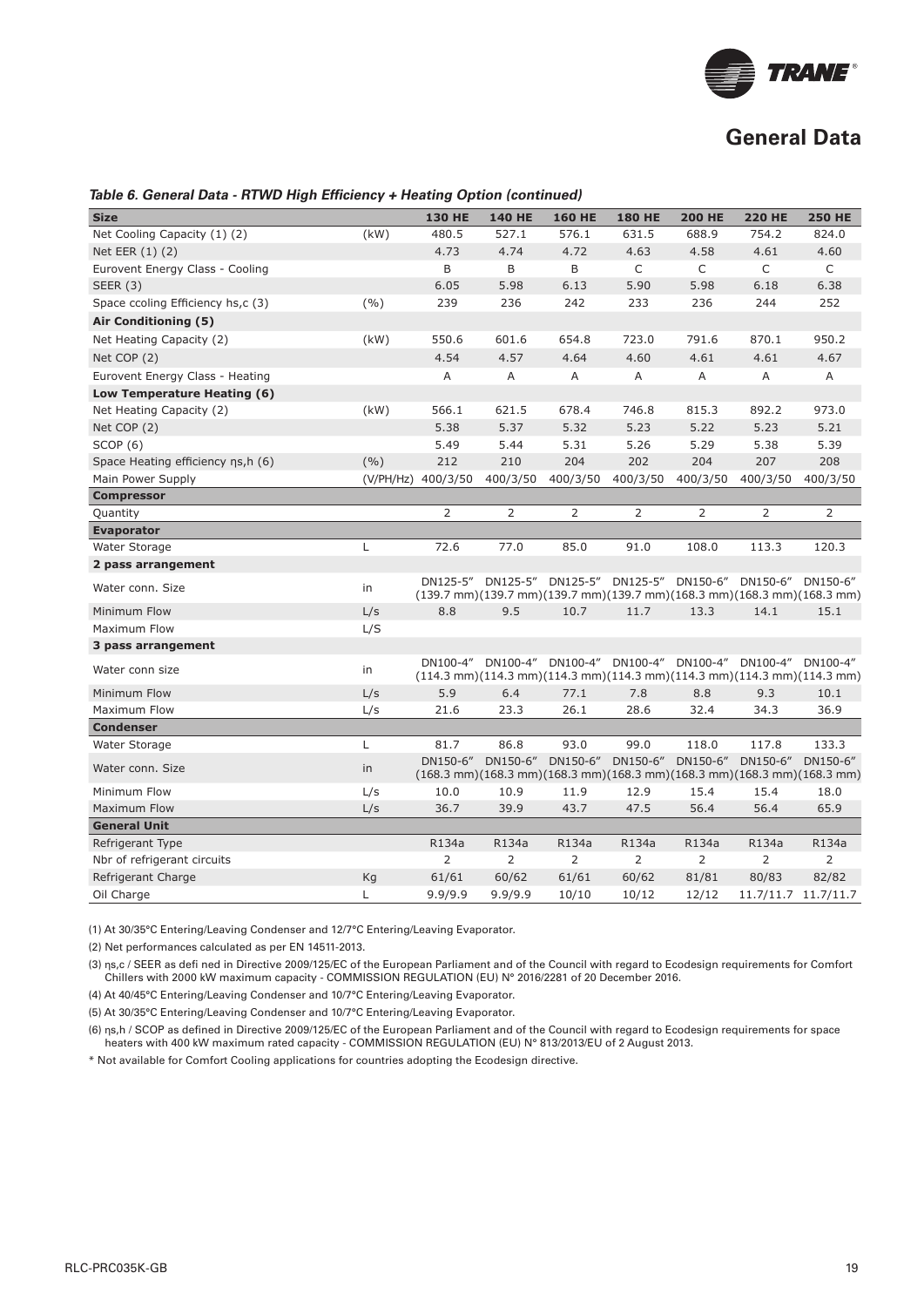

#### **Table 7. General Data - RTWD Extra Efficiency + Heating Option**

| <b>Size</b>                        |           | <b>160 XE</b>                    | <b>180 XE</b>                    | <b>200 XE</b>                    |
|------------------------------------|-----------|----------------------------------|----------------------------------|----------------------------------|
| Net Cooling Capacity (1) (2)       | (kW)      | 590.8                            | 647                              | 694.3                            |
| Net EER (1) (2)                    |           | 4.87                             | 4.74                             | 4.67                             |
| Eurovent Energy Class - Cooling    |           | $\sf B$                          | B                                | B                                |
| SEER $(3)$                         |           | 5.98                             | 6.10                             | 6.05                             |
| Space ccoling Efficiency hs,c (3)  | (9/0)     | 236                              | 241                              | 239                              |
| Air Conditioning (5)               |           |                                  |                                  |                                  |
| Net Heating Capacity (2)           | (kW)      | 668.0                            | 736.6                            | 794.5                            |
| Net COP (2)                        |           | 4.76                             | 4.73                             | 4.72                             |
| Eurovent Energy Class - Heating    |           | Α                                | Α                                | A                                |
| Low Temperature Heating (6)        |           |                                  |                                  |                                  |
| Net Heating Capacity (2)           | (kW)      | 693.9                            | 763.7                            | 820.5                            |
| Net COP (2)                        |           | 5.46                             | 5.34                             | 5.34                             |
| SCOP(6)                            |           | 5.48                             | 5.38                             | 5.52                             |
| Space Heating efficiency ns, h (6) | (9/6)     | 211                              | 207                              | 213                              |
| Main Power Supply                  | (V/PH/Hz) | 400/3/50                         | 400/3/50                         | 400/3/50                         |
| <b>Compressor</b>                  |           |                                  |                                  |                                  |
| Quantity                           |           | 2                                | 2                                | 2                                |
| <b>Evaporator</b>                  |           |                                  |                                  |                                  |
| Water Storage                      | L         | 72.6                             | 77.0                             | 84.5                             |
| 2 pass arrangement                 |           |                                  |                                  |                                  |
| Water conn, Size                   | in        | DN150-6"<br>$(168.3 \text{ mm})$ | DN150-6"<br>$(168.3 \text{ mm})$ | DN150-6"<br>$(168.3 \text{ mm})$ |
| Minimum Flow                       | L/s       | 11.7                             | 12.7                             | 15.1                             |
| Maximum Flow                       | L/s       | 43.0                             | 46.6                             | 55.3                             |
| 3 pass arrangement                 |           |                                  |                                  |                                  |
| Water conn size                    | in        | DN100-4"<br>$(114.3 \text{ mm})$ | DN100-4"<br>$(114.3 \text{ mm})$ | DN100-4"<br>$(114.3 \text{ mm})$ |
| Minimum Flow                       | L/s       | 7.8                              | 8.5                              | 10.1                             |
| Maximum Flow                       | L/s       | 28.6                             | 31.0                             | 36.9                             |
| <b>Condenser</b>                   |           |                                  |                                  |                                  |
| Water Storage                      | L         | 93.0                             | 99.0                             | 118.0                            |
| Water conn, Size                   | in        | DN150-6"<br>$(168.3 \text{ mm})$ | DN150-6"<br>$(168.3 \text{ mm})$ | DN150-6"<br>$(168.3 \text{ mm})$ |
| Minimum Flow                       | L/s       | 5.4                              | 5.4                              | 6.6                              |
| Maximum Flow                       | L/s       | 19.9                             | 19.9                             | 24.4                             |
| <b>General Unit</b>                |           |                                  |                                  |                                  |
| Refrigerant Type                   |           | <b>R134A</b>                     | R134A                            | <b>R134A</b>                     |
| nbr of refrigerant circuits        |           | 2                                | 2                                | 2                                |
| Refrigerant Charge                 | Kg        | 45/45                            | 45/45                            | 44/44                            |
| Oil Charge                         | L         | 6.8/6.8                          | 6.8/6.8                          | 6.8/6.8                          |

(1) At 30/35°C Entering/Leaving Condenser and 12/7°C Entering/Leaving Evaporator.

(2) Net performances calculated as per EN 14511-2013.

(3) ηs,c / SEER as defi ned in Directive 2009/125/EC of the European Parliament and of the Council with regard to Ecodesign requirements for Comfort Chillers with 2000 kW maximum capacity - COMMISSION REGULATION (EU) N° 2016/2281 of 20 December 2016.

(4) At 40/45°C Entering/Leaving Condenser and 10/7°C Entering/Leaving Evaporator.

(5) At 30/35°C Entering/Leaving Condenser and 10/7°C Entering/Leaving Evaporator.

(6) ηs,h / SCOP as defined in Directive 2009/125/EC of the European Parliament and of the Council with regard to Ecodesign requirements for space heaters with 400 kW maximum rated capacity - COMMISSION REGULATION (EU) N° 813/2013/EU of 2 August 2013.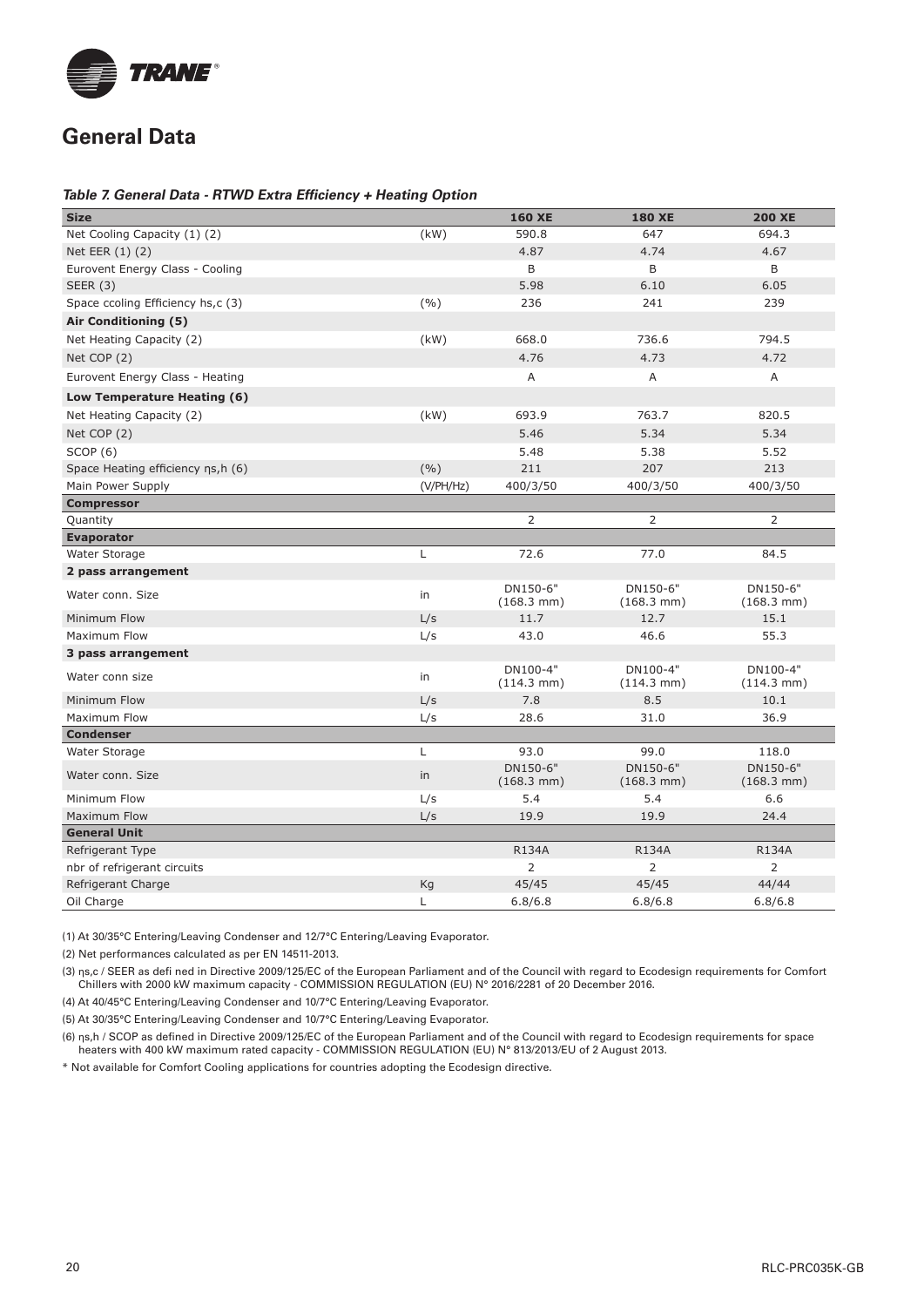

#### **Size 060 HSE 070 HSE 080 HSE 090 HSE 100 HSE 110 HSE\* 120 HSE\* 130 HSE** Net Cooling Capacity (1) (2) (kW) 234.8 276.3 317.2 364.9 391.3 420.4 453.8 487.9 Net EER (1) (2) 2003 1.52 4.31 4.25 4.21 4.21 4.21 4.29 4.36 4.52 4.68 Eurovent Energy Class - Cooling C C D D C C C B SEER (3) 6.83 6.43 5.95 5.48 5.28 5.75 5.73 6.33 Space cooling Efficiency hs,c (3) (%) 270 254 235 216 208 227 226 250 **Air Conditioning (4)** Net Heating Capacity (2) (kW) 270.2 317.6 367.3 423.3 451.0 481.4 520.7 560.0 Net COP (2) 4.42 4.40 4.35 4.40 4.42 4.47 4.49 4.50 Eurovent Energy Class - Heating B B B B B B A A A A **Low Temperature Heating (5)** Net Heating Capacity (2) (kW) 281.4 330.9 381.0 438.1 468.2 500.7 536.8 572.5 Net COP (2) 4.96 4.88 4.84 4.87 4.91 4.98 5.12 5.25 SCOP (6) 5.55 5.19 4.96 4.96 4.97 5.00 5.16 5.30 Space Heating efficiency ηs, h (6) (%) 214 200 191 190 191 192 198 204 Main Power Supply (V/PH/Hz) 400/3/50 400/3/50 400/3/50 400/3/50 400/3/50 400/3/50 400/3/50 400/3/50 **Compressor** Quantity 2 2 2 2 2 2 2 2 **Evaporator**  Water Storage L 37.0 40.2 45.2 57.9 57.9 62.3 65.4 72.6 **2 pass arrangement** Water conn. Size in DN100-4"  $(114.3 \text{ mm})(114.3 \text{ mm})(139.7 \text{ mm})(139.7 \text{ mm})(139.7 \text{ mm})(139.7 \text{ mm})(139.7 \text{ mm})$ DN100-4" DN100-4" DN125-5" DN125-5" DN125-5" DN125-5" DN125-5" Minimum Flow L/s 4.5 5.0 5.7 7.0 7.0 7.7 8.2 8.8 Maximum Flow L/S 16.6 18.4 21.1 25.7 25.7 28.2 30.0 **3 pass arrangement** Water conn size in the "DN80-3"" (88.9 mm)" (88.9 mm)" (88.9 mm)" (114.3 mm) (114.3 mm) (114.3 mm) (114.3 mm) (114.3 mm) "DN80-3"" "DN80-3"" DN100-4" DN100-4" DN100-4" DN100-4" DN100-4" Minimum Flow L/s 3.0 3.3 3.8 4.7 4.7 5.1 5.4 5.9 Maximum Flow L/s 11.0 12.2 14.1 17.2 17.2 18.8 20.0 21.6 **Condenser** Water Storage  $\begin{array}{cccccccc}\n\text{L} & 45.1 & 45.1 & 52.2 & 58.1 & 62.7 & 68.3 & 81.7\n\end{array}$ Water conn. Size  $\frac{DN125-5}{N}$ (139.7 mm) (139.7 mm) (139.7 mm) (139.7 mm) (139.7 mm) (139.7 mm) (139.7 mm) (168.3 mm) DN125-5" DN125-5" DN125-5" DN125-5" DN125-5" DN125-5" DN150-6" Minimum Flow L/s 5.4 5.4 6.6 7.3 8.1 8.1 9.1 10.0 Maximum Flow L/s 19.9 19.9 24.4 26.9 29.8 29.8 33.2 36.7 **General Unit** Refrigerant Type R134a R134a R134a R134a R134a R134a R134a R134a Nbr of refrigerant circuits <br>
2 2 2 2 2 2 2 Refrigerant Charge 61/61 645/45 45/45 45/44 45/55 55/56 55/55 54/54 61/61 Oil Charge L 6.8/6.8 6.8/6.8 6.8/6.8 6.8/6.8 6.8/9.9 9.9/9.9 9.9/9.9 9.9/9.9

#### Table 8. General Data - RTWD High Seasonal Efficiency + Heating Option

(1) At 30/35°C Entering/Leaving Condenser and 12/7°C Entering/Leaving Evaporator.

(2) Net performances calculated as per EN 14511-2013.

(3) ηs,c / SEER as defi ned in Directive 2009/125/EC of the European Parliament and of the Council with regard to Ecodesign requirements for Comfort Chillers with 2000 kW maximum capacity - COMMISSION REGULATION (EU) N° 2016/2281 of 20 December 2016.

(4) At 40/45°C Entering/Leaving Condenser and 10/7°C Entering/Leaving Evaporator.

(5) At 30/35°C Entering/Leaving Condenser and 10/7°C Entering/Leaving Evaporator.

(6) ns.h / SCOP as defined in Directive 2009/125/EC of the European Parliament and of the Council with regard to Ecodesign requirements for space heaters with 400 kW maximum rated capacity - COMMISSION REGULATION (EU) N° 813/2013/EU of 2 August 2013.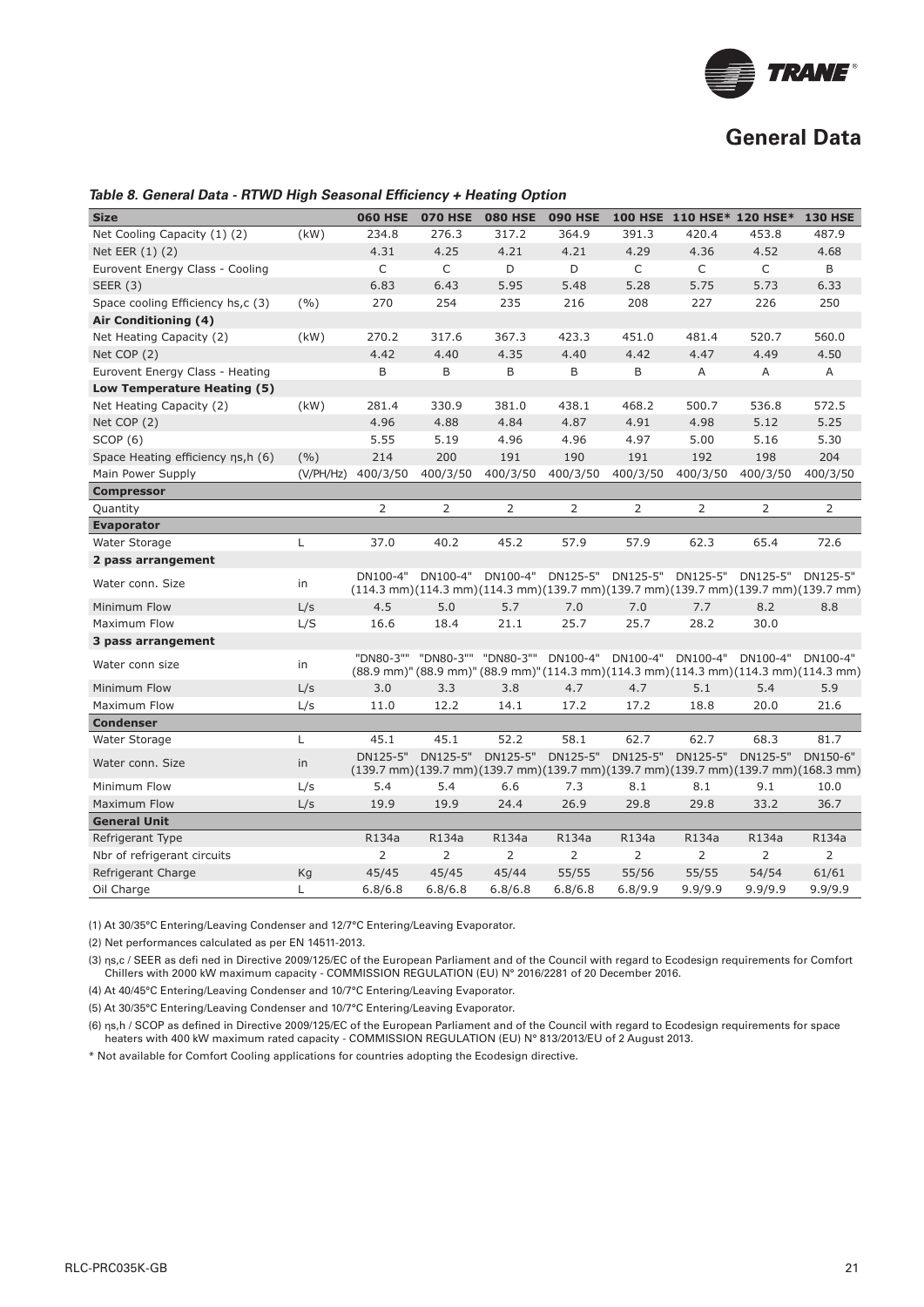

#### Table 8. General Data - RTWD High Seasonal Efficiency + Heating Option (continued)

| <b>Size</b>                        |           | <b>140 HSE</b> | <b>160 HSE</b> | <b>180 HSE</b> | <b>200 HSE</b>                                                                                                                                                          | <b>220 HSE</b> | <b>250 HSE</b>                          | <b>260 HSE</b>    | <b>270 HSE</b>                                                                                                                               |
|------------------------------------|-----------|----------------|----------------|----------------|-------------------------------------------------------------------------------------------------------------------------------------------------------------------------|----------------|-----------------------------------------|-------------------|----------------------------------------------------------------------------------------------------------------------------------------------|
| Net Cooling Capacity (1) (2)       | (kW)      | 532.7          | 596.1          | 655.1          | 705.1                                                                                                                                                                   | 762.2          | 829.2                                   | 892.7             | 970.9                                                                                                                                        |
| Net EER (1) (2)                    |           | 4.63           | 4.70           | 4.69           | 4.69                                                                                                                                                                    | 4.54           | 4.55                                    | 4.34              | 4.35                                                                                                                                         |
| Eurovent Energy Class - Cooling    |           | C              | B              | В              | B                                                                                                                                                                       | C              | C                                       | C                 | C                                                                                                                                            |
| <b>SEER (3)</b>                    |           | 6.25           | 6.23           | 6.58           | 6.80                                                                                                                                                                    | 6.70           | 6.65                                    | 6.43              | 6.38                                                                                                                                         |
| Space cooling Efficiency hs,c (3)  | (%)       | 247            | 246            | 260            | 269                                                                                                                                                                     | 265            | 263                                     | 254               | 252                                                                                                                                          |
| Air Conditioning (4)               |           |                |                |                |                                                                                                                                                                         |                |                                         |                   |                                                                                                                                              |
| Net Heating Capacity (2)           | (kW)      | 609.3          | 674.6          | 741.9          | 798.2                                                                                                                                                                   | 869.5          | 945.3                                   | 1049.6            | 1139.8                                                                                                                                       |
| Net COP (2)                        |           | 4.52           | 4.70           | 4.60           | 4.54                                                                                                                                                                    | 4.44           | 4.49                                    | 4.24              | 4.29                                                                                                                                         |
| Eurovent Energy Class - Heating    |           | Α              | Α              | Α              | Α                                                                                                                                                                       | B              | Α                                       | B                 | B                                                                                                                                            |
| Low Temperature Heating (5)        |           |                |                |                |                                                                                                                                                                         |                |                                         |                   |                                                                                                                                              |
| Net Heating Capacity (2)           | (kW)      | 627.6          | 701.6          | 772.2          | 829.8                                                                                                                                                                   | 899.8          | 977.6                                   | 1059.3            | 1150.6                                                                                                                                       |
| Net COP (2)                        |           | 5.2            | 5.29           | 5.28           | 5.34                                                                                                                                                                    | 5.14           | 5.15                                    | 4.89              | 4.9                                                                                                                                          |
| SCOP(6)                            |           | 5.29           | 5.35           | 5.47           | 5.82                                                                                                                                                                    | 5.23           | 5.43                                    | 4.99              | 4.98                                                                                                                                         |
| Space Heating efficiency ns, h (6) | (9/0)     | 204            | 206            | 211            | 225                                                                                                                                                                     | 201            | 209                                     | 192               | 191                                                                                                                                          |
| Main Power Supply                  | (V/PH/Hz) | 400/3/50       | 400/3/50       | 400/3/50       | 400/3/50                                                                                                                                                                | 400/3/50       | 400/3/50                                | 400/3/50          | 400/3/50                                                                                                                                     |
| <b>Compressor</b>                  |           |                |                |                |                                                                                                                                                                         |                |                                         |                   |                                                                                                                                              |
| Quantity                           |           | 2              | 2              | 2              | 2                                                                                                                                                                       | 2              | 2                                       | 2                 | 2                                                                                                                                            |
| <b>Evaporator</b>                  |           |                |                |                |                                                                                                                                                                         |                |                                         |                   |                                                                                                                                              |
| Water Storage                      | L         | 77.0           | 72.6           | 77.0           | 84.5                                                                                                                                                                    | 113.3          | 120.3                                   | 113.3             | 120.3                                                                                                                                        |
| 2 pass arrangement                 |           |                |                |                |                                                                                                                                                                         |                |                                         |                   |                                                                                                                                              |
| Water conn, Size                   | in        | DN125-5"       | DN150-6"       |                | DN150-6" DN150-6"                                                                                                                                                       | DN150-6"       |                                         | DN150-6" DN150-6" | DN150-6"<br>$(139.7 \text{ mm})(168.3 \text{ mm})(168.3 \text{ mm})(168.3 \text{ mm})(168.3 \text{ mm})(168.3 \text{ mm})(168.3 \text{ mm})$ |
| Minimum Flow                       | L/s       | 9.5            | 11.7           | 12.7           | 15.1                                                                                                                                                                    | 14.1           | 15.1                                    | 14.1              | 15.1                                                                                                                                         |
| Maximum Flow                       | L/S       |                | 43.0           | 46.6           | 55.3                                                                                                                                                                    |                |                                         |                   |                                                                                                                                              |
| 3 pass arrangement                 |           |                |                |                |                                                                                                                                                                         |                |                                         |                   |                                                                                                                                              |
| Water conn size                    | in        | DN100-4"       | DN100-4"       |                | DN100-4" DN100-4" DN100-4" DN100-4"<br>$(114.3 \text{ mm})(114.3 \text{ mm})(114.3 \text{ mm})(114.3 \text{ mm})(114.3 \text{ mm})(114.3 \text{ mm})(114.3 \text{ mm})$ |                |                                         | DN100-4"          | DN100-4"                                                                                                                                     |
| Minimum Flow                       | L/s       | 6.4            | 7.8            | 8.5            | 10.1                                                                                                                                                                    | 9.3            | 10.1                                    | 9.3               | 10.1                                                                                                                                         |
| Maximum Flow                       | L/s       | 23.3           | 28.6           | 31.0           | 36.9                                                                                                                                                                    | 34.3           | 36.9                                    | 34.3              | 36.9                                                                                                                                         |
| <b>Condenser</b>                   |           |                |                |                |                                                                                                                                                                         |                |                                         |                   |                                                                                                                                              |
| Water Storage                      | Г         | 86.8           | 93.0           | 99.0           | 118.0                                                                                                                                                                   | 117.8          | 133.3                                   | 117.8             | 133.3                                                                                                                                        |
| Water conn. Size                   | in        | DN150-6"       | DN150-6"       | DN150-6"       | DN150-6"<br>$(168.3 \text{ mm})(168.3 \text{ mm})(168.3 \text{ mm})(168.3 \text{ mm})(168.3 \text{ mm})(168.3 \text{ mm})(168.3 \text{ mm})(168.3 \text{ mm})$          | DN150-6"       | DN150-6"                                | DN150-6"          | DN150-6"                                                                                                                                     |
| Minimum Flow                       | L/s       | 10.9           | 12.9           | 15.4           | 20.5                                                                                                                                                                    | 15.4           | 18.0                                    | 15.4              | 18.0                                                                                                                                         |
| Maximum Flow                       | L/s       | 39.9           | 47.5           | 56.4           | 75.1                                                                                                                                                                    | 56.4           | 65.9                                    | 56.4              | 65.9                                                                                                                                         |
| <b>General Unit</b>                |           |                |                |                |                                                                                                                                                                         |                |                                         |                   |                                                                                                                                              |
| Refrigerant Type                   |           | R134a          | <b>R134A</b>   | <b>R134A</b>   | <b>R134A</b>                                                                                                                                                            | R134a          | R134a                                   | R134a             | R134a                                                                                                                                        |
| Nbr of refrigerant circuits        |           | 2              | $\overline{2}$ | $\overline{2}$ | $\overline{2}$                                                                                                                                                          | $\overline{2}$ | 2                                       | 2                 | 2                                                                                                                                            |
| Refrigerant Charge                 | Kg        | 60/62          | 61/61          | 61/62          | 61/61                                                                                                                                                                   | 80/83          | 82/82                                   | 80/83             | 82/82                                                                                                                                        |
| Oil Charge                         | L         | 9.9/9.9        | 6.8/6.8        | 6.8/6.8        | 6.8/6.8                                                                                                                                                                 |                | 11.7/11.7 11.7/11.7 11.7/11.7 11.7/11.7 |                   |                                                                                                                                              |

(1) At 30/35°C Entering/Leaving Condenser and 12/7°C Entering/Leaving Evaporator.

(2) Net performances calculated as per EN 14511-2013.

(3) ηs,c / SEER as defi ned in Directive 2009/125/EC of the European Parliament and of the Council with regard to Ecodesign requirements for Comfort Chillers with 2000 kW maximum capacity - COMMISSION REGULATION (EU) N° 2016/2281 of 20 December 2016.

(4) At 40/45°C Entering/Leaving Condenser and 10/7°C Entering/Leaving Evaporator.

(5) At 30/35°C Entering/Leaving Condenser and 10/7°C Entering/Leaving Evaporator.

(6) ηs,h / SCOP as defined in Directive 2009/125/EC of the European Parliament and of the Council with regard to Ecodesign requirements for space heaters with 400 kW maximum rated capacity - COMMISSION REGULATION (EU) N° 813/2013/EU of 2 August 2013.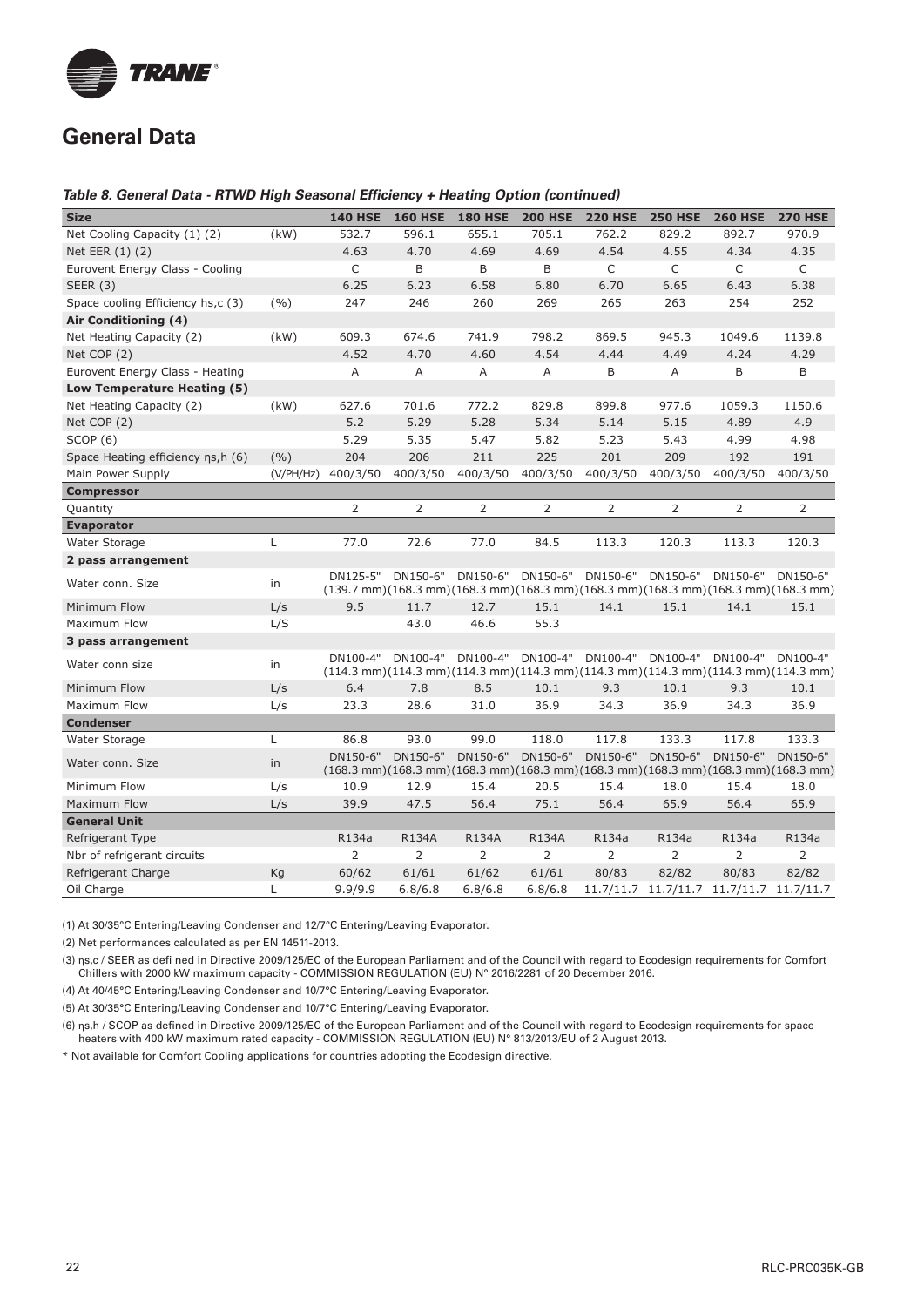

#### **Table 9. General Data - RTUD**

| <b>Size</b>                              |       | 060                                | 070                                   | 080                                   | 090                                   | 100                                   | 110                                   | 120                                   |
|------------------------------------------|-------|------------------------------------|---------------------------------------|---------------------------------------|---------------------------------------|---------------------------------------|---------------------------------------|---------------------------------------|
| Performance (1)                          |       |                                    |                                       |                                       |                                       |                                       |                                       |                                       |
| <b>Gross Capacity</b>                    | (kW)  | 209                                | 250                                   | 284                                   | 323                                   | 346                                   | 372                                   | 401                                   |
| <b>Total Power Input</b>                 | (kW)  | 55                                 | 66                                    | 75                                    | 85                                    | 91                                    | 96                                    | 103                                   |
| Main Power Supply                        |       | $400 - 3 - 50$                     | $400 - 3 - 50$                        | $400 - 3 - 50$                        | $400 - 3 - 50$                        | $400 - 3 - 50$                        | $400 - 3 - 50$                        | $400 - 3 - 50$                        |
| <b>Compressor</b>                        |       |                                    |                                       |                                       |                                       |                                       |                                       |                                       |
| Quantity                                 |       | $\overline{2}$                     | 2                                     | $\overline{2}$                        | $\overline{2}$                        | 2                                     | 2                                     | $\overline{2}$                        |
| <b>Evaporator</b>                        |       |                                    |                                       |                                       |                                       |                                       |                                       |                                       |
| Water Storage                            | (L)   | 37                                 | 40.2                                  | 45.2                                  | 57.9                                  | 57.9                                  | 62.3                                  | 65.4                                  |
| 2 Pass Arrangement                       |       |                                    |                                       |                                       |                                       |                                       |                                       |                                       |
| Water Conn. Size                         | (in)  | DN100 - 4"<br>$(114.3 \text{ mm})$ | $DN100 - 4"$<br>$(114.3 \text{ mm})$  | $DN100 - 4"$<br>$(114.3 \text{ mm})$  | $DN125 - 5''$<br>$(139.7 \text{ mm})$ | $DN125 - 5''$<br>$(139.7 \text{ mm})$ | $DN125 - 5''$<br>$(139.7 \text{ mm})$ | $DN125 - 5''$<br>$(139.7 \text{ mm})$ |
| Minimum Flow (3)                         | (L/s) | 4.5                                | 5.0                                   | 5.7                                   | 7.0                                   | 7.0                                   | 7.7                                   | 8.2                                   |
| Maximum Flow (3)                         | (L/s) | 16.6                               | 18.4                                  | 21.1                                  | 25.7                                  | 25.7                                  | 28.2                                  | 30                                    |
| <b>3 Pass Arrangement</b>                |       |                                    |                                       |                                       |                                       |                                       |                                       |                                       |
| Water Conn, Size                         | (in)  | $DN80 - 3''$<br>$(88.9$ mm)        | $DN80 - 3''$<br>$(88.9 \, \text{mm})$ | $DN80 - 3''$<br>$(88.9 \, \text{mm})$ | $DN100 - 4"$<br>$(114.3 \text{ mm})$  | $DN100 - 4"$<br>$(114.3 \text{ mm})$  | $DN100 - 4"$<br>$(114.3 \text{ mm})$  | $DN100 - 4"$<br>$(114.3 \text{ mm})$  |
| Minimum Flow (3)                         | (L/s) | 3.0                                | 3.3                                   | 3.8                                   | 4.7                                   | 4.7                                   | 5.1                                   | 5.4                                   |
| Maximum Flow (3)                         | (L/s) | 11                                 | 12.2                                  | 14.1                                  | 17.2                                  | 17.2                                  | 18.8                                  | 20.0                                  |
| <b>General Unit</b>                      |       |                                    |                                       |                                       |                                       |                                       |                                       |                                       |
| Refrigerant Type                         |       | R134a                              | R134a                                 | R134a                                 | R134a                                 | R134a                                 | R134a                                 | R134a                                 |
| # Refrig Circuits                        |       | $\overline{2}$                     | $\overline{2}$                        | $\overline{2}$                        | $\overline{2}$                        | $\overline{2}$                        | $\overline{2}$                        | $\overline{2}$                        |
| Refrigerant Factory<br>Charge            | (kq)  | $\overline{\phantom{a}}$           | $\overline{\phantom{a}}$              | $\overline{\phantom{a}}$              | ÷,                                    | $\sim$                                |                                       | $\overline{\phantom{a}}$              |
| Oil Charge (2)                           | (L)   | 6.8/6.8                            | 6.8/6.8                               | 6.8/6.8                               | 6.8/6.8                               | 6.8/9.9                               | 9.9/9.9                               | 9.9/9.9                               |
| Discharge Connection<br>Diameter (2)     | (in)  | 2''1/8/<br>2''1/8                  | 2''1/8/<br>2''1/8                     | 2''1/8/<br>2''1/8                     | 2''1/8/<br>2''1/8                     | 2''1/8/<br>2''5/8                     | 2''5/8/<br>2''5/8                     | 2''5/8/<br>2''5/8                     |
| <b>Liquid Connection</b><br>Diameter (2) | (in)  | 1''1/8/<br>1''1/8                  | 1''1/8/<br>1''1/8                     | 1''1/8/<br>1''1/8                     | 1''1/8/<br>1''1/8                     | 1''1/8/<br>1''1/8                     | 1''1/8/<br>1''1/8                     | 1''1/8/<br>1''1/8                     |

(1) Conditions: Evaporator 7°C/12°C - Saturated Cond Temp 45°C/Liquid refrigerant Temp 40°C

(2) Data containing information on two circuits is shown as circuit 1/circuit 2.

(3) Flow limits are for water only.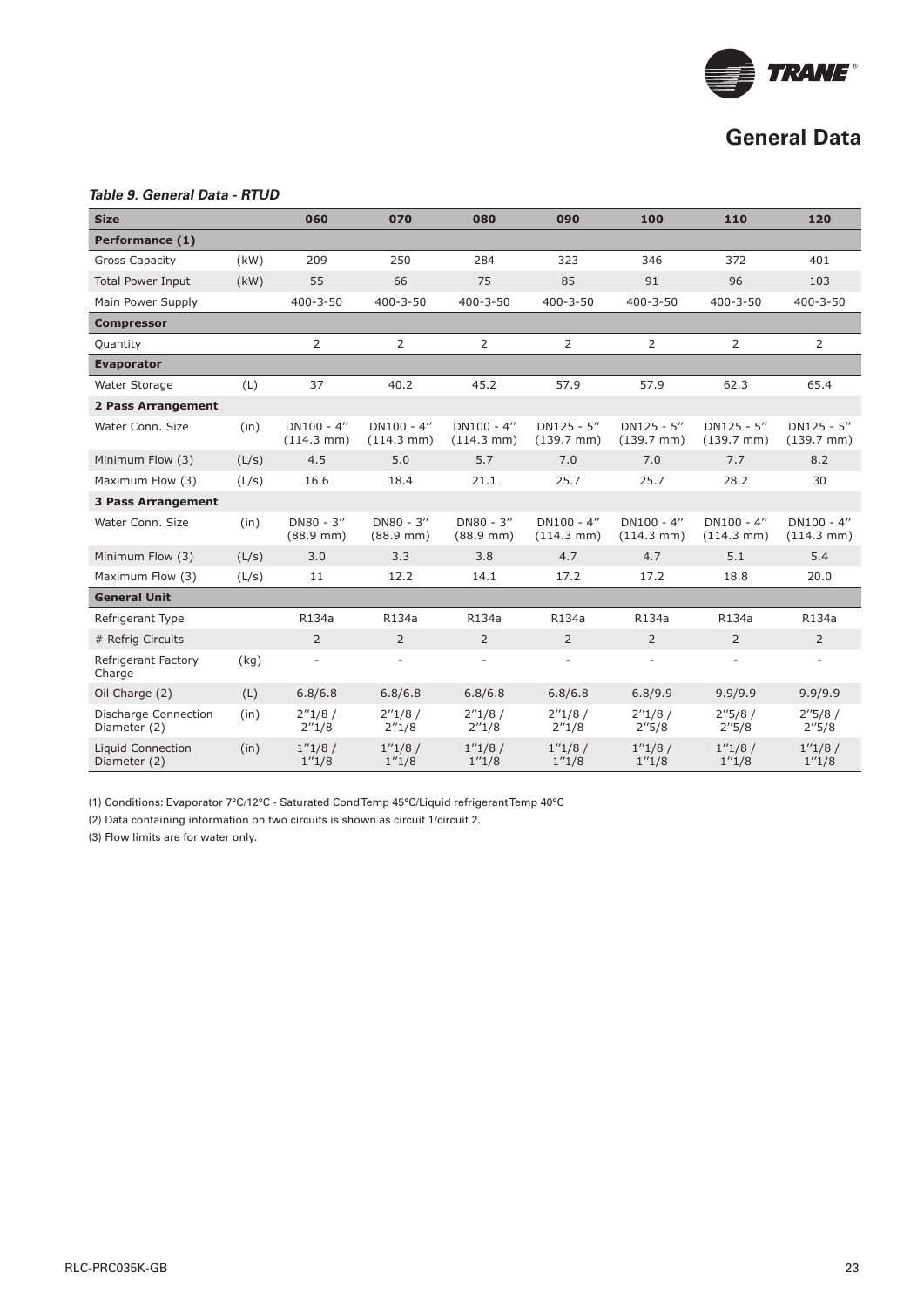

#### **Table 9. General Data - RTUD (continued)**

| <b>Size</b>                          |       | 130               | 140                      | 160                              | 170               | 180                      | 190                                                                                                | 200                      | 220               | 250                                                                                                                                                                                                               |
|--------------------------------------|-------|-------------------|--------------------------|----------------------------------|-------------------|--------------------------|----------------------------------------------------------------------------------------------------|--------------------------|-------------------|-------------------------------------------------------------------------------------------------------------------------------------------------------------------------------------------------------------------|
| Performance (1)                      |       |                   |                          |                                  |                   |                          |                                                                                                    |                          |                   |                                                                                                                                                                                                                   |
| <b>Gross Capacity</b>                | (kW)  | 430               | 474                      | 519                              | 584               | 569                      | 637                                                                                                | 621                      | 682               | 748                                                                                                                                                                                                               |
| <b>Total Power Input</b>             | (kW)  | 110               | 120                      | 130                              | 157               | 145                      | 171                                                                                                | 160                      | 175               | 190                                                                                                                                                                                                               |
| Main Power Supply                    |       | $400 - 3 - 50$    | $400 - 3 - 50$           | $400 - 3 - 50$                   | 400-3-50          | $400 - 3 - 50$           | $400 - 3 - 50$                                                                                     | $400 - 3 - 50$           | $400 - 3 - 50$    | $400 - 3 - 50$                                                                                                                                                                                                    |
| <b>Compressor</b>                    |       |                   |                          |                                  |                   |                          |                                                                                                    |                          |                   |                                                                                                                                                                                                                   |
| Quantity                             |       | $\overline{2}$    | $\overline{2}$           | $\overline{2}$                   | $\overline{2}$    | 2                        | $\overline{2}$                                                                                     | $\overline{2}$           | $\overline{2}$    | $\overline{2}$                                                                                                                                                                                                    |
| <b>Evaporator</b>                    |       |                   |                          |                                  |                   |                          |                                                                                                    |                          |                   |                                                                                                                                                                                                                   |
| Water Storage                        | (L)   | 72.6              | 77                       | 85                               | 75.5              | 91                       | 84.0                                                                                               | 108                      | 113.3             | 120.3                                                                                                                                                                                                             |
| <b>2 Pass Arrangement</b>            |       |                   |                          |                                  |                   |                          |                                                                                                    |                          |                   |                                                                                                                                                                                                                   |
| Water Conn, Size                     | (in)  |                   |                          |                                  |                   |                          | DN125 - 5" DN125 - 5" DN125 - 5" DN125 - 5" DN125 - 5" DN125 - 5" DN150 - 6" DN150 - 6" DN150 - 6" |                          |                   | $(139.7 \text{ mm})$ $(139.7 \text{ mm})$ $(139.7 \text{ mm})$ $(139.7 \text{ mm})$ $(139.7 \text{ mm})$ $(139.7 \text{ mm})$ $(168.3 \text{ mm})$ $(168.3 \text{ mm})$ $(168.3 \text{ mm})$ $(168.3 \text{ mm})$ |
| Minimum Flow (3)                     | (L/s) | 8.8               | 9.5                      | 10.7                             | 9.3               | 11.7                     | 10.6                                                                                               | 13.2                     | 14.1              | 15.1                                                                                                                                                                                                              |
| Maximum Flow (3)                     | (L/s) | 32.4              | 34.9                     | 39.1                             | 34.1              | 43.0                     | 38.9                                                                                               | 48.6                     | 51.5              | 55.3                                                                                                                                                                                                              |
| <b>3 Pass Arrangement</b>            |       |                   |                          |                                  |                   |                          |                                                                                                    |                          |                   |                                                                                                                                                                                                                   |
| Water Conn, Size                     | (in)  |                   |                          |                                  |                   |                          | DN100 - 4" DN100 - 4" DN100 - 4" DN100 - 4" DN100 - 4" DN100 - 4" DN100 - 4" DN100 - 4" DN100 - 4" |                          |                   | $(114.3 \text{ mm}) (114.3 \text{ mm}) (114.3 \text{ mm}) (114.3 \text{ mm}) (114.3 \text{ mm}) (114.3 \text{ mm}) (114.3 \text{ mm}) (114.3 \text{ mm})$                                                         |
| Minimum Flow (3)                     | (L/s) | 5.9               | 6.4                      | 7.1                              | 6.2               | 7.8                      | 7.1                                                                                                | 8.8                      | 9.3               | 10.1                                                                                                                                                                                                              |
| Maximum Flow (3)                     | (L/s) | 21.6              | 23.3                     | 26.1                             | 22.7              | 28.6                     | 25.9                                                                                               | 32.4                     | 34.3              | 36.9                                                                                                                                                                                                              |
| <b>General Unit</b>                  |       |                   |                          |                                  |                   |                          |                                                                                                    |                          |                   |                                                                                                                                                                                                                   |
| Refrigerant Type                     |       | R134a             | R134a                    | R134a                            | R134a             | R134a                    | R134a                                                                                              | R134a                    | R134a             | R134a                                                                                                                                                                                                             |
| # Refrig Circuits                    |       | $\overline{2}$    | $\overline{2}$           | $\overline{2}$                   | $\overline{2}$    | 2                        | 2                                                                                                  | $\overline{2}$           | $\overline{2}$    | $\overline{2}$                                                                                                                                                                                                    |
| Refrigerant Factory<br>Charge        | (kg)  | $\overline{a}$    | $\overline{\phantom{a}}$ | ä,                               |                   | $\overline{\phantom{a}}$ |                                                                                                    | $\overline{\phantom{a}}$ | ä,                | ÷,                                                                                                                                                                                                                |
| Oil Charge (2)                       | (L)   | 9.9/9.9           | 9.9/9.9                  | 10/10                            | 11.7/11.7         | 10/12                    | 11.7/11.7                                                                                          | 12/12                    | 11.7/11.7         | 11.7/11.7                                                                                                                                                                                                         |
| Discharge Connection<br>Diameter (2) | (in)  | 2''5/8/<br>2''5/8 | 2''5/8/<br>2''5/8        | 2''5/8/<br>$2^{\prime\prime}5/8$ | 3''1/8/<br>3''1/8 | 3''1/8/<br>3''1/8        | 3''1/8/<br>3''1/8                                                                                  | 3''1/8/<br>3''1/8        | 3''1/8/<br>3''1/8 | 3''1/8/<br>3''1/8                                                                                                                                                                                                 |
| Liquid Connection<br>Diameter (2)    | (in)  | 1''3/8/<br>1''3/8 | 1''3/8/<br>1''3/8        | 1''3/8/<br>1''3/8                | 1''3/8/<br>1''3/8 | 1''3/8/<br>1''3/8        | 1''3/8/<br>1''5/8                                                                                  | 1''3/8/<br>1''3/8        | 1''3/8/<br>1''5/8 | $1^{\prime\prime}5/8/$<br>1''5/8                                                                                                                                                                                  |

(1) Conditions: Evaporator 7°C/12°C - Saturated Cond Temp 45°C/Liquid refrigerant Temp 40°C

(2) Data containing information on two circuits is shown as circuit 1/circuit 2.

(3) Flow limits are for water only.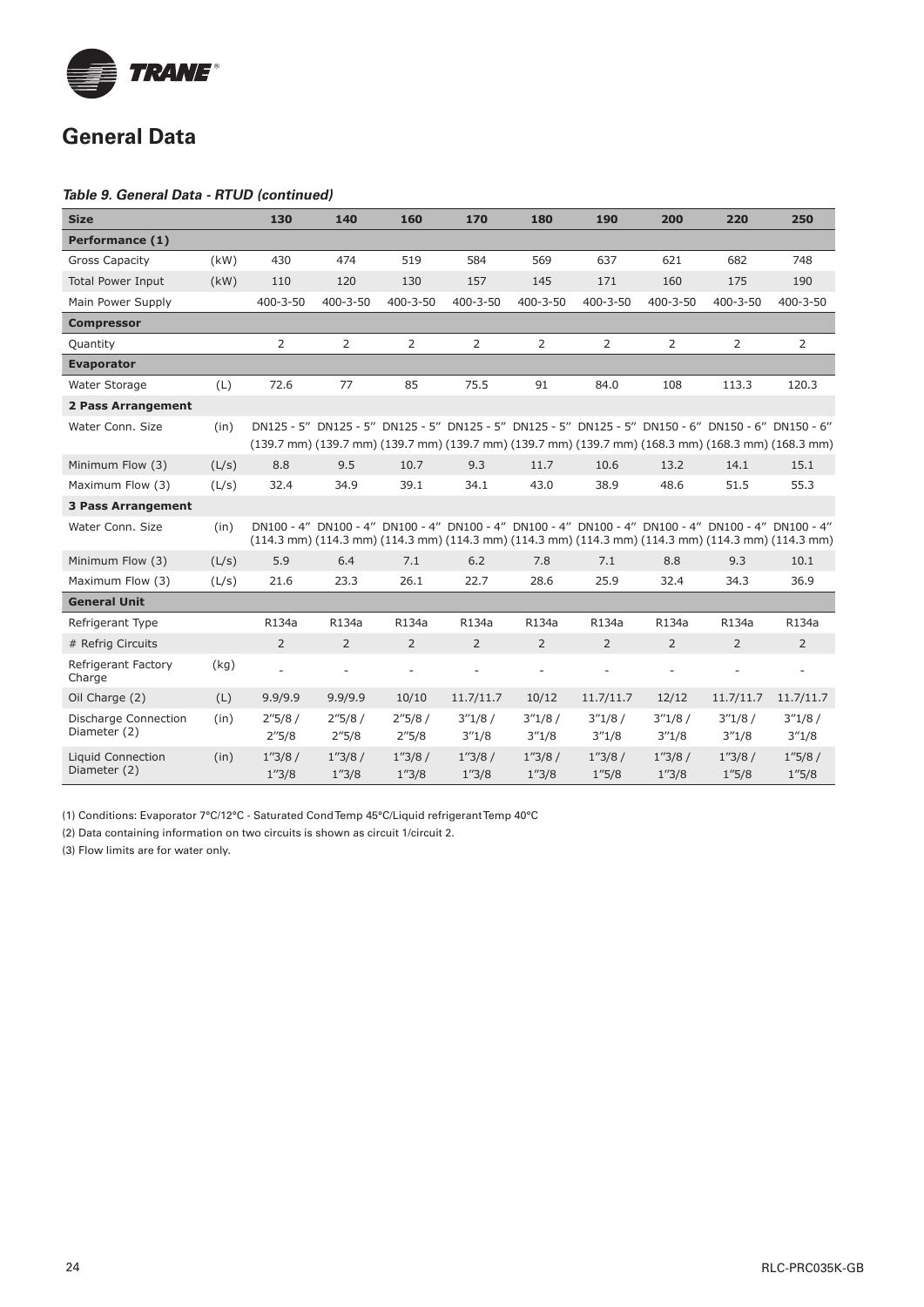

### **LCD Touch-Screen Display with Multi-Language Support**

The standard DynaView display provided with the Trane CH530 control panel features an LCD touch-screen, allowing access to all operational inputs and outputs. This display supports many languages.

### **Display Features Include:**

- LCD touch-screen with LED backlighting, for scrolling access to input and output operating information
- Single-screen, folder/tab-style display of all available information on individual components (evaporator,
- condenser, compressor, etc.)
- Manual override indication
- Password entry/lockout system to enable or disable display
- Automatic and immediate stop capabilities for standard or immediate manual shutdown
	- Fast, easy access to available chiller data in tabbed format, including:
	- Modes of operation, including normal cooling and ice making
	- Water temperatures and setpoints
	- Loading and limiting status and setpoints
	- Average line current
	- Outdoor air temperature
	- Start/stop differential timers
	- Auto/Manual mode for EXV, slide valve, and head pressure control
	- Pump status and override
	- Chilled water reset settings
	- Optional external setpoints, including:
		- i. Chilled water
		- ii. Current-limit
		- iii. Condenser leaving hot water temperature setpoint
		- iv. Ice building
- Reports, listed on a single tabbed screen for easy access, including:
	- Evaporator
	- Condenser
	- Compressor
- Evaporator, condenser, and compressor reports containing all operational information on individual components, including:
	- Water temperatures
	- Refrigerant pressures, temperatures, and approach
	- Oil pressure
	- Flow switch status
	- EXV position
	- Head pressure control command
	- Compressor starts and run-time
	- Line phase percent RLA, amps, and volts
- Alarm and diagnostic information, including:
	- Flashing alarms with touch-screen button of alarm condition
	- Scrollable list of last ten active diagnostics
	- Specific information on applicable diagnostic from list of over one-hundred
	- Automatic or manual resetting diagnostic types

### **LonTalk/Tracer Summit Interface**

LonTalk (LCI-C) or Tracer Summit communications capabilities are available, with communication link via single twisted-pair wiring to factory-installed, tested communication board.

Required features:

- LonTalk/Tracer Summit Interface
- Additional options that may be used:
- Ice making
- Chilled water temperature reset outdoor air

External devices required:

• Trane Tracer system or LonTalk compatible system level interface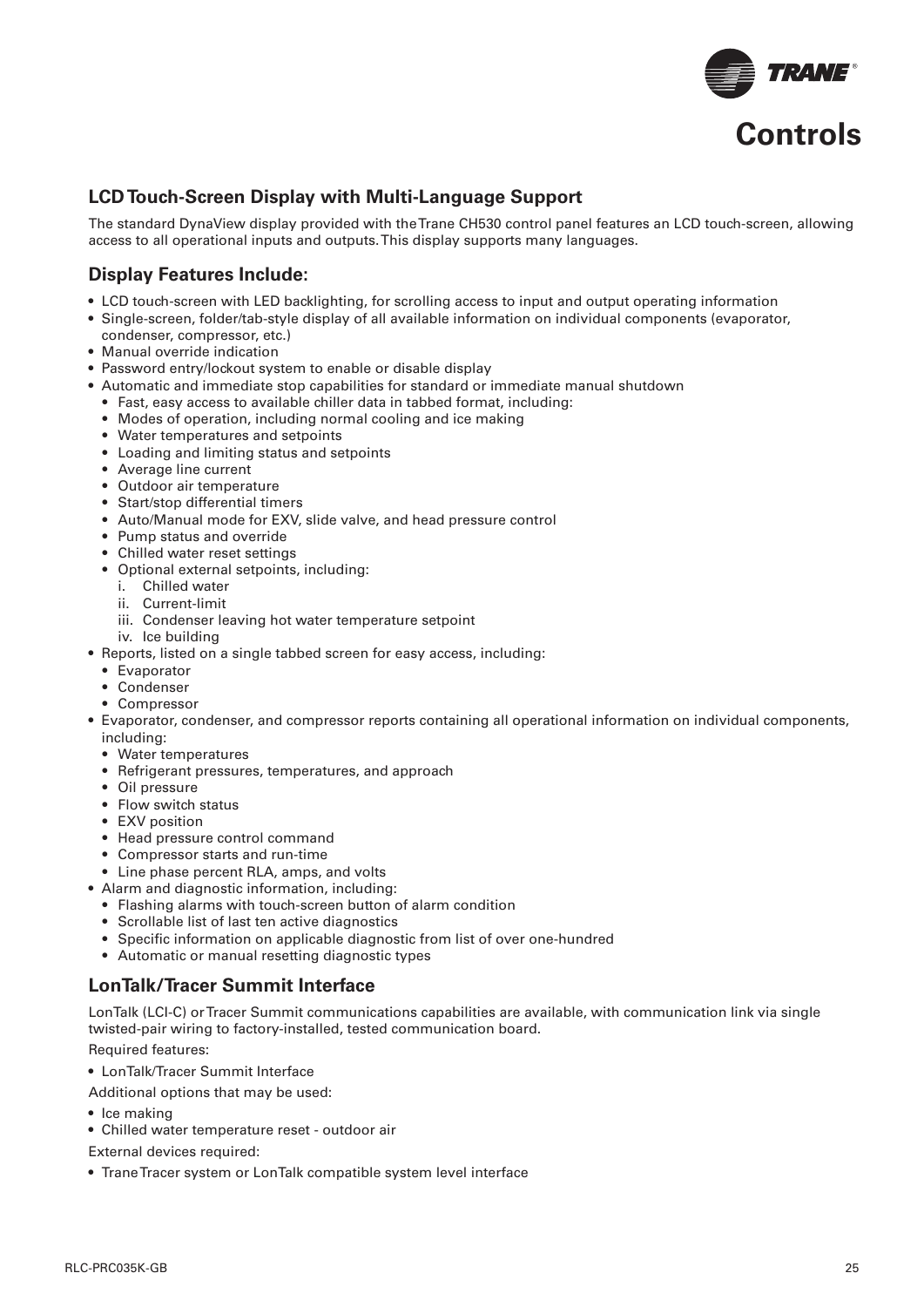

## **Controls**

#### **Tracer Summit**

Trane's depth of experience in chillers and controls makes us a well-qualified choice for automation of chiller plants using water-cooled chillers. The chiller plant control capabilities of the Trane Tracer Summit™ building automation system are unequaled in the industry. Our chiller plant automation software is fully pre-engineered and tested. Energy Efficiency

- Sequences starting of chillers to optimize the overall chiller plant energy efficiency
- Individual chillers operate as base, peak, or swing based on capacity and efficiency
- Automatically rotates individual chiller operation to equalize runtime and wear between chillers
- Evaluates and selects the lowest energy consumption alternative from an overall system perspective

Easy Operation and Maintenance

- Remote monitoring and control
- Displays both current operation conditions and scheduled automated control actions
- Concise reports assist in planning for preventative maintenance and verifying performance
- Alarm notification and diagnostic messages aid in quick and accurate troubleshooting

When integrated with a Tracer Summit building management system the total building operation can be optimized. With this system option, the full breadth of Trane's HVAC and controls experience are applied to offer solutions to many facility issues. If your project calls for an interface to other systems, Tracer Summit can share data via BACnet™, the ASHRAE open systems protocol.

#### **LonTalk Chiller Controls**

LonTalk is a communications protocol developed by the Echelon™ Corporation. The LonMark™ association develops control profiles using the LonTalk communication protocol. LonTalk is a unit level communications protocol.

LonTalk Communications Interface for Chillers (LCI-C) provides a generic automation system with the LonMark chiller profile inputs/outputs. In addition to the standard points, Trane provides other commonly used network output variables for greater interoperability with any automation system. The complete reference list of Trane LonTalk points is available on the LonMark web site.

Trane controls or another vendor's system can use the predefined list of points with ease to give the operator a complete picture of how the system is running.

### **Time of Day Scheduling**

Time of day scheduling allows the customer to perform simple chiller scheduling without the need for a building automation system.

This feature allows the user to set 10 events in a 7 day time period. For each event the user can specify an activation time and the days of the week the event is active. Any setpoints available can be specified for each event, such as the leaving chilled water temperature (standard) and the current-limit setpoint (optional if ordered).

Required features:

• Time of day scheduling

Additional options that if ordered may be incorporated into the scheduling:

- External chilled water setpoint
- External current-limit setpoint
- Condenser leaving hot water temperature setpoint
- Ice making initiation

#### **Hardwire Points**

Remote devices wired from the control panel are another reliable method of providing auxiliary control to a building automation system. Inputs and outputs can be communicated via a typical 4–20 mA electrical signal, an equivalent 2–10 Vdc signal, or by utilizing contact closures.

Selectable options:

- External chilled water setpoint
- External current-limit setpoint
- Ice making control
- Condenser leaving hot water temperature control
- Chilled water temperature reset
- Condenser pressure output
- Motor current analog output
- Programmable relays available outputs are: alarm-latching, alarm-auto reset, general alarm, warning, chiller limit mode, compressor running, head pressure relief request, and Tracer control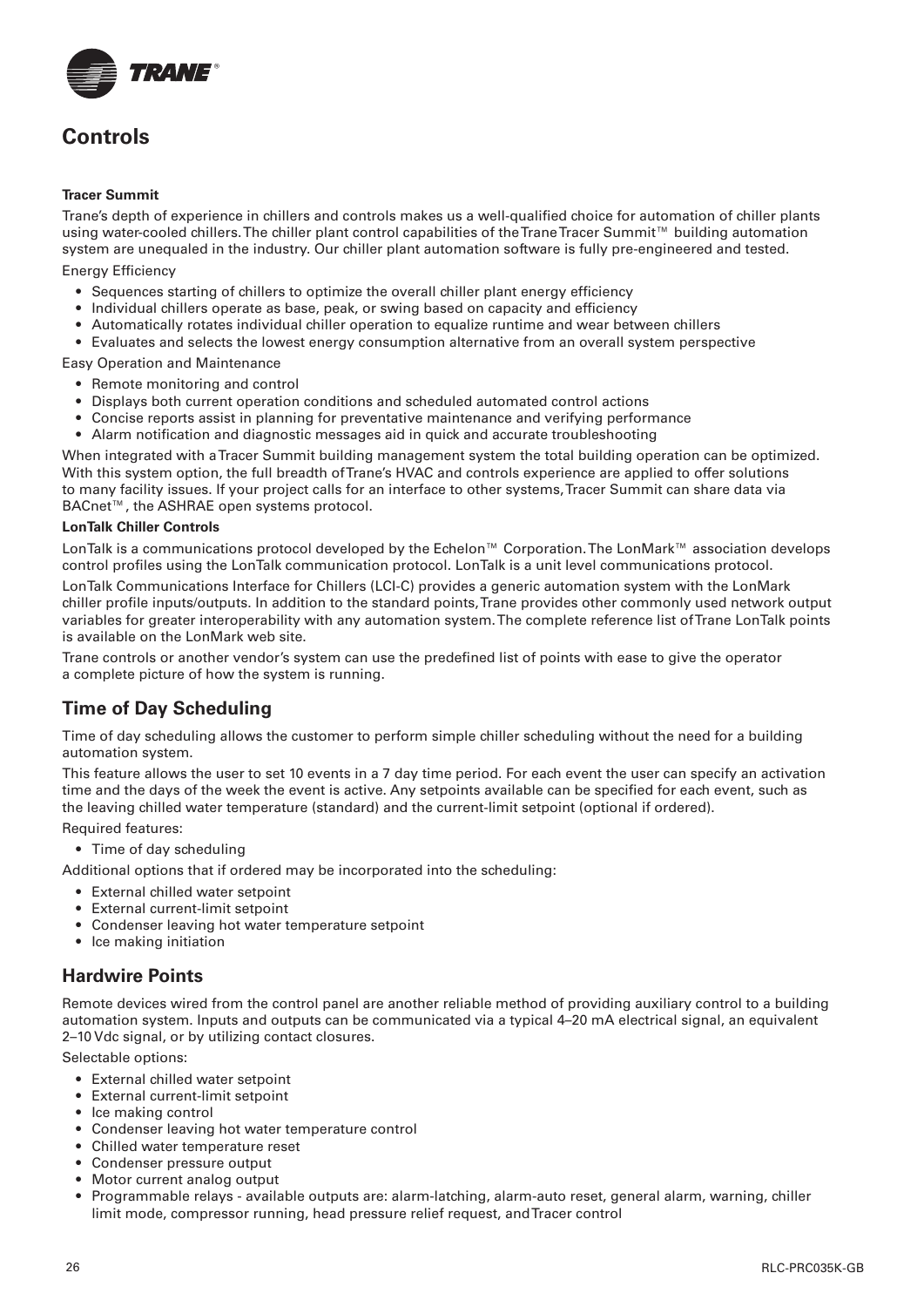

Oil Separator Crankcase Heater : 2 x 125 W all sizes RTWD/RTUD Compressor Crankcase Heater : 2 x 150 W all sizes RTWD/RTUD Control Circuit : Factory-installed transformer all sizes RTWD/RTUD Short Circuit Intensity : 35 kA maximum all size RTWD/RTUD

#### **Table 10. Compressor Motor Electrical Data**

| <b>Model</b>       | <b>Nominal Voltage</b><br>(V/Ph/Hz) | <b>Maximum</b><br><b>Current for Unit</b><br>with Standard<br><b>Condenser</b><br>Application (A) (1) | <b>Maximum Current</b><br>for Unit with<br><b>High Condenser</b><br>Application (A) (2) | <b>Unit Starting</b><br><b>Current for Unit</b><br>with Standard<br><b>Condenser</b><br><b>Application (A)</b><br>(1)(3) | <b>Unit Starting</b><br><b>Current for</b><br><b>Unit with High</b><br><b>Condenser</b><br><b>Application (A)</b><br>(2)(3) |
|--------------------|-------------------------------------|-------------------------------------------------------------------------------------------------------|-----------------------------------------------------------------------------------------|--------------------------------------------------------------------------------------------------------------------------|-----------------------------------------------------------------------------------------------------------------------------|
| RTWD 060 HE        | 400/3/50                            | 102                                                                                                   | 142                                                                                     | 152                                                                                                                      | 167                                                                                                                         |
| RTWD 070 HE        | 400/3/50                            | 124                                                                                                   | 166                                                                                     | 177                                                                                                                      | 193                                                                                                                         |
| RTWD 080 HE        | 400/3/50                            | 142                                                                                                   | 187                                                                                     | 192                                                                                                                      | 208                                                                                                                         |
| RTWD 090 HE        | 400/3/50                            | 161                                                                                                   | 208                                                                                     | 206                                                                                                                      | 224                                                                                                                         |
| RTWD 100 HE        | 400/3/50                            | 176                                                                                                   | 228                                                                                     | 242                                                                                                                      | 260                                                                                                                         |
| RTWD 110 HE        | 400/3/50                            | 192                                                                                                   | 248                                                                                     | 254                                                                                                                      | 275                                                                                                                         |
| RTWD 120 HE        | 400/3/50                            | 209                                                                                                   | 267                                                                                     | 291                                                                                                                      | 312                                                                                                                         |
| RTWD 130 HE        | 400/3/50                            | 227                                                                                                   | 287                                                                                     | 304                                                                                                                      | 327                                                                                                                         |
| RTWD 140 HE        | 400/3/50                            | 244                                                                                                   | 311                                                                                     | 346                                                                                                                      | 369                                                                                                                         |
| RTWD 160 SE        | 400/3/50                            | 286                                                                                                   | 377                                                                                     | 391                                                                                                                      | 419                                                                                                                         |
| RTWD 160 HE        | 400/3/50                            | 261                                                                                                   | 335                                                                                     | 359                                                                                                                      | 387                                                                                                                         |
| <b>RTWD 160 XE</b> | 400/3/50                            | 261                                                                                                   | 335                                                                                     | 359                                                                                                                      | 387                                                                                                                         |
| <b>RTWD 170 SE</b> | 400/3/50                            | 311                                                                                                   | 419                                                                                     | 410                                                                                                                      | 451                                                                                                                         |
| RTWD 180 XE        | 400/3/50                            | 286                                                                                                   | 377                                                                                     | 391                                                                                                                      | 419                                                                                                                         |
| RTWD 180 HE        | 400/3/50                            | 286                                                                                                   | 377                                                                                     | 391                                                                                                                      | 419                                                                                                                         |
| RTWD 190 SE        | 400/3/50                            | 343                                                                                                   | 458                                                                                     | 473                                                                                                                      | 514                                                                                                                         |
| <b>RTWD 200 SE</b> | 400/3/50                            | 374                                                                                                   | 496                                                                                     | 497                                                                                                                      | 543                                                                                                                         |
| RTWD 200 XE        | 400/3/50                            | 311                                                                                                   | 419                                                                                     | 410                                                                                                                      | 451                                                                                                                         |
| RTWD 200 HE        | 400/3/50                            | 311                                                                                                   | 419                                                                                     | 410                                                                                                                      | 451                                                                                                                         |
| RTWD 220 HE        | 400/3/50                            | 343                                                                                                   | 458                                                                                     | 473                                                                                                                      | 514                                                                                                                         |
| RTWD 250 HE        | 400/3/50                            | 374                                                                                                   | 496                                                                                     | 497                                                                                                                      | 543                                                                                                                         |
| RTWD 060 HSE       | 400/3/50                            | 130                                                                                                   | 99                                                                                      | Linear                                                                                                                   | Linear                                                                                                                      |
| RTWD 070 HSE       | 400/3/50                            | 153                                                                                                   | 122                                                                                     | Linear                                                                                                                   | Linear                                                                                                                      |
| RTWD 080 HSE       | 400/3/50                            | 174                                                                                                   | 144                                                                                     | Linear                                                                                                                   | Linear                                                                                                                      |
| RTWD 090 HSE       | 400/3/50                            | 189                                                                                                   | 154                                                                                     | Linear                                                                                                                   | Linear                                                                                                                      |
| RTWD 100 HSE       | 400/3/50                            | 205                                                                                                   | 167                                                                                     | Linear                                                                                                                   | Linear                                                                                                                      |
| RTWD 110 HSE       | 400/3/50                            | 220                                                                                                   | 181                                                                                     | Linear                                                                                                                   | Linear                                                                                                                      |
| RTWD 120 HSE       | 400/3/50                            | 240                                                                                                   | 198                                                                                     | Linear                                                                                                                   | Linear                                                                                                                      |
| RTWD 130 HSE       | 400/3/50                            | 259                                                                                                   | 215                                                                                     | Linear                                                                                                                   | Linear                                                                                                                      |
| RTWD 140 HSE       | 400/3/50                            | 283                                                                                                   | 233                                                                                     | Linear                                                                                                                   | Linear                                                                                                                      |
| RTWD 160 HSE       | 400/3/50                            | 306                                                                                                   | 250                                                                                     | Linear                                                                                                                   | Linear                                                                                                                      |
| RTWD 180 HSE       | 400/3/50                            | 342                                                                                                   | 273                                                                                     | Linear                                                                                                                   | Linear                                                                                                                      |
| RTWD 200 HSE       | 400/3/50                            | 378                                                                                                   | 295                                                                                     | Linear                                                                                                                   | Linear                                                                                                                      |
| RTWD 220 HSE       | 400/3/50                            | 413                                                                                                   | 326                                                                                     | Linear                                                                                                                   | Linear                                                                                                                      |
| RTWD 250 HSE       | 400/3/50                            | 448                                                                                                   | 357                                                                                     | Linear                                                                                                                   | Linear                                                                                                                      |
| RTWD 260 HSE       | 400/3/50                            | 516                                                                                                   | 387                                                                                     | Linear                                                                                                                   | Linear                                                                                                                      |
| RTWD 270 HSE       | 400/3/50                            | 561                                                                                                   | 421                                                                                     | Linear                                                                                                                   | Linear                                                                                                                      |

(1) Digit 15 = A : Standard Condenser <= 35°C entering water temperature

(3) Wye-Delta start - One compressor at full load - the other compressor starting

<sup>(2)</sup> Digit  $15 = B$  or C or D or E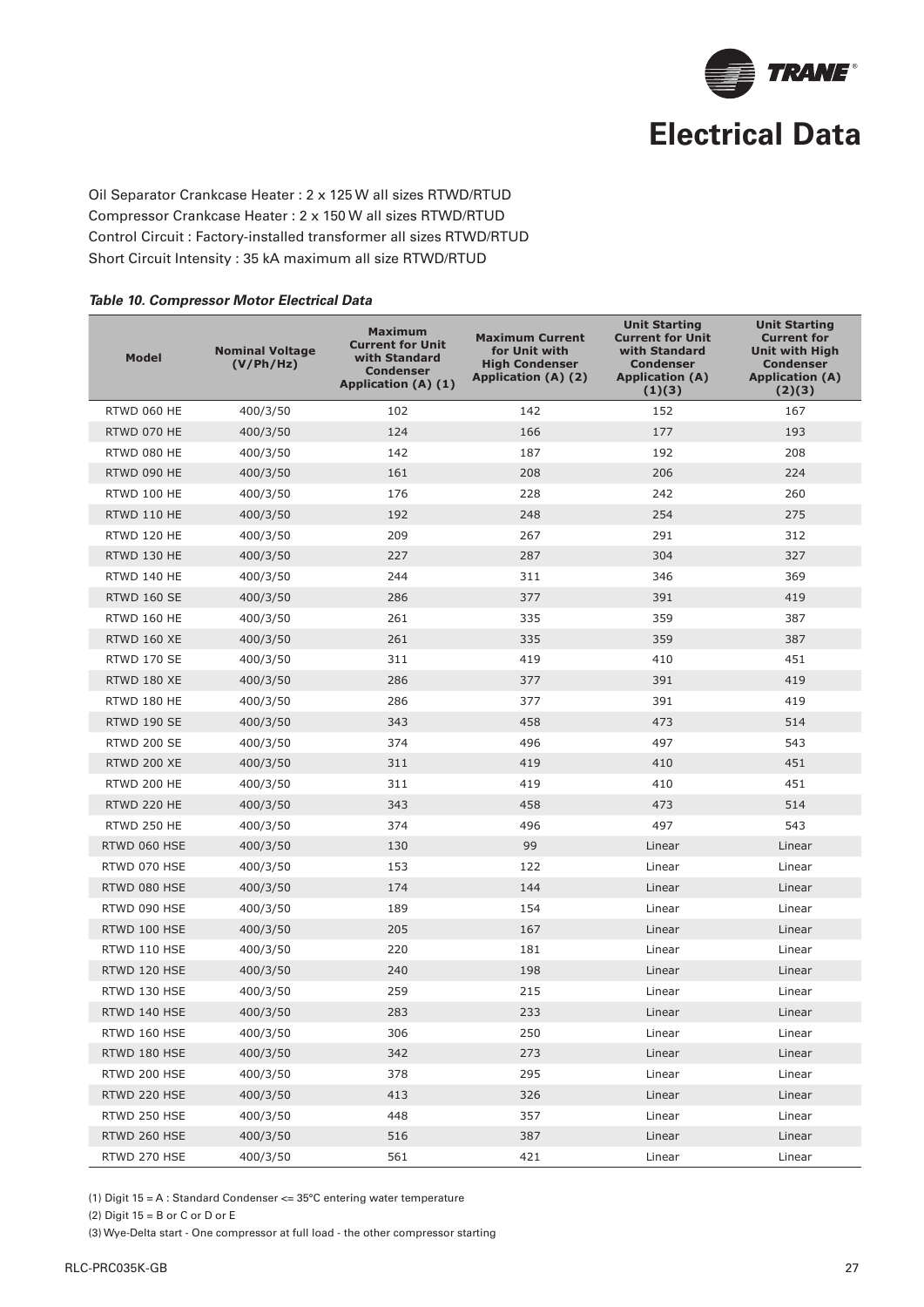

# **Electrical Data**

#### **Table 10. Compressor Motor Electrical Data (continued)**

| <b>Model</b>    | <b>Nominal Voltage</b><br>(V/Ph/Hz) | <b>Maximum</b><br><b>Current for Unit</b><br>with Standard<br><b>Condenser</b><br>Application (A) (1) | <b>Maximum Current</b><br>for Unit with<br><b>High Condenser</b><br>Application (A) (2) | <b>Unit Starting</b><br><b>Current for Unit</b><br>with Standard<br><b>Condenser</b><br><b>Application (A)</b><br>(1)(3) | <b>Unit Starting</b><br><b>Current for</b><br><b>Unit with High</b><br><b>Condenser</b><br><b>Application (A)</b><br>(2)(3) |
|-----------------|-------------------------------------|-------------------------------------------------------------------------------------------------------|-----------------------------------------------------------------------------------------|--------------------------------------------------------------------------------------------------------------------------|-----------------------------------------------------------------------------------------------------------------------------|
| <b>RTUD 060</b> | 400/3/50                            | N/A                                                                                                   | 142                                                                                     | N/A                                                                                                                      | 167                                                                                                                         |
| <b>RTUD 070</b> | 400/3/50                            | N/A                                                                                                   | 166                                                                                     | N/A                                                                                                                      | 193                                                                                                                         |
| <b>RTUD 080</b> | 400/3/50                            | N/A                                                                                                   | 187                                                                                     | N/A                                                                                                                      | 208                                                                                                                         |
| <b>RTUD 090</b> | 400/3/50                            | N/A                                                                                                   | 208                                                                                     | N/A                                                                                                                      | 224                                                                                                                         |
| <b>RTUD 100</b> | 400/3/50                            | N/A                                                                                                   | 228                                                                                     | N/A                                                                                                                      | 260                                                                                                                         |
| <b>RTUD 110</b> | 400/3/50                            | N/A                                                                                                   | 248                                                                                     | N/A                                                                                                                      | 275                                                                                                                         |
| <b>RTUD 120</b> | 400/3/50                            | N/A                                                                                                   | 267                                                                                     | N/A                                                                                                                      | 312                                                                                                                         |
| <b>RTUD 130</b> | 400/3/50                            | N/A                                                                                                   | 287                                                                                     | N/A                                                                                                                      | 327                                                                                                                         |
| <b>RTUD 140</b> | 400/3/50                            | N/A                                                                                                   | 311                                                                                     | N/A                                                                                                                      | 369                                                                                                                         |
| <b>RTUD 160</b> | 400/3/50                            | N/A                                                                                                   | 335                                                                                     | N/A                                                                                                                      | 387                                                                                                                         |
| <b>RTUD 170</b> | 400/3/50                            | N/A                                                                                                   | 419                                                                                     | N/A                                                                                                                      | 451                                                                                                                         |
| <b>RTUD 180</b> | 400/3/50                            | N/A                                                                                                   | 377                                                                                     | N/A                                                                                                                      | 419                                                                                                                         |
| <b>RTUD 190</b> | 400/3/50                            | N/A                                                                                                   | 458                                                                                     | N/A                                                                                                                      | 514                                                                                                                         |
| <b>RTUD 200</b> | 400/3/50                            | N/A                                                                                                   | 419                                                                                     | N/A                                                                                                                      | 451                                                                                                                         |
| <b>RTUD 220</b> | 400/3/50                            | N/A                                                                                                   | 458                                                                                     | N/A                                                                                                                      | 514                                                                                                                         |
| <b>RTUD 250</b> | 400/3/50                            | N/A                                                                                                   | 496                                                                                     | N/A                                                                                                                      | 543                                                                                                                         |

(1) Digit 15 = A : Standard Condenser <= 35°C entering water temperature

(2) Digit  $15 = B$  or C or D or E

(3) Wye-Delta start - One compressor at full load - the other compressor starting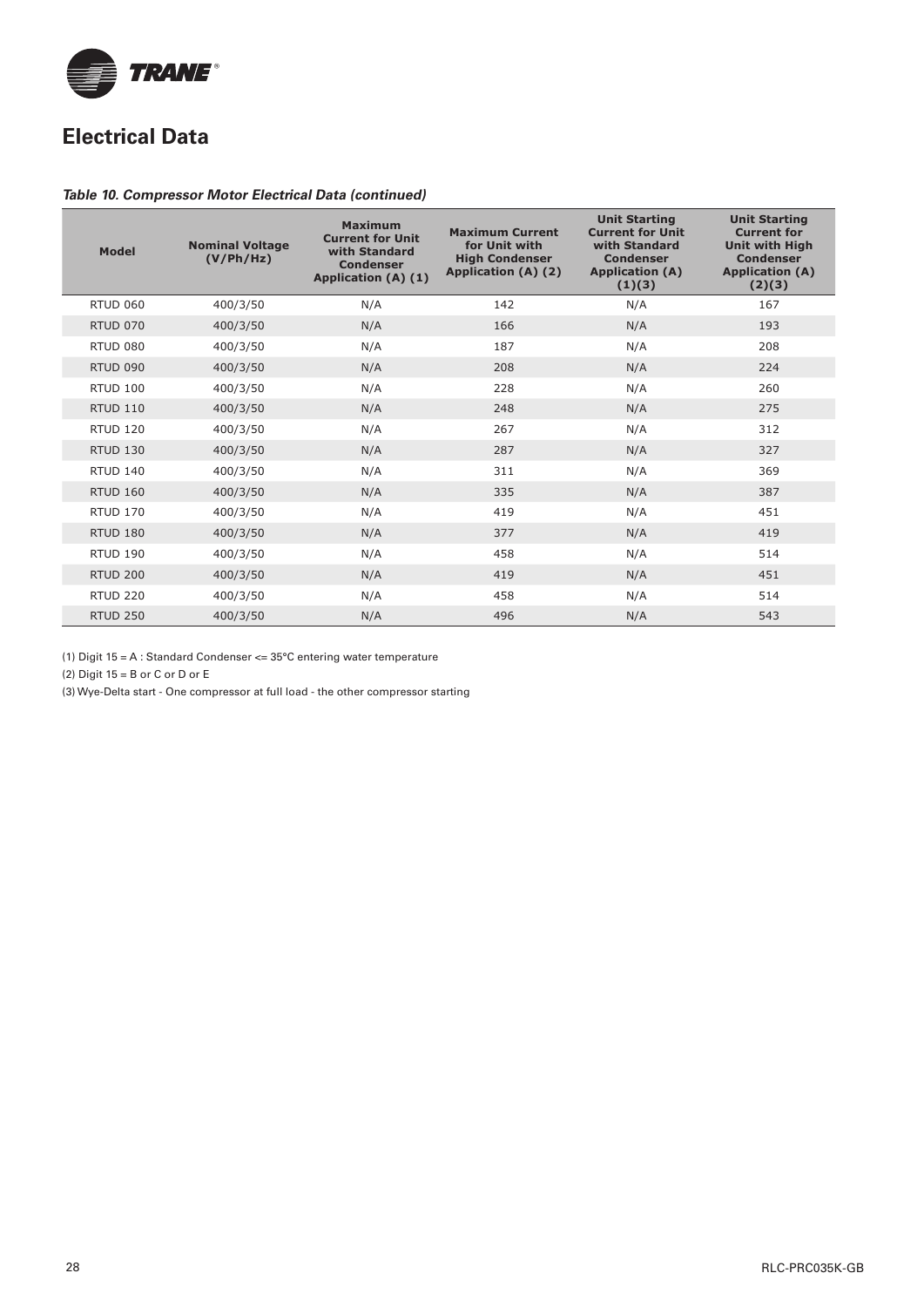

# **Electrical Data**

| <b>Unit size</b> | <b>Nominal</b><br><b>Voltage</b><br>(V/Ph/Hz) | <b>Efficiency</b> | Digit 15<br>(Evaporator<br>application) | <b>RLA</b> | <b>Fuse Size</b><br>(A) | <b>Disconnect</b><br><b>Switch Size</b><br>(A) | <b>Maximum</b><br><b>Connecting</b><br>Wire $(mm2)$ | <b>Bus Bar</b><br>Width (mm) |
|------------------|-----------------------------------------------|-------------------|-----------------------------------------|------------|-------------------------|------------------------------------------------|-----------------------------------------------------|------------------------------|
| 160              | 400/3/50                                      | <b>SE</b>         | Α                                       | 98 / 117   | 160 / 200               | 6 x 250                                        | $2 \times 185$                                      | 32                           |
| 160              | 400/3/50                                      | <b>SE</b>         | B, C, D, E                              | 126/158    | 200 / 250               | $6 \times 400$                                 | $2 \times 240$                                      | 45                           |
| 170              | 400/3/50                                      | <b>SE</b>         | Α                                       | 117 / 117  | 200 / 200               | $6 \times 250$                                 | $2 \times 185$                                      | 32                           |
| 170              | 400/3/50                                      | <b>SE</b>         | B, C, D, E                              | 158 / 158  | 250 / 250               | $6 \times 400$                                 | $2 \times 240$                                      | 45                           |
| 190              | 400/3/50                                      | <b>SE</b>         | Α                                       | 117 / 141  | 200 / 250               | $6 \times 250$                                 | $2 \times 185$                                      | 32                           |
| 190              | 400/3/50                                      | <b>SE</b>         | B, C, D, E                              | 158 / 187  | 250 / 315               | 6 x 400                                        | $2 \times 240$                                      | 45                           |
| 200              | 400/3/50                                      | <b>SE</b>         | Α                                       | 141/141    | 250 / 250               | $6 \times 250$                                 | $2 \times 185$                                      | 32                           |
| 200              | 400/3/50                                      | <b>SE</b>         | B,C                                     | 187 / 187  | 315 / 315               | $6 \times 400$                                 | $2 \times 240$                                      | 45                           |
| 060              | 400/3/50                                      | HE                | Α                                       | 38/38      | 63/63                   | $6 \times 160$                                 | $2 \times 95$                                       | 20                           |
| 060              | 400/3/50                                      | HE                | B, C, D, E                              | 53/53      | 80 / 80                 | $6 \times 160$                                 | $2 \times 95$                                       | 20                           |
| 070              | 400/3/50                                      | HE                | Α                                       | 46 / 46    | 80 / 80                 | $6 \times 160$                                 | 2 x 95                                              | 20                           |
| 070              | 400/3/50                                      | HE                | B, C, D, E                              | 62/62      | 100 / 100               | $6 \times 160$                                 | $2 \times 95$                                       | 20                           |
| 080              | 400/3/50                                      | HE                | Α                                       | 46/60      | 80 / 125                | $6 \times 160$                                 | $2 \times 95$                                       | 20                           |
| 080              | 400/3/50                                      | HE                | B, C, D, E                              | 62/78      | 100 / 125               | $6 \times 160$                                 | $2 \times 95$                                       | 20                           |
| 090              | 400/3/50                                      | <b>HE</b>         | Α                                       | 60/60      | 100 / 100               | $6 \times 160$                                 | $2 \times 95$                                       | 20                           |
| 090              | 400/3/50                                      | HE                | B, C, D, E                              | 78 / 78    | 125/125                 | $6 \times 160$                                 | $2 \times 95$                                       | 20                           |
| 100              | 400/3/50                                      | HE                | Α                                       | 60 / 72    | 100 / 125               | $6 \times 160$                                 | $2 \times 95$                                       | 20                           |
| 100              | 400/3/50                                      | <b>HE</b>         | B, C, D, E                              | 78 / 93    | 125/160                 | $6 \times 160$                                 | $2 \times 95$                                       | 20                           |
| 110              | 400/3/50                                      | HE                | Α                                       | 72/72      | 125 / 125               | $6 \times 160$                                 | $2 \times 95$                                       | 20                           |
| 110              | 400/3/50                                      | <b>HE</b>         | B, C, D, E                              | 93/93      | 160/160                 | $6 \times 160$                                 | $2 \times 95$                                       | 20                           |
| 120              | 400/3/50                                      | HE                | Α                                       | 72 / 85    | 125 / 160               | $6 \times 160$                                 | $2 \times 95$                                       | 20                           |
| 120              | 400/3/50                                      | HE                | B, C, D, E                              | 93/108     | 160 / 160               | $6 \times 160$                                 | $2 \times 95$                                       | 20                           |
| 130              | 400/3/50                                      | HE                | Α                                       | 85 / 85    | 125 / 125               | $6 \times 250$                                 | $2 \times 185$                                      | 32                           |
| 130              | 400/3/50                                      | HE                | B, C, D, E                              | 108/108    | 160 / 160               | $6 \times 250$                                 | $2 \times 185$                                      | 32                           |
| 140              | 400/3/50                                      | HE                | Α                                       | 85/98      | 125/160                 | $6 \times 250$                                 | $2 \times 185$                                      | 32                           |
| 140              | 400/3/50                                      | <b>HE</b>         | B, C, D, E                              | 108 / 126  | 160 / 200               | $6 \times 250$                                 | $2 \times 185$                                      | 32                           |
| 160              | 400/3/50                                      | HE                | Α                                       | 98 / 98    | 160/160                 | $6 \times 250$                                 | $2 \times 185$                                      | 32                           |
| 160              | 400/3/50                                      | HE                | B,C                                     | 126 / 126  | 200 / 200               | $6 \times 250$                                 | $2 \times 185$                                      | 32                           |
| 180              | 400/3/50                                      | HE                | Α                                       | 98 / 117   | 160 / 200               | $6 \times 250$                                 | $2 \times 185$                                      | 32                           |
| 180              | 400/3/50                                      | HE                | B,C                                     | 126 / 158  | 200 / 250               | $6 \times 400$                                 | $2 \times 240$                                      | 45                           |
| 200              | 400/3/50                                      | HE                | Α                                       | 117 / 117  | 200 / 200               | $6 \times 250$                                 | $2 \times 185$                                      | 32                           |
| 200              | 400/3/50                                      | HE                | B,C                                     | 158 / 158  | 250 / 250               | $6 \times 400$                                 | $2 \times 240$                                      | 45                           |
| 220              | 400/3/50                                      | HE                | A                                       | 117 / 141  | 200 / 250               | $6 \times 250$                                 | $2 \times 185$                                      | 32                           |
| 220              | 400/3/50                                      | HE                | B, C, D, E                              | 158 / 187  | 250 / 315               | $6 \times 400$                                 | $2 \times 240$                                      | 45                           |
| 250              | 400/3/50                                      | <b>HE</b>         | A                                       | 141/141    | 250 / 250               | $6\times250$                                   | $2 \times 185$                                      | 32                           |
| 250              | 400/3/50                                      | HE                | B, C, D, E                              | 187 / 187  | 315 / 315               | 6 x 400                                        | $2 \times 240$                                      | 45                           |
| 160              | 400/3/50                                      | XE                | A                                       | 98 / 98    | 160 / 160               | $6 \times 250$                                 | $2 \times 185$                                      | 32                           |
| 160              | 400/3/50                                      | XE                | B,C                                     | 126/126    | 200 / 200               | 6 x 250                                        | $2 \times 185$                                      | 32                           |
| 180              | 400/3/50                                      | XE                | A                                       | 98 / 117   | 160 / 200               | 6 x 250                                        | $2 \times 185$                                      | 32                           |
| 180              | 400/3/50                                      | XE                | B,C                                     | 126 / 158  | 200 / 250               | 6 x 400                                        | $2 \times 240$                                      | 45                           |
| 200              | 400/3/50                                      | XE                | Α                                       | 117/117    | 200 / 200               | 6 x 250                                        | $2 \times 185$                                      | 32                           |
| 200              | 400/3/50                                      | XE                | B,C                                     | 158 / 158  | 250 / 250               | 6 x 400                                        | $2 \times 240$                                      | 45                           |

#### **Table 11. Electrical Connection RTWD SE, HE, XE and RTUD**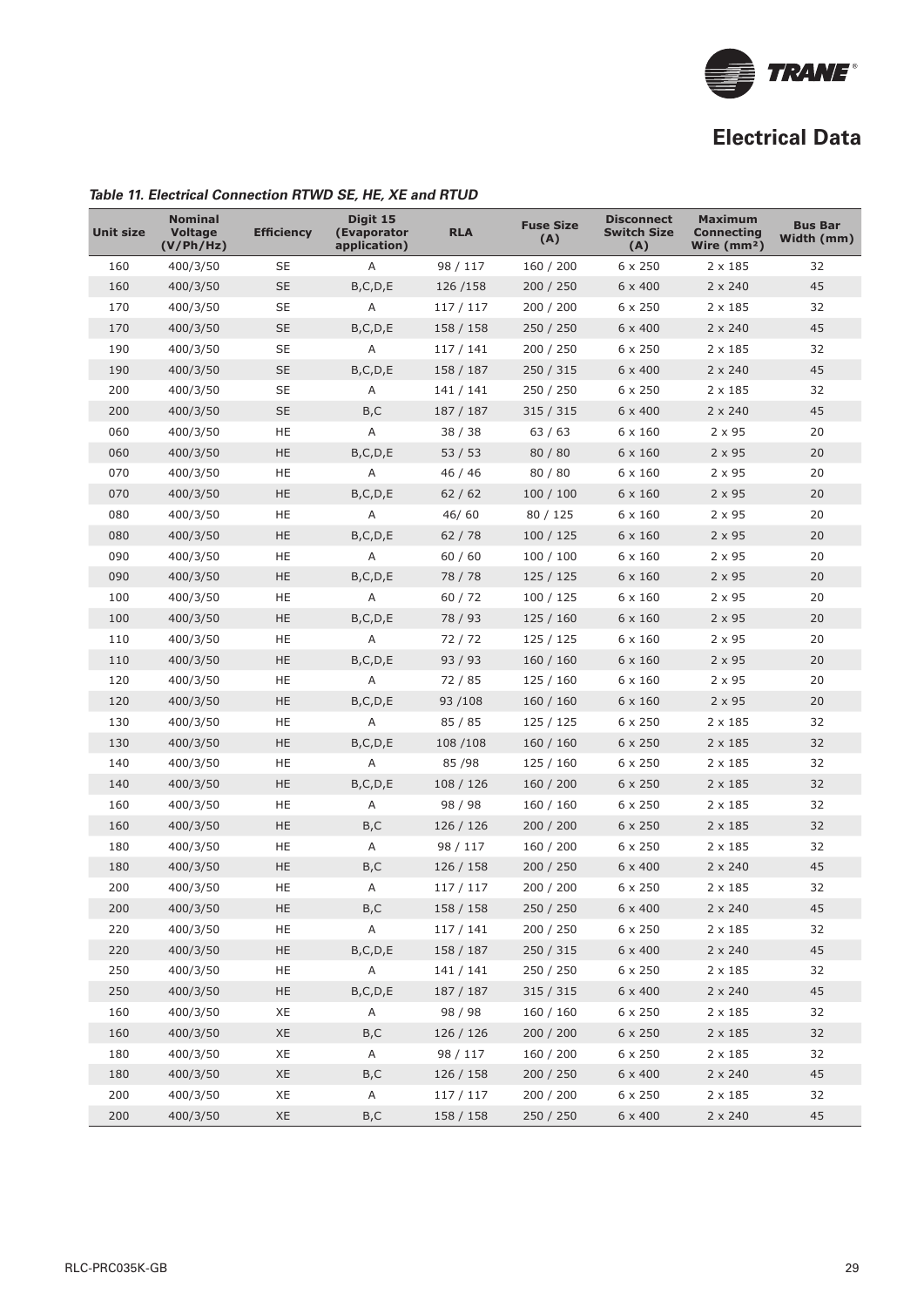

# **Electrical Data**

#### **Table 12. Electrical Connection HSE**

| <b>Unit size</b> | <b>Nominal</b><br><b>Voltage</b><br>(V/Ph/Hz) | <b>Efficiency</b> | Digit 15<br>(Evaporator<br>application) | <b>RLA</b> | <b>Fuse Size</b><br>(A) | <b>Disconnect</b><br><b>Switch Size</b><br>(A) | <b>Maximum</b><br><b>Connecting</b><br>Wire $(mm2)$ | Bus Bar<br>Width (mm) |
|------------------|-----------------------------------------------|-------------------|-----------------------------------------|------------|-------------------------|------------------------------------------------|-----------------------------------------------------|-----------------------|
| 060              | 400/3/50                                      | <b>HSE</b>        | Α                                       | 38 / 38    | 63/63                   | 6 x 160                                        | $2 \times 95$                                       | 20                    |
| 060              | 400/3/50                                      | <b>HSE</b>        | B,C                                     | 53/53      | 80 / 80                 | $6 \times 160$                                 | $2 \times 95$                                       | 20                    |
| 070              | 400/3/50                                      | <b>HSE</b>        | Α                                       | 46 / 46    | 80 / 80                 | $6 \times 160$                                 | 2 x 95                                              | 20                    |
| 070              | 400/3/50                                      | <b>HSE</b>        | B, C                                    | 62/62      | 100/100                 | $6 \times 160$                                 | $2 \times 95$                                       | 20                    |
| 080              | 400/3/50                                      | <b>HSE</b>        | A                                       | 46/60      | 80 / 125                | $6 \times 160$                                 | $2 \times 95$                                       | 20                    |
| 080              | 400/3/50                                      | <b>HSE</b>        | B, C                                    | 62/78      | 100/125                 | $6 \times 160$                                 | 2 x 95                                              | 20                    |
| 090              | 400/3/50                                      | <b>HSE</b>        | A                                       | 60/60      | 100/100                 | $6 \times 160$                                 | 2 x 95                                              | 20                    |
| 090              | 400/3/50                                      | <b>HSE</b>        | B, C                                    | 78 / 78    | 125 / 125               | $6 \times 160$                                 | $2 \times 95$                                       | 20                    |
| 100              | 400/3/50                                      | <b>HSE</b>        | A                                       | 60 / 72    | 100 / 125               | $6 \times 160$                                 | $2 \times 95$                                       | 20                    |
| 100              | 400/3/50                                      | <b>HSE</b>        | B,C                                     | 78 / 93    | 125/160                 | $6 \times 160$                                 | $2 \times 95$                                       | 20                    |
| 110              | 400/3/50                                      | <b>HSE</b>        | A                                       | 72 / 72    | 125 / 125               | $6 \times 160$                                 | 2 x 95                                              | 20                    |
| 110              | 400/3/50                                      | <b>HSE</b>        | B, C                                    | 93/93      | 160/160                 | $6 \times 160$                                 | $2 \times 95$                                       | 20                    |
| 120              | 400/3/50                                      | <b>HSE</b>        | A                                       | 72 / 85    | 125 / 160               | $6 \times 160$                                 | 2 x 95                                              | 20                    |
| 120              | 400/3/50                                      | <b>HSE</b>        | B, C                                    | 93/108     | 160 / 160               | $6 \times 250$                                 | $2 \times 185$                                      | 32                    |
| 130              | 400/3/50                                      | <b>HSE</b>        | A                                       | 85 / 85    | 125/125                 | $6 \times 250$                                 | $2 \times 185$                                      | 32                    |
| 130              | 400/3/50                                      | <b>HSE</b>        | B,C                                     | 108 / 108  | 160/160                 | $6 \times 250$                                 | $2 \times 185$                                      | 32                    |
| 140              | 400/3/50                                      | <b>HSE</b>        | Α                                       | 85 / 98    | 125 / 160               | $6 \times 250$                                 | $2 \times 185$                                      | 32                    |
| 140              | 400/3/50                                      | <b>HSE</b>        | B,C                                     | 108/126    | 160/200                 | $6 \times 250$                                 | $2 \times 185$                                      | 32                    |
| 160              | 400/3/50                                      | <b>HSE</b>        | A                                       | 98 / 98    | 160/160                 | $6 \times 250$                                 | $2 \times 185$                                      | 32                    |
| 160              | 400/3/50                                      | <b>HSE</b>        | B,C                                     | 126 / 126  | 200 / 200               | $6 \times 250$                                 | $2 \times 185$                                      | 32                    |
| 180              | 400/3/50                                      | <b>HSE</b>        | A                                       | 98 / 117   | 160 / 200               | $6 \times 250$                                 | $2 \times 185$                                      | 32                    |
| 180              | 400/3/50                                      | <b>HSE</b>        | B,C                                     | 126 / 158  | 200 / 250               | $6 \times 400$                                 | $2 \times 240$                                      | 45                    |
| 200              | 400/3/50                                      | <b>HSE</b>        | A                                       | 117/117    | 200 / 200               | $6 \times 250$                                 | $2 \times 185$                                      | 32                    |
| 200              | 400/3/50                                      | <b>HSE</b>        | B,C                                     | 158 / 158  | 250 / 250               | $6 \times 400$                                 | $2 \times 240$                                      | 45                    |
| 220              | 400/3/50                                      | <b>HSE</b>        | A                                       | 117/141    | 200 / 250               | $6 \times 250$                                 | $2 \times 185$                                      | 32                    |
| 220              | 400/3/50                                      | <b>HSE</b>        | B, C                                    | 158 / 187  | 250 / 315               | 6 x 400                                        | $2 \times 240$                                      | 45                    |
| 250              | 400/3/50                                      | <b>HSE</b>        | A                                       | 141 / 141  | 200 / 200               | $6 \times 250$                                 | $2 \times 185$                                      | 32                    |
| 250              | 400/3/50                                      | <b>HSE</b>        | B, C                                    | 187 / 187  | 315 / 315               | $6 \times 400$                                 | $2 \times 240$                                      | 45                    |
| 260              | 400/3/50                                      | <b>HSE</b>        | A                                       | 147 / 178  | 200 / 200               | $6 \times 250$                                 | $2 \times 185$                                      | 32                    |
| 260              | 400/3/50                                      | <b>HSE</b>        | B, C                                    | 197 / 234  | 315 / 315               | $6 \times 400$                                 | $2 \times 240$                                      | 45                    |
| 270              | 400/3/50                                      | <b>HSE</b>        | Α                                       | 178 / 178  | 200 / 200               | $6 \times 250$                                 | $2 \times 185$                                      | 32                    |
| 270              | 400/3/50                                      | <b>HSE</b>        | B,C                                     | 234 / 234  | 315 / 315               | $6 \times 400$                                 | $2 \times 240$                                      | 45                    |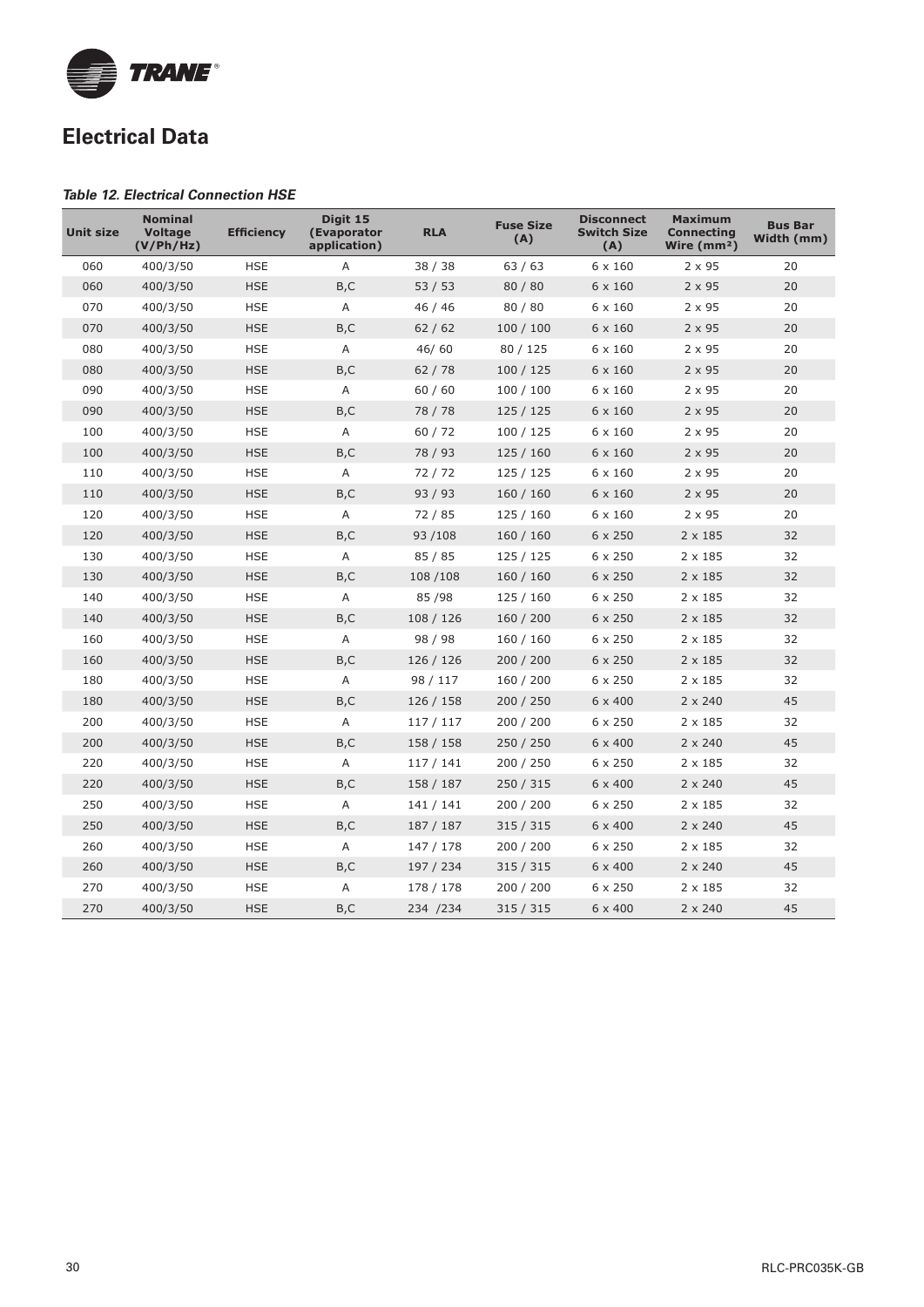

### **RTWD SE, HE, XE**



2 PASS EVP



3 PASS EVP



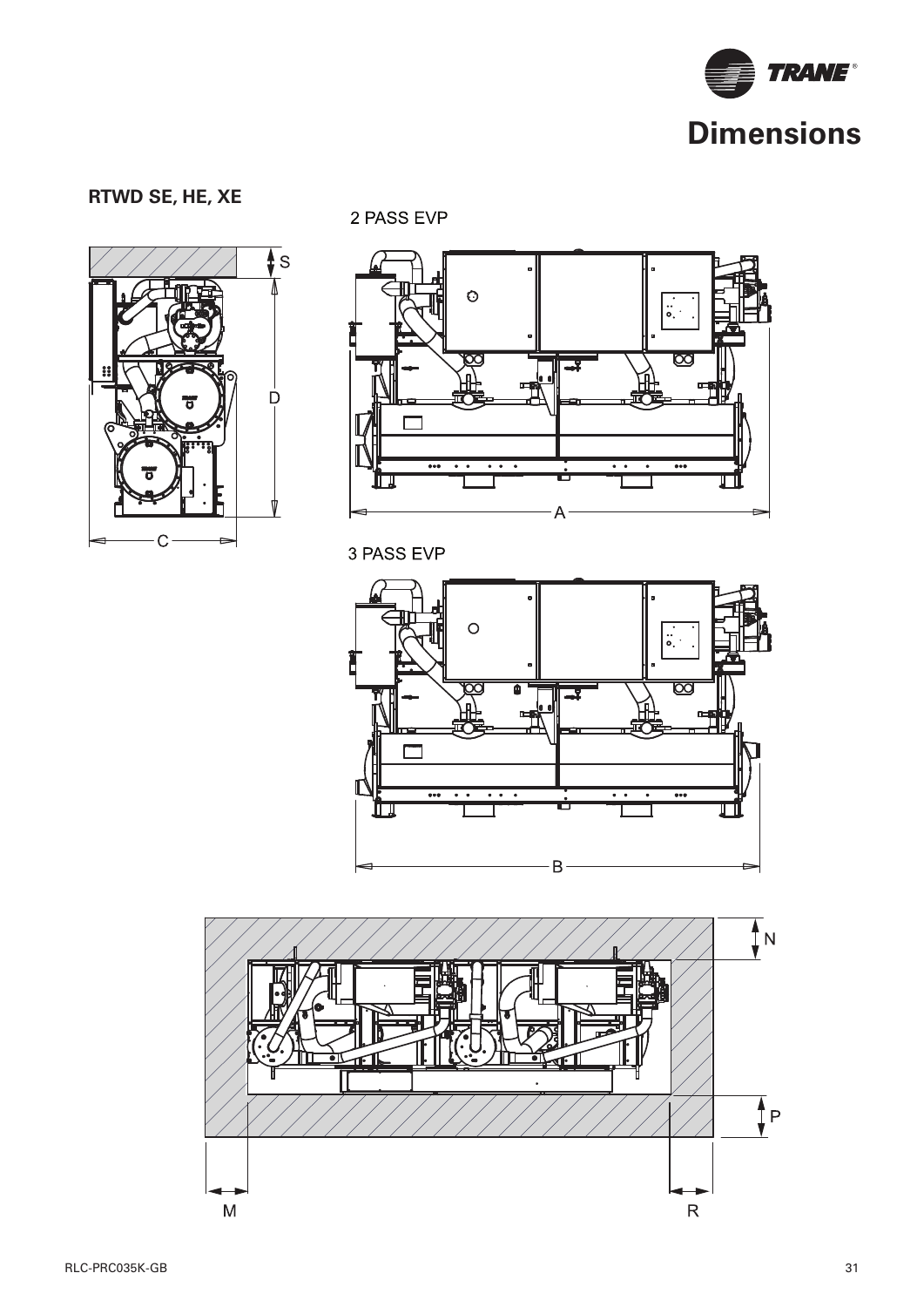

### **RTWD HSE**

2 PASS EVAPORATOR





3 PASS EVAPORATOR



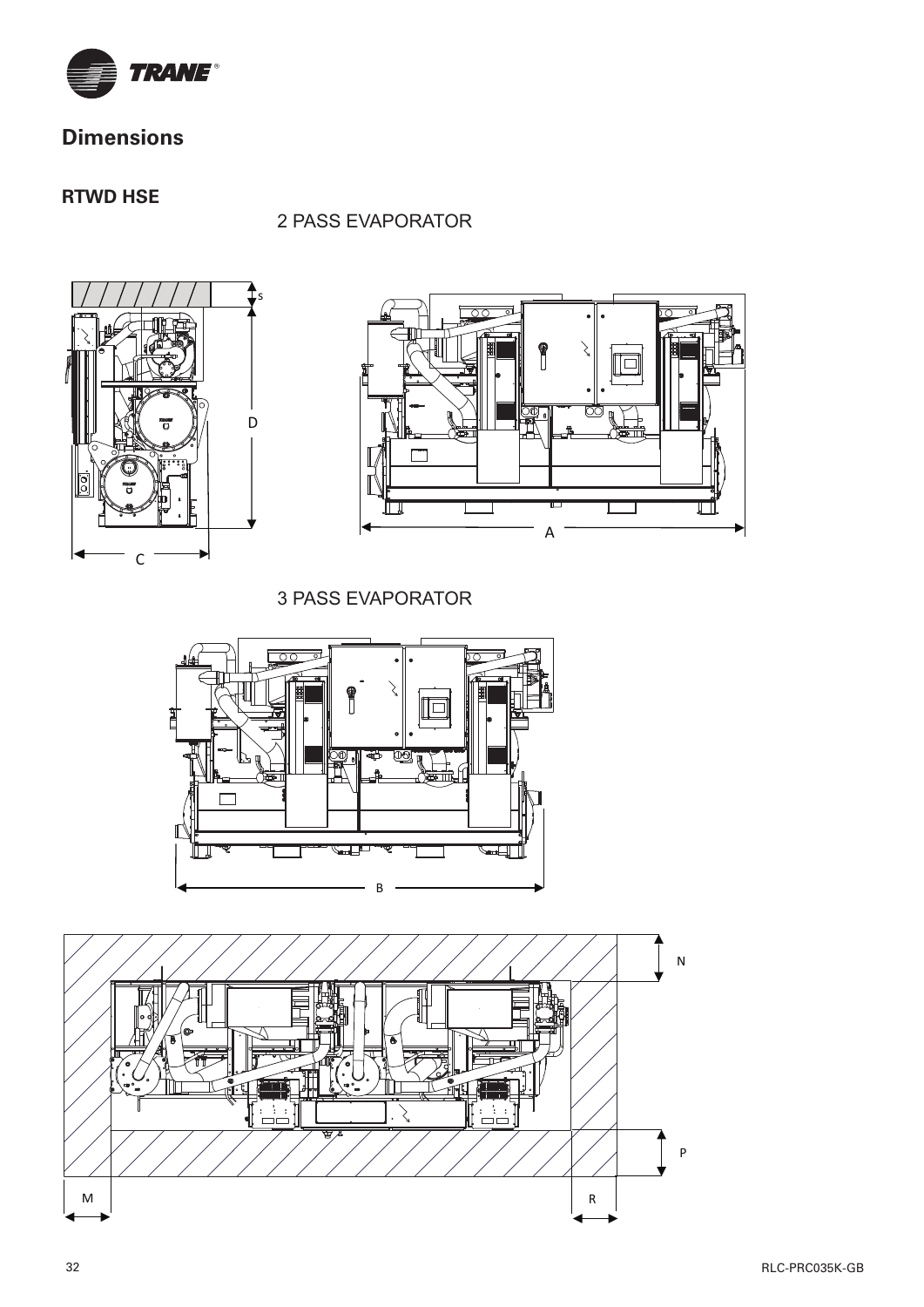

#### **Table 13. Dimensions**

|                       | A    | B    | C    | D    | M   | <b>N</b> | P    | R.   | S   |
|-----------------------|------|------|------|------|-----|----------|------|------|-----|
| <b>RTWD Unit size</b> | mm   | mm   | mm   | mm   | mm  | mm       | mm   | mm   | mm  |
| 160SE                 | 3490 | 3490 | 1310 | 1970 | 920 | 920      | 1020 | 2920 | 920 |
| 170SE                 | 3490 | 3490 | 1310 | 1970 | 920 | 920      | 1020 | 2920 | 920 |
| 190SE                 | 3490 | 3490 | 1310 | 1970 | 920 | 920      | 1020 | 2920 | 920 |
| 200SE                 | 3490 | 3490 | 1310 | 1970 | 920 | 920      | 1020 | 2920 | 920 |
| 60HE                  | 3210 | 3320 | 1070 | 1940 | 920 | 920      | 920  | 2920 | 920 |
| 70HE                  | 3210 | 3320 | 1070 | 1940 | 920 | 920      | 920  | 2920 | 920 |
| 80HE                  | 3210 | 3320 | 1070 | 1940 | 920 | 920      | 920  | 2920 | 920 |
| 90HE                  | 3230 | 3320 | 1060 | 1960 | 920 | 920      | 920  | 2920 | 920 |
| 100HE                 | 3320 | 3320 | 1060 | 1960 | 920 | 920      | 920  | 2920 | 920 |
| 110HE                 | 3230 | 3320 | 1060 | 1960 | 920 | 920      | 920  | 2920 | 920 |
| 120HE                 | 3240 | 3320 | 1060 | 1960 | 920 | 920      | 920  | 2920 | 920 |
| 130HE                 | 3400 | 3400 | 1280 | 1950 | 920 | 920      | 920  | 2920 | 920 |
| 140HE                 | 3400 | 3400 | 1280 | 1950 | 920 | 920      | 920  | 2920 | 920 |
| 160HE                 | 3400 | 3400 | 1280 | 1950 | 920 | 920      | 1020 | 2920 | 920 |
| 180HE                 | 3490 | 3490 | 1310 | 1970 | 920 | 920      | 1020 | 2920 | 920 |
| 200HE                 | 3490 | 3490 | 1310 | 2010 | 920 | 920      | 1020 | 2920 | 920 |
| 220HE                 | 3490 | 3490 | 1310 | 2010 | 920 | 920      | 1020 | 2920 | 920 |
| 250HE                 | 3490 | 3490 | 1310 | 2010 | 920 | 920      | 1020 | 2920 | 920 |
| 160XE                 | 3760 | 3830 | 1280 | 2010 | 920 | 920      | 1020 | 3420 | 920 |
| 180XE                 | 3810 | 3830 | 1310 | 2010 | 920 | 920      | 1020 | 3420 | 920 |
| 200XE                 | 3490 | 3490 | 1310 | 2010 | 920 | 920      | 1020 | 2920 | 920 |
| 060 HSE               | 3210 | 3320 | 1130 | 1940 | 920 | 920      | 920  | 2920 | 920 |
| 070 HSE               | 3210 | 3320 | 1130 | 1940 | 920 | 920      | 920  | 2920 | 920 |
| 080 HSE               | 3210 | 3320 | 1130 | 1940 | 920 | 920      | 920  | 2920 | 920 |
| 090 HSE               | 3230 | 3320 | 1120 | 1960 | 920 | 920      | 920  | 2920 | 920 |
| <b>100 HSE</b>        | 3320 | 3320 | 1120 | 1960 | 920 | 920      | 920  | 2920 | 920 |
| <b>110 HSE</b>        | 3230 | 3320 | 1120 | 1960 | 920 | 920      | 920  | 2920 | 920 |
| <b>120 HSE</b>        | 3240 | 3320 | 1120 | 1960 | 920 | 920      | 920  | 2920 | 920 |
| 130 HSE               | 3400 | 3400 | 1300 | 1950 | 920 | 920      | 920  | 2920 | 920 |
| <b>140 HSE</b>        | 3400 | 3400 | 1300 | 1950 | 920 | 920      | 920  | 2920 | 920 |
| <b>160 HSE</b>        | 3760 | 3830 | 1300 | 2010 | 920 | 920      | 1020 | 3420 | 920 |
| <b>180 HSE</b>        | 3810 | 3830 | 1330 | 2010 | 920 | 920      | 1020 | 3420 | 920 |
| <b>200 HSE</b>        | 3490 | 3490 | 1340 | 2010 | 920 | 920      | 1020 | 2920 | 920 |
| <b>220 HSE</b>        | 3490 | 3490 | 1340 | 2010 | 920 | 920      | 1020 | 2920 | 920 |
| <b>250 HSE</b>        | 3490 | 3490 | 1340 | 2010 | 920 | 920      | 1020 | 2920 | 920 |
| <b>260 HSE</b>        | 3490 | 3490 | 1340 | 2010 | 920 | 920      | 1020 | 2920 | 920 |
| 270 HSE               | 3490 | 3490 | 1340 | 2010 | 920 | 920      | 1020 | 2920 | 920 |

Note: These dimensions are the maximum for a specific size, they may vary from one configuration to another within a same size. For accurate dimensions of your specific configuration, refer to relevant submittal drawings.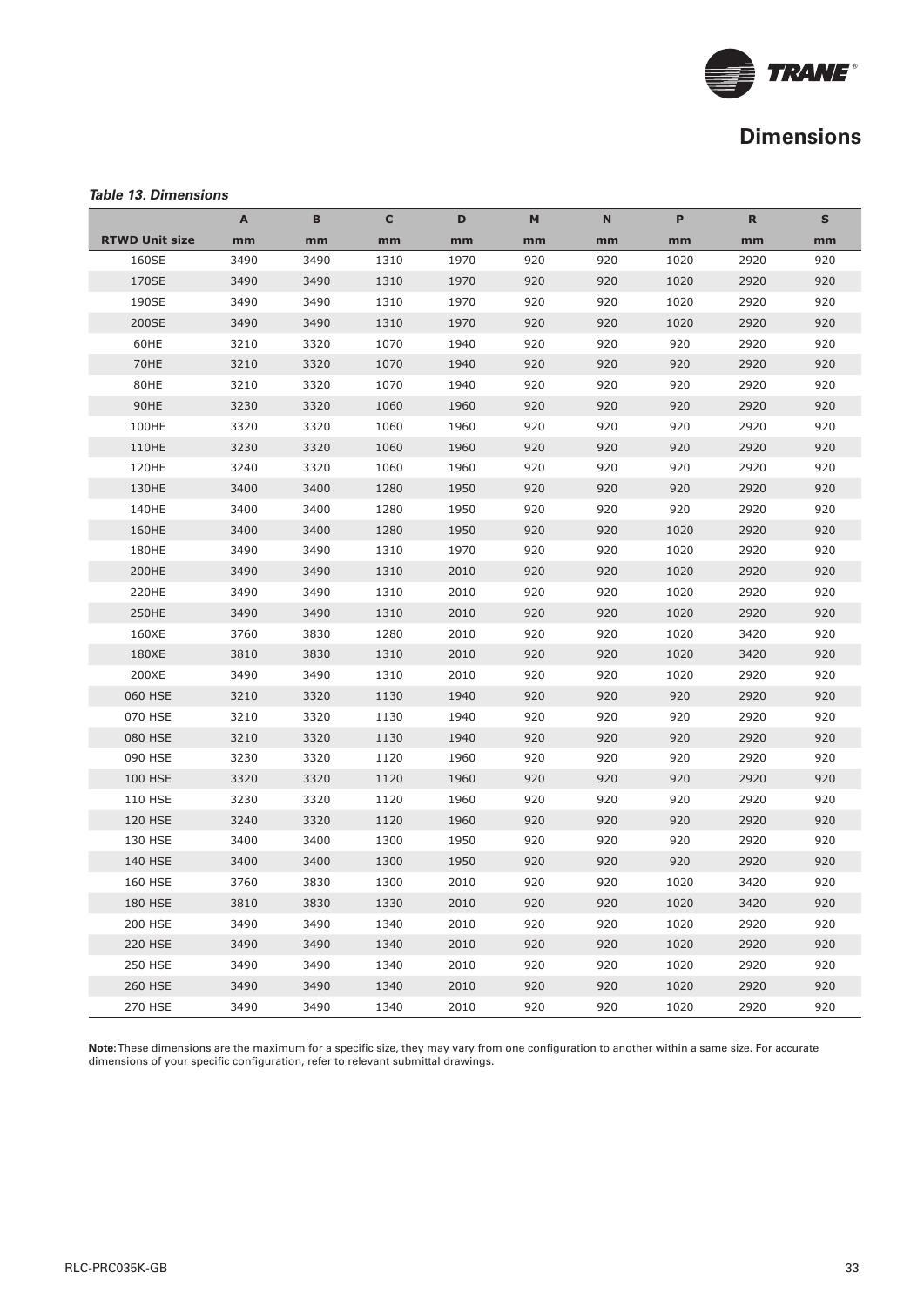

|                       | A    | B    | $\mathbf{C}$ | D    | M   | $\mathbf N$ | P    | $\mathbf R$ | $\mathbf{s}$ |
|-----------------------|------|------|--------------|------|-----|-------------|------|-------------|--------------|
| <b>RTUD Unit size</b> | mm   | mm   | mm           | mm   | mm  | mm          | mm   | mm          | mm           |
| 60                    | 3310 | 3320 | 1070         | 1960 | 920 | 920         | 920  | 2920        | 920          |
| 70                    | 3310 | 3320 | 1070         | 1960 | 920 | 920         | 920  | 2920        | 920          |
| 80                    | 3310 | 3320 | 1070         | 1960 | 920 | 920         | 920  | 2920        | 920          |
| 90                    | 3230 | 3320 | 1070         | 1960 | 920 | 920         | 920  | 2920        | 920          |
| 100                   | 3230 | 3320 | 1070         | 1960 | 920 | 920         | 920  | 2920        | 920          |
| 110                   | 3230 | 3320 | 1070         | 1960 | 920 | 920         | 920  | 2920        | 920          |
| 120                   | 3240 | 3320 | 1070         | 1960 | 920 | 920         | 920  | 2920        | 920          |
| 130                   | 3400 | 3400 | 1280         | 1950 | 920 | 920         | 920  | 2920        | 920          |
| 140                   | 3400 | 3400 | 1280         | 1950 | 920 | 920         | 920  | 2920        | 920          |
| 160                   | 3400 | 3400 | 1280         | 1950 | 920 | 920         | 920  | 2920        | 920          |
| 170                   | 3490 | 3490 | 1310         | 1970 | 920 | 920         | 1020 | 2920        | 920          |
| 180                   | 3400 | 3400 | 1280         | 1950 | 920 | 920         | 920  | 2920        | 920          |
| 190                   | 3490 | 3490 | 1310         | 1970 | 920 | 920         | 1020 | 2920        | 920          |
| 200                   | 3490 | 3490 | 1310         | 2010 | 920 | 920         | 1020 | 2920        | 920          |
| 220                   | 3490 | 3490 | 1310         | 2010 | 920 | 920         | 1020 | 2920        | 920          |
| 250                   | 3490 | 3490 | 1310         | 2010 | 920 | 920         | 1020 | 2920        | 920          |
| 260                   | 3490 | 3490 | 1310         | 2010 | 920 | 920         | 1020 | 2920        | 920          |
| 270                   | 3490 | 3490 | 1310         | 2010 | 920 | 920         | 1020 | 2920        | 920          |

Note: These dimensions are the maximum for a specific size, they may vary from one configuration to another within a same size. For accurate dimensions of your specific configuration, refer to relevant submittal drawings.

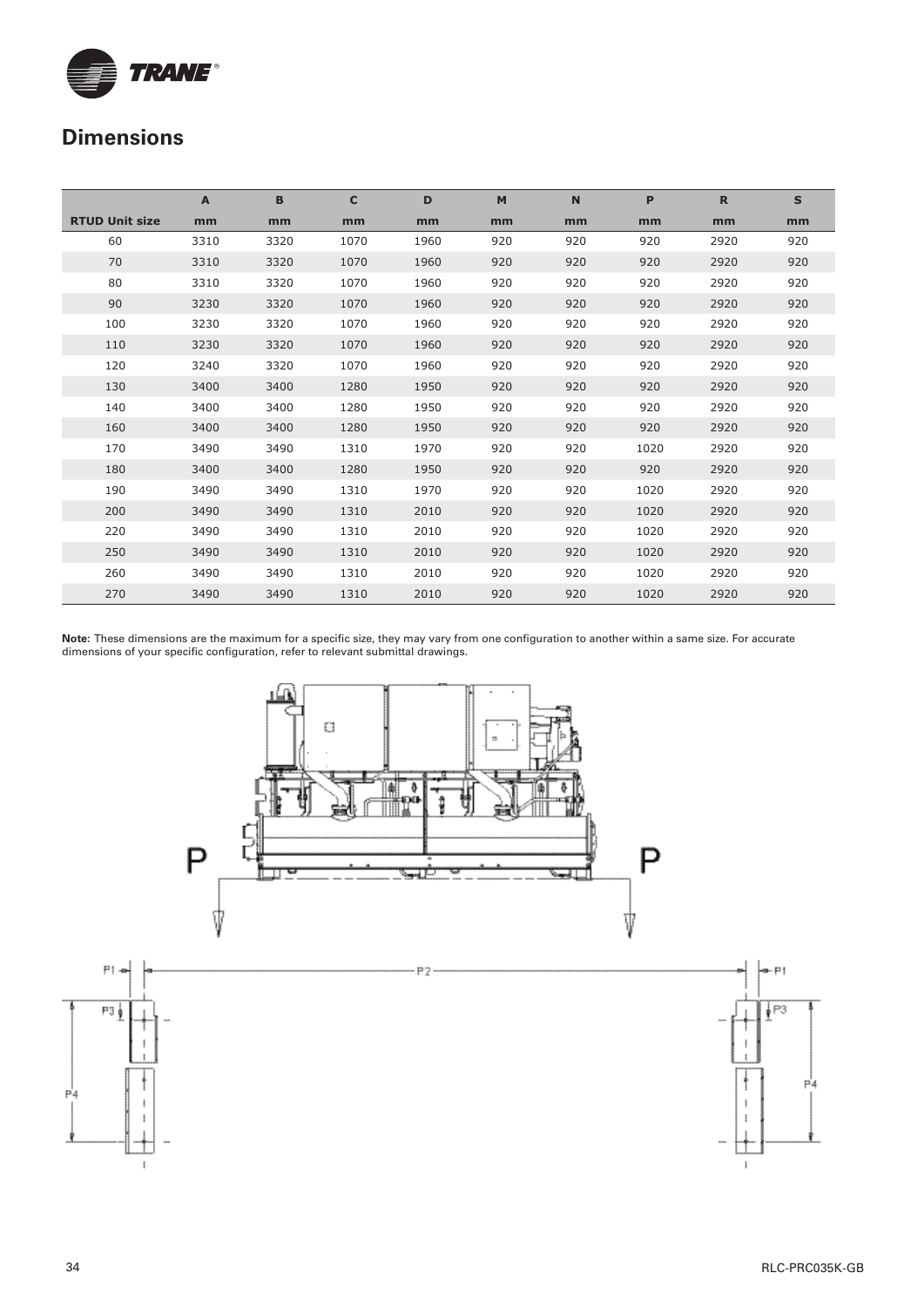

#### **Table 14. RTWD SE, HE, XE and RTUD unit footprint - all sizes**

| mm             | <b>High Efficiency</b><br>60-120 tons | <b>High Efficiency</b><br>130-180 tons | <b>Standard</b><br><b>Efficiency</b><br>160-200 tons | <b>Extra Efficiency</b><br>160-180 tons | <b>Extra Efficiency</b><br>200 tons | <b>High Efficiency</b><br>200-250 tons |
|----------------|---------------------------------------|----------------------------------------|------------------------------------------------------|-----------------------------------------|-------------------------------------|----------------------------------------|
| P <sub>1</sub> | 76                                    | 76                                     | 76                                                   | 76                                      | 76                                  | 76                                     |
| P <sub>2</sub> | 2845                                  | 2845                                   | 2845                                                 | 3353                                    | 2845                                | 2845                                   |
| P <sub>3</sub> | 61                                    | 109                                    | 109                                                  | 109                                     | 109                                 | 109                                    |
| P <sub>4</sub> | 671                                   | 744                                    | 744                                                  | 744                                     | 744                                 | 744                                    |

**Note:** Base hole diameter all 16 mm

#### **Table 15. RTWD HSE unit footprint**

| mm             | 60-120 tons | 130-140 tons | 160-180 tons | 200 tons | 220-270 tons |
|----------------|-------------|--------------|--------------|----------|--------------|
| P1             | 76          | 76           | 76           | 76       | 76           |
| P <sub>2</sub> | 2845        | 2845         | 3353         | 2845     | 2845         |
| P <sub>3</sub> | -61         | 109          | 109          | 109      | 109          |
| P <sub>4</sub> | 671         | 744          | 744          | 744      | 744          |

#### **Table 16. RTWD/RTUD weights**

| <b>Model</b>       | <b>Operating Weight (Kg)</b> | <b>Shipping Weight (Kg)</b> |
|--------------------|------------------------------|-----------------------------|
| RTWD 160 SE        | 3874                         | 3718                        |
| <b>RTWD 170 SE</b> | 4049                         | 3881                        |
| RTWD 190 SE        | 4086                         | 3900                        |
| <b>RTWD 200 SE</b> | 4125                         | 3924                        |
| RTWD 060 HE        | 2650                         | 2568                        |
| RTWD 070 HE        | 2658                         | 2573                        |
| RTWD 080 HE        | 2673                         | 2637                        |
| RTWD 090 HE        | 2928                         | 2812                        |
| RTWD 100 HE        | 2970                         | 2849                        |
| RTWD 110 HE        | 3008                         | 2883                        |
| RTWD 120 HE        | 3198                         | 3065                        |
| RTWD 130 HE        | 3771                         | 3616                        |
| RTWD 140 HE        | 3802                         | 3638                        |
| RTWD 160 HE        | 3846                         | 3668                        |
| RTWD 180 HE        | 4042                         | 3851                        |
| RTWD 200 HE        | 4488                         | 4262                        |
| RTWD 220 HE        | 4504                         | 4273                        |
| RTWD 250 HE        | 4579                         | 4326                        |
| RTWD 160 XE        | 4172                         | 3954                        |
| RTWD 180 XE        | 4408                         | 4175                        |
| RTWD 200 XE        | 4625                         | 4357                        |

Note: All weights +/- 3% - add 62 Kg for units with sound acoustic package. Weights are maximum for each size and may vary from one configuration to another for the same size.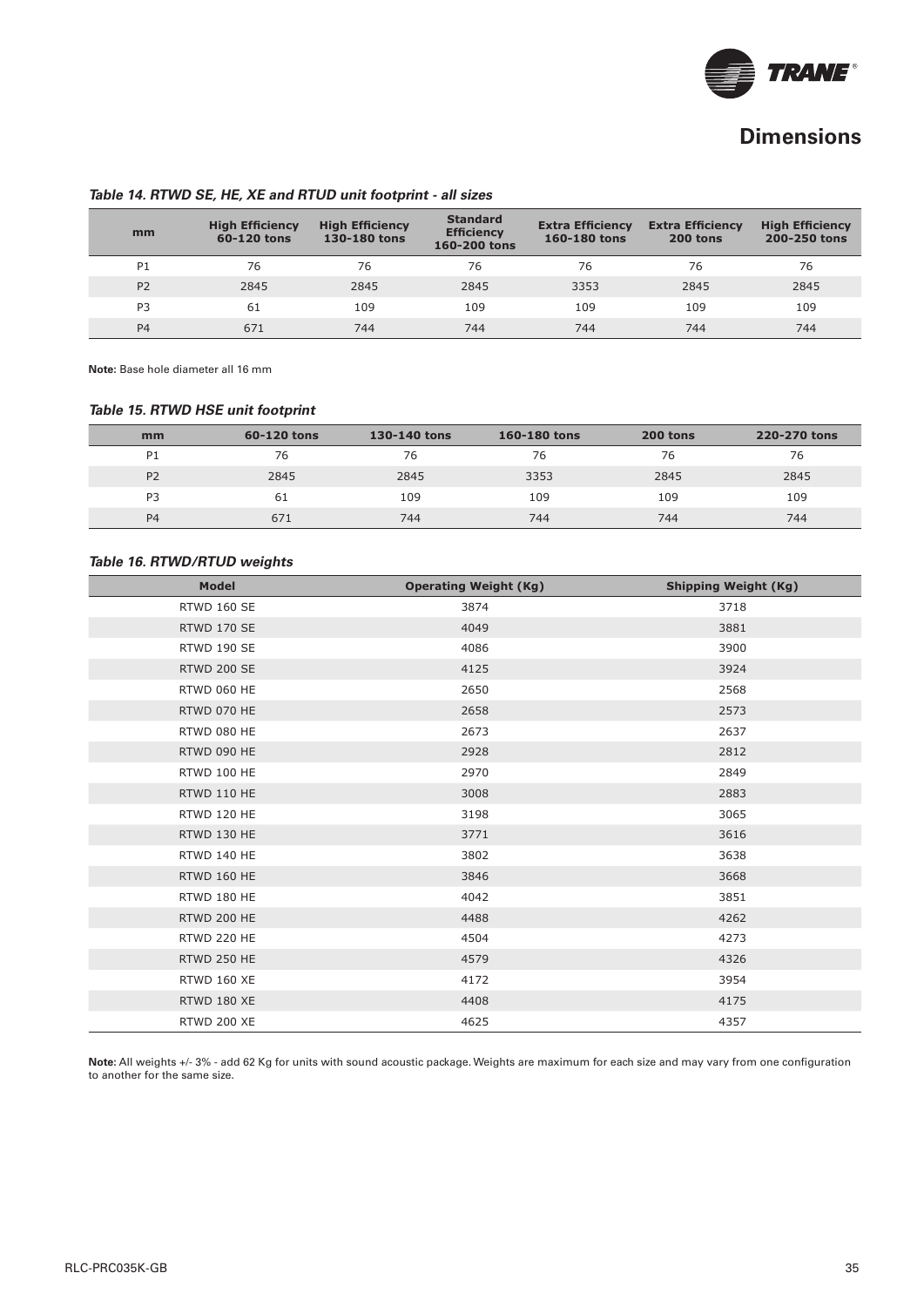

#### **Table 16. RTWD/RTUD weights (continued)**

| <b>Model</b>    | <b>Operating Weight (Kg)</b> | <b>Shipping Weight (Kg)</b> |
|-----------------|------------------------------|-----------------------------|
| RTWD 060 HSE    | 2788                         | 2706                        |
| RTWD 070 HSE    | 2796                         | 2711                        |
| RTWD 080 HSE    | 2829                         | 2793                        |
| RTWD 090 HSE    | 3102                         | 2986                        |
| RTWD 100 HSE    | 3144                         | 3023                        |
| RTWD 110 HSE    | 3182                         | 3057                        |
| RTWD 120 HSE    | 3372                         | 3239                        |
| RTWD 130 HSE    | 3945                         | 3790                        |
| RTWD 140 HSE    | 3996                         | 3832                        |
| RTWD 160 HSE    | 4386                         | 4168                        |
| RTWD 180 HSE    | 4622                         | 4389                        |
| RTWD 200 HSE    | 4839                         | 4571                        |
| RTWD 220 HSE    | 4718                         | 4487                        |
| RTWD 250 HSE    | 4793                         | 4540                        |
| RTWD 260 HSE    | 4718                         | 4487                        |
| RTWD 270 HSE    | 4793                         | 4540                        |
| <b>RTUD 060</b> | 2260                         | 2223                        |
| <b>RTUD 070</b> | 2269                         | 2229                        |
| <b>RTUD 080</b> | 2329                         | 2284                        |
| <b>RTUD 090</b> | 2440                         | 2382                        |
| <b>RTUD 100</b> | 2468                         | 2410                        |
| <b>RTUD 110</b> | 2507                         | 2445                        |
| <b>RTUD 120</b> | 2683                         | 2618                        |
| <b>RTUD 130</b> | 3151                         | 3078                        |
| <b>RTUD 140</b> | 3164                         | 3087                        |
| <b>RTUD 160</b> | 3310                         | 3225                        |
| <b>RTUD 170</b> | 3421                         | 3346                        |
| <b>RTUD 180</b> | 3485                         | 3393                        |
| <b>RTUD 190</b> | 3429                         | 3345                        |
| <b>RTUD 200</b> | 3584                         | 3476                        |
| <b>RTUD 220</b> | 3623                         | 3510                        |
| <b>RTUD 250</b> | 3645                         | 3525                        |

Note: All weights +/- 3% - add 62 Kg for units with sound acoustic package. Weights are maximum for each size and may vary from one configuration to another for the same size.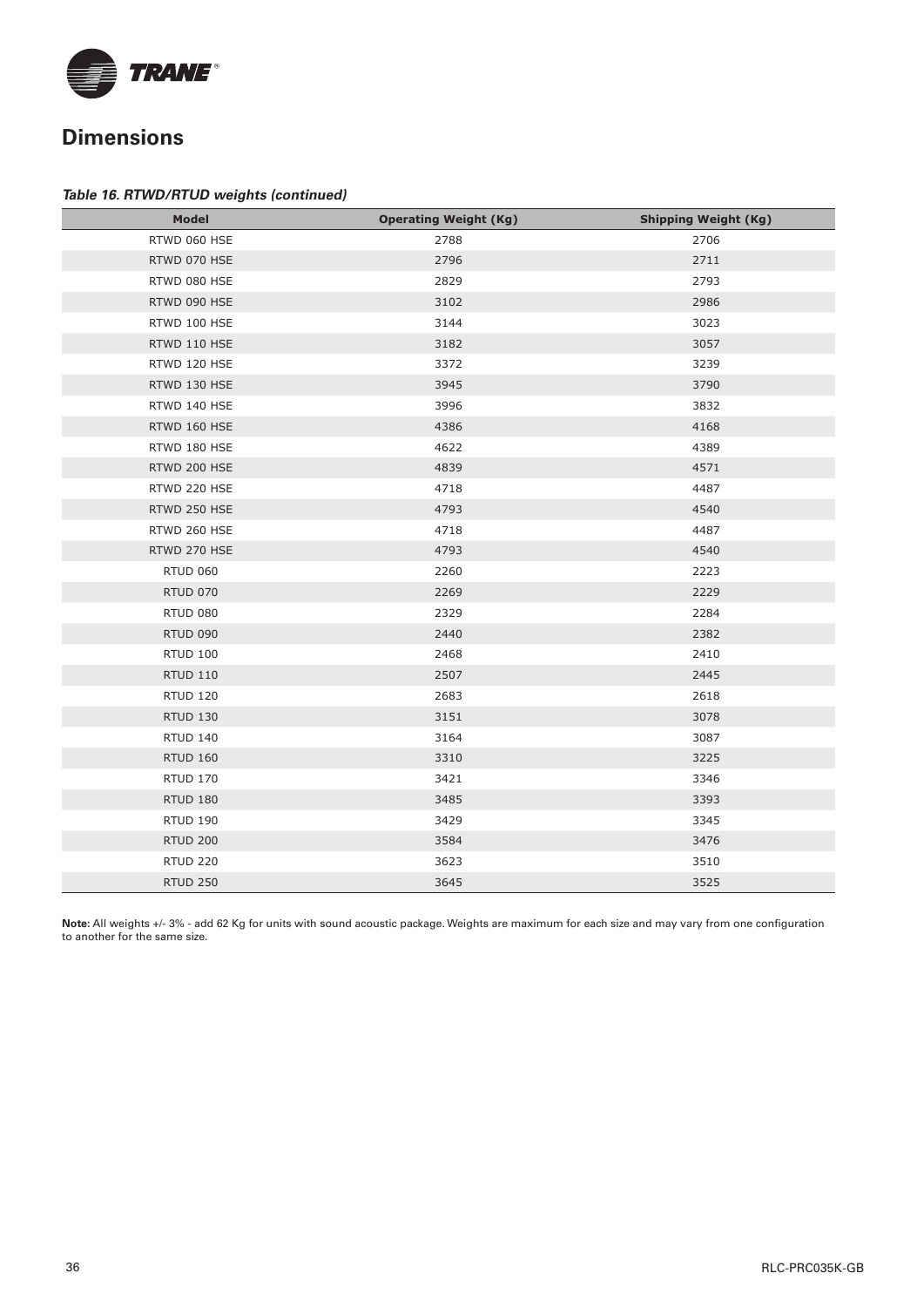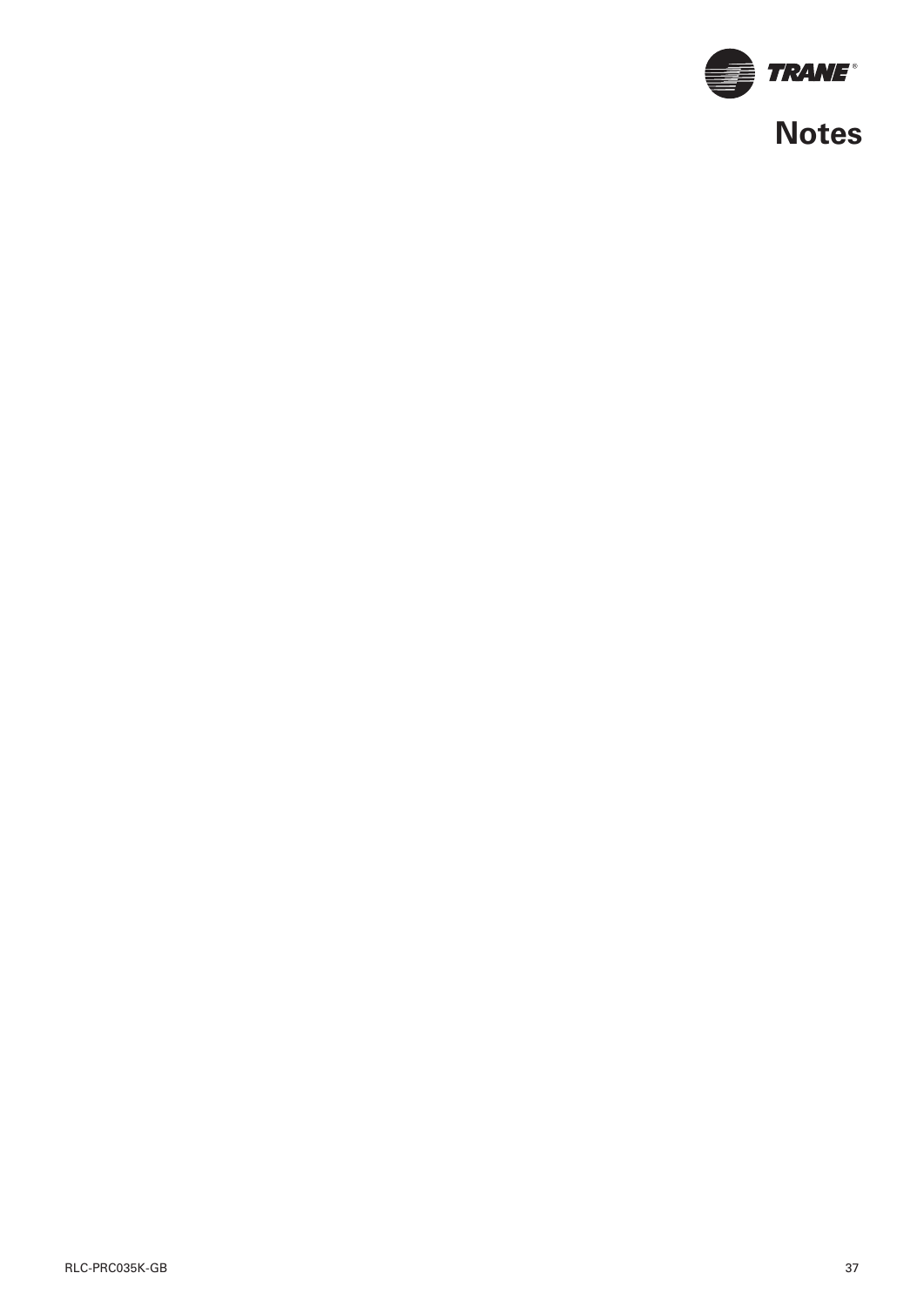

**Notes**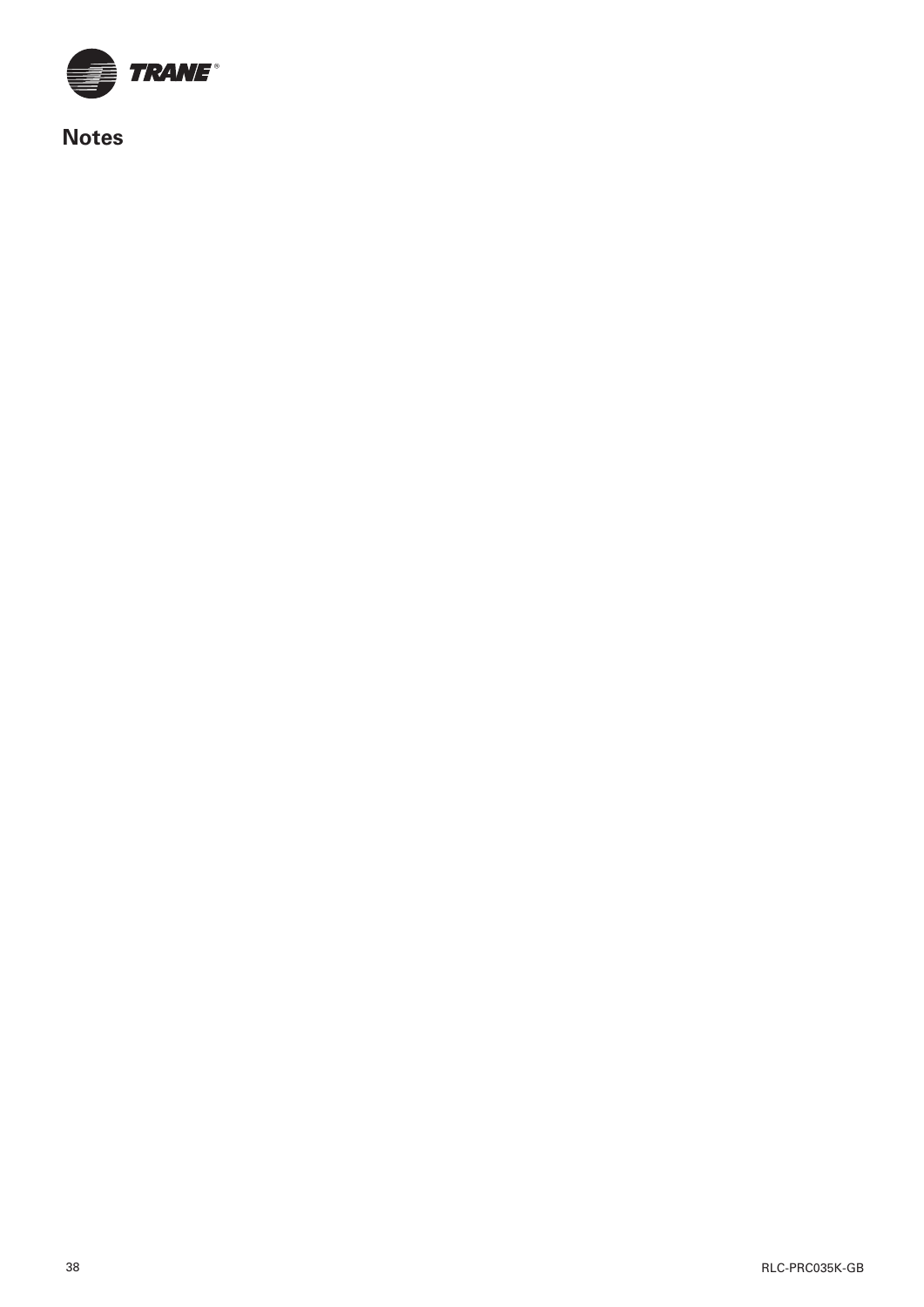

**Notes**